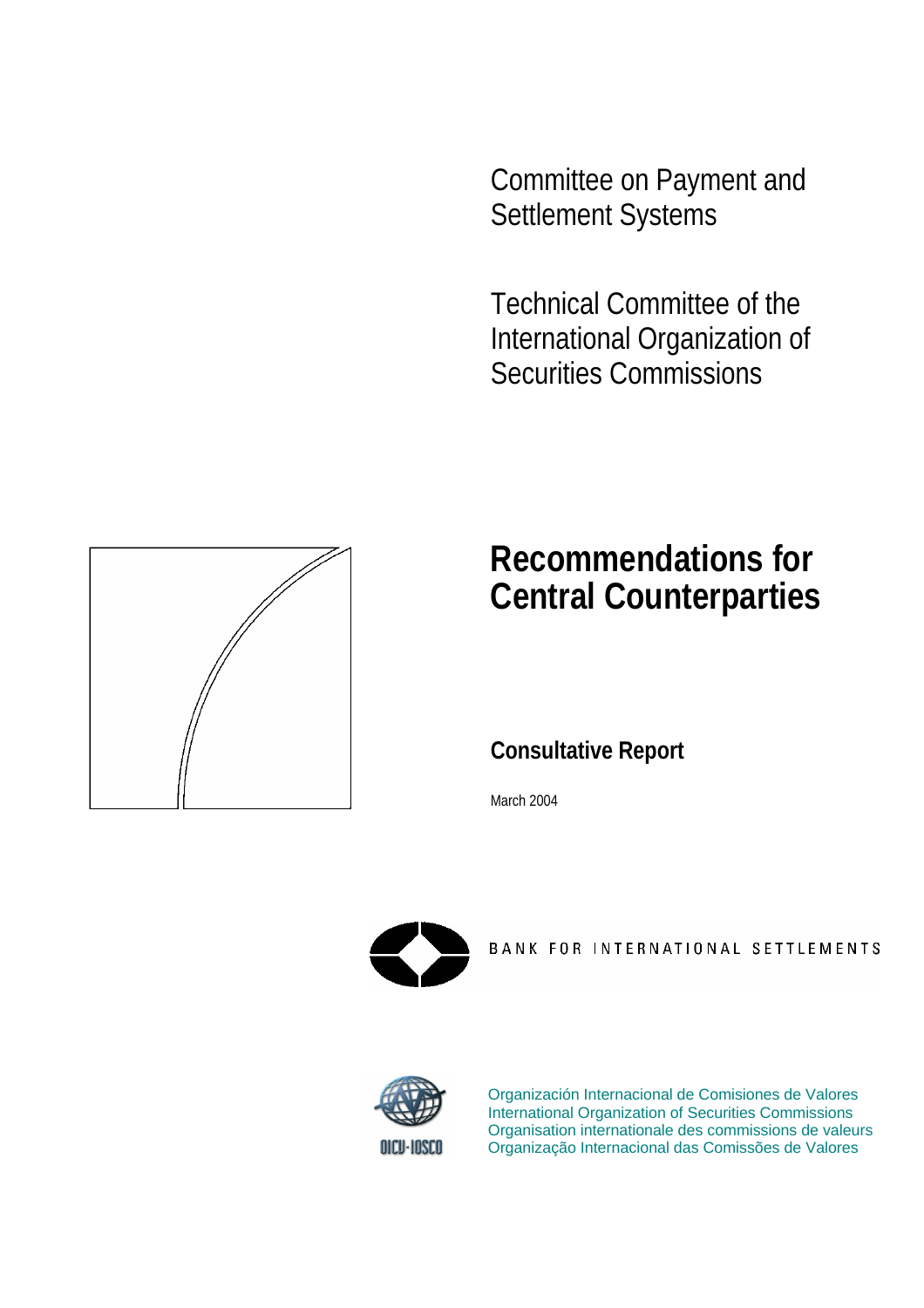Copies of publications are available from:

Bank for International Settlements Press & Communications CH-4002 Basel, Switzerland

E-mail: publications@bis.org

Fax: +41 61 280 9100 and +41 61 280 8100

This publication is available on the BIS website (www.bis.org) and the IOSCO website (www.iosco.org).

*© Bank for International Settlements and International Organization of Securities Commissions 2004. All rights reserved. Brief excerpts may be reproduced or translated provided the source is stated.* 

ISBN 92-9197-663-6 (online)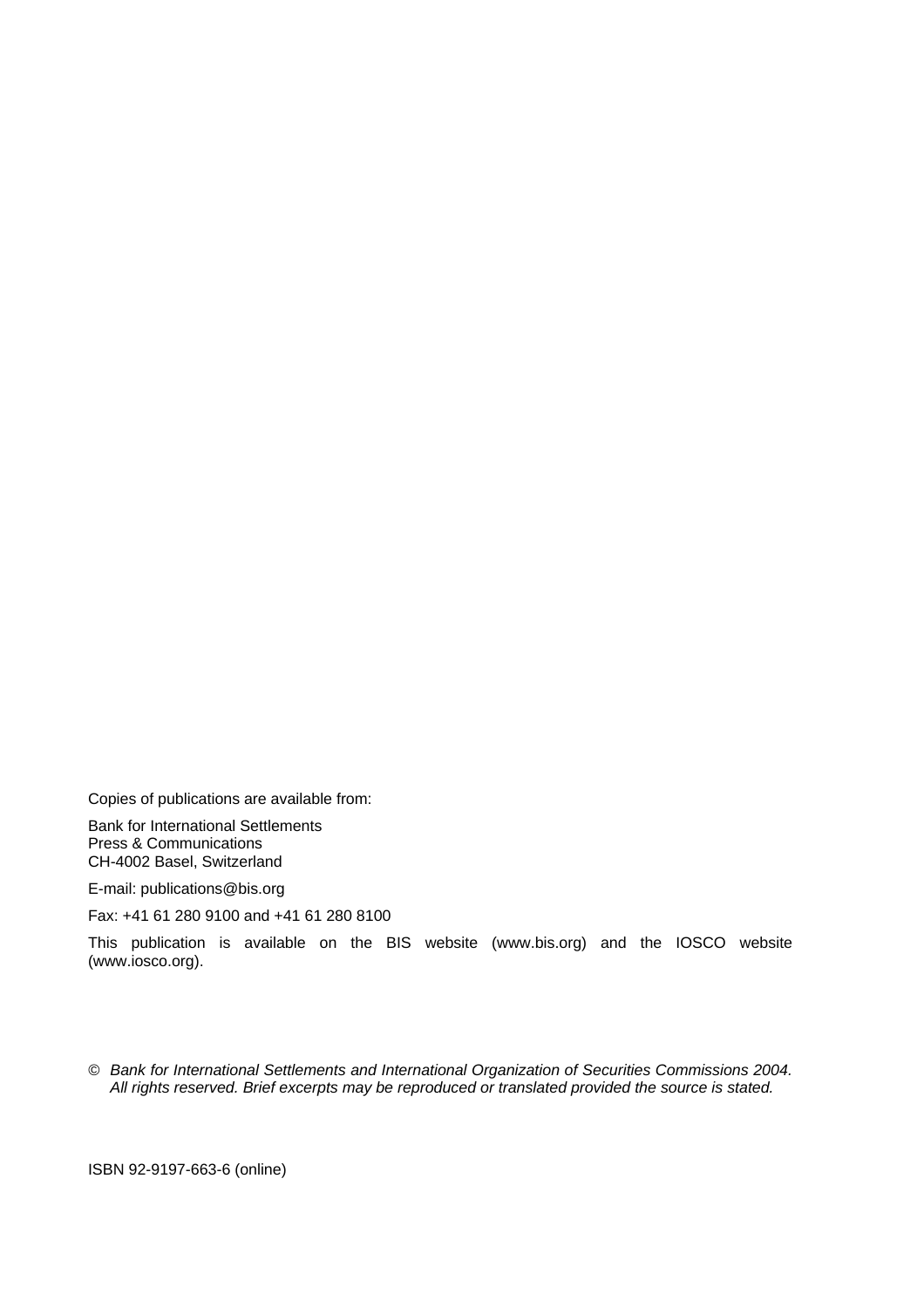# **Foreword**

This is the third report prepared by the Task Force on Securities Settlement Systems, which was jointly established by the Committee on Payment and Settlement Systems (CPSS) of the central banks of the Group of Ten countries and the Technical Committee of the International Organization of Securities Commissions (IOSCO) in December 1999. *Recommendations for Central Counterparties* aims to set out comprehensive standards for risk management of a central counterparty (CCP). CCPs occupy an important place in securities settlement systems (SSSs). A CCP interposes itself between counterparties to financial transactions, becoming the buyer to the seller and the seller to the buyer. A well designed CCP with appropriate risk management arrangements reduces the risks faced by SSS participants and contributes to the goal of financial stability. CCPs have long been used by derivatives exchanges and a few securities exchanges. In recent years, they have been introduced into many more securities markets, including cash markets and over-the-counter markets. Although a CCP has the potential to reduce risks to market participants significantly, it also concentrates risks and responsibilities for risk management. Therefore, the effectiveness of a CCP's risk control and the adequacy of its financial resources are critical aspects of the infrastructure of the markets it serves. In the light of the growing interest in developing CCPs and expanding the scope of their services, the CPSS and the Technical Committee of IOSCO concluded that international standards for CCP risk management are a critical element in promoting the safety of financial markets.

The present consultative report includes 14 headline recommendations and accompanying explanatory text that cover the major types of risks CCPs face. The report also includes a methodology for assessing implementation of the recommendations, which identifies key issues and key questions and provides guidance on assignment of an assessment category.

The CPSS and IOSCO are now releasing the recommendations in this report for consultation, and are seeking public comments from all interested parties by 9 June 2004. We believe that wide participation in the public consultation process would be beneficial, and we therefore encourage any interested parties to submit their comments to the Task Force. The Task Force will review the comments and develop the final recommendations based upon the information gained in the consultative process.

The CPSS and the Technical Committee of IOSCO are grateful to the members of the Task Force and its Co-Chairmen, Patrick Parkinson of the Board of Governors of the Federal Reserve System and Shane Tregillis of the Monetary Authority of Singapore, for their excellent work in preparing this consultative report in a timely manner. We are looking to them to take the lead in completing this important initiative.

Tommaso Padoa-Schioppa, Chairman Committee on Payment and Settlement Systems

Andrew Sheng, Chairman Technical Committee, IOSCO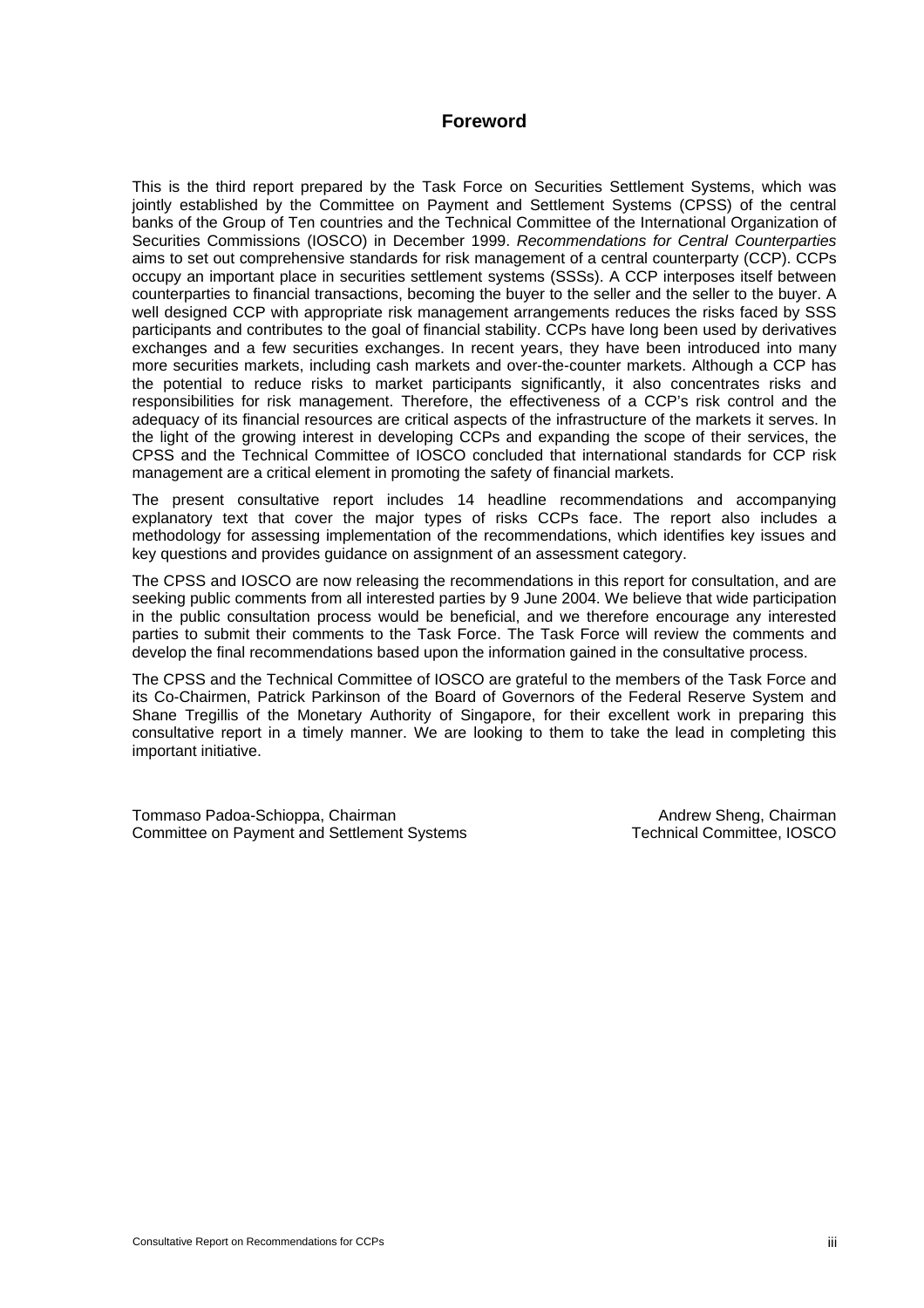# **Note to readers**

The consultation period will last until 9 June 2004 (inclusive). Interested parties are invited to comment on any aspect of the report. However, views and suggestions on the topics set out below are particularly welcome:

- Do the Recommendations adequately cover all the relevant topics? Please describe any issues which you feel have been missed and should be addressed in the report.
- Does the explanatory text for each Recommendation provide an adequate rationale for the Recommendation and elaborate its implications sufficiently clearly? Please indicate any areas which you think deserve further clarification.
- Does the assessment methodology concerning each Recommendation in the report address the relevant issues in such a way as to enable an accurate evaluation of whether the recommendations have been implemented?

In several particular areas, the Task Force solicits the reactions of reviewers:

- The Task Force concluded that the recommendations should be applied to guarantee arrangements as well as CCPs. Do reviewers agree? Should all or a subset of the recommendations be applied to these arrangements?
- In further considering the scope of the recommendations, the Task Force discussed their application to clearing participants that serve as intermediaries allowing other market participants to access the CCP's services. The Task Force concluded that individual national authorities should make judgments about the application of particular recommendations to clearing participants that clear for substantial numbers of market participants, but that the recommendations need not be applied to such participants in every jurisdiction. Do reviewers agree with this judgment? If not, should some or all of the recommendations be applied to such clearing participants in every jurisdiction? Or should the recommendations not be applied to clearing participants in any jurisdiction?
- Recommendation 3, Collateral Requirements, covers both derivatives and cash markets. Is this approach appropriate for both types of market? If not, what is the rationale for differential treatment? Do reviewers agree that a minimum coverage ratio should be set for collateral requirements?
- The Task Force has made a distinction between a CCP's steps to protect itself in the event of losses in normal market conditions (Recommendation 3, Collateral Requirements) and its potential need for resources in more extreme market conditions (Recommendation 4, Financial Resources). Is this distinction clear and useful? If not, how should the Task Force distinguish these different risk management needs?
- Do CCPs currently meet these recommendations? If not, are they too stringent or is there a need for CCPs to strengthen their practices and procedures in order to attain appropriate levels of safety and efficiency?

#### **Comments in English are invited by 9 June 2004 (inclusive) from all interested parties. They may be sent to:**

Secretariat to the CPSS-IOSCO Task Force on Securities Settlement Systems Bank for International Settlements CH-4002 Basel, Switzerland Fax: +41 61 280 9100 E-mail: cpss@bis.org (please mention "Recommendations for CCPs" in the subject line of the message)

We strongly recommend that you send comments by e-mail (or fax) first, to avoid possible delays in postal delivery; the Secretariat will send an acknowledgment immediately upon receipt. Please note that it may not be possible to give consideration to comments received after the deadline.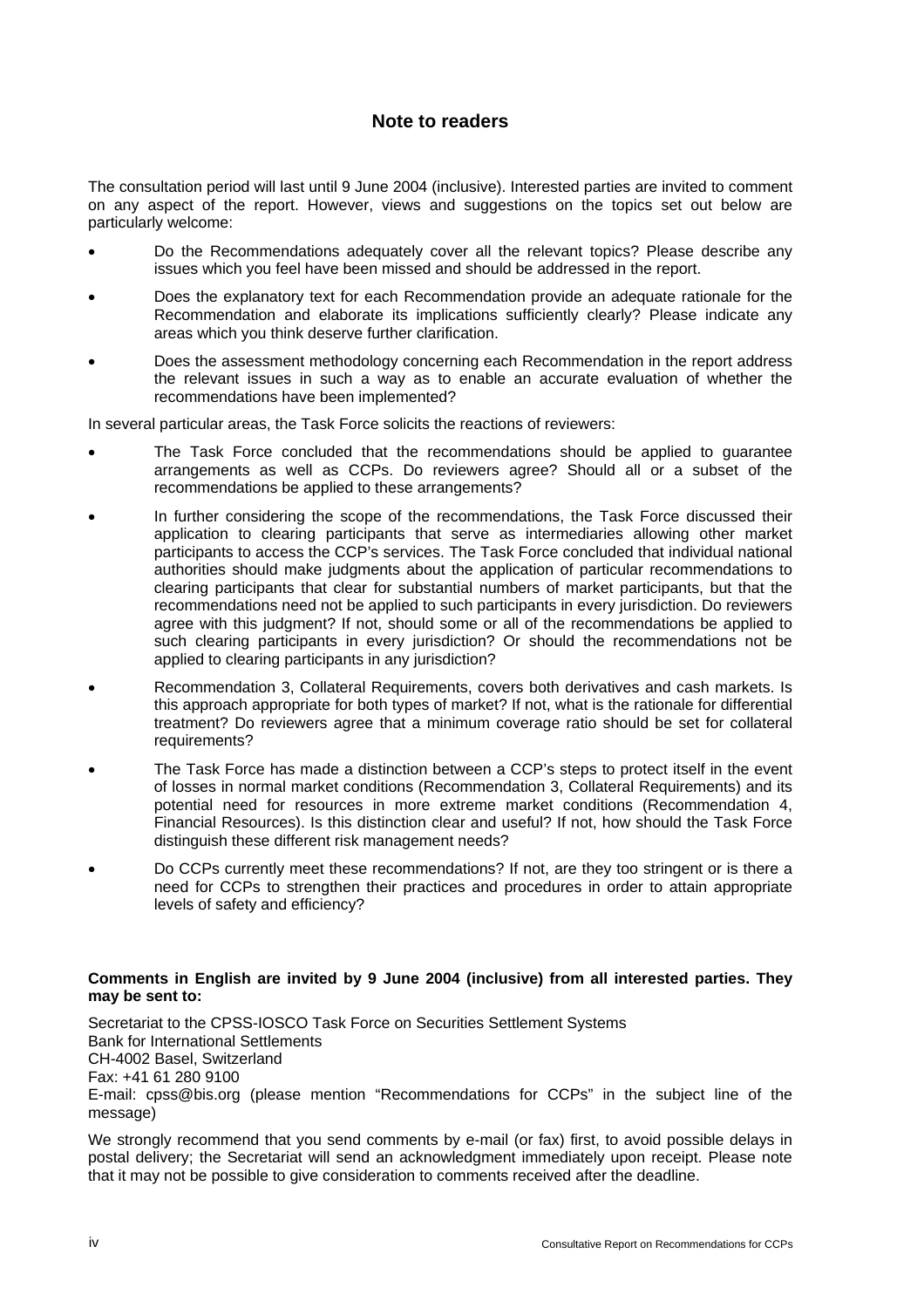# **Contents**

| 1 <sub>1</sub>                                                                   |                                           |  |  |
|----------------------------------------------------------------------------------|-------------------------------------------|--|--|
|                                                                                  | Exhibit 1: CPSS-IOSCO Technical Committee |  |  |
| 2.                                                                               |                                           |  |  |
| 3.                                                                               |                                           |  |  |
| 4.                                                                               |                                           |  |  |
|                                                                                  |                                           |  |  |
|                                                                                  |                                           |  |  |
|                                                                                  |                                           |  |  |
|                                                                                  |                                           |  |  |
|                                                                                  |                                           |  |  |
|                                                                                  |                                           |  |  |
|                                                                                  |                                           |  |  |
|                                                                                  |                                           |  |  |
|                                                                                  |                                           |  |  |
|                                                                                  |                                           |  |  |
|                                                                                  |                                           |  |  |
|                                                                                  |                                           |  |  |
|                                                                                  |                                           |  |  |
|                                                                                  |                                           |  |  |
|                                                                                  |                                           |  |  |
| Annex 2: Members of the CPSS-IOSCO Task Force on Securities Settlement Systems48 |                                           |  |  |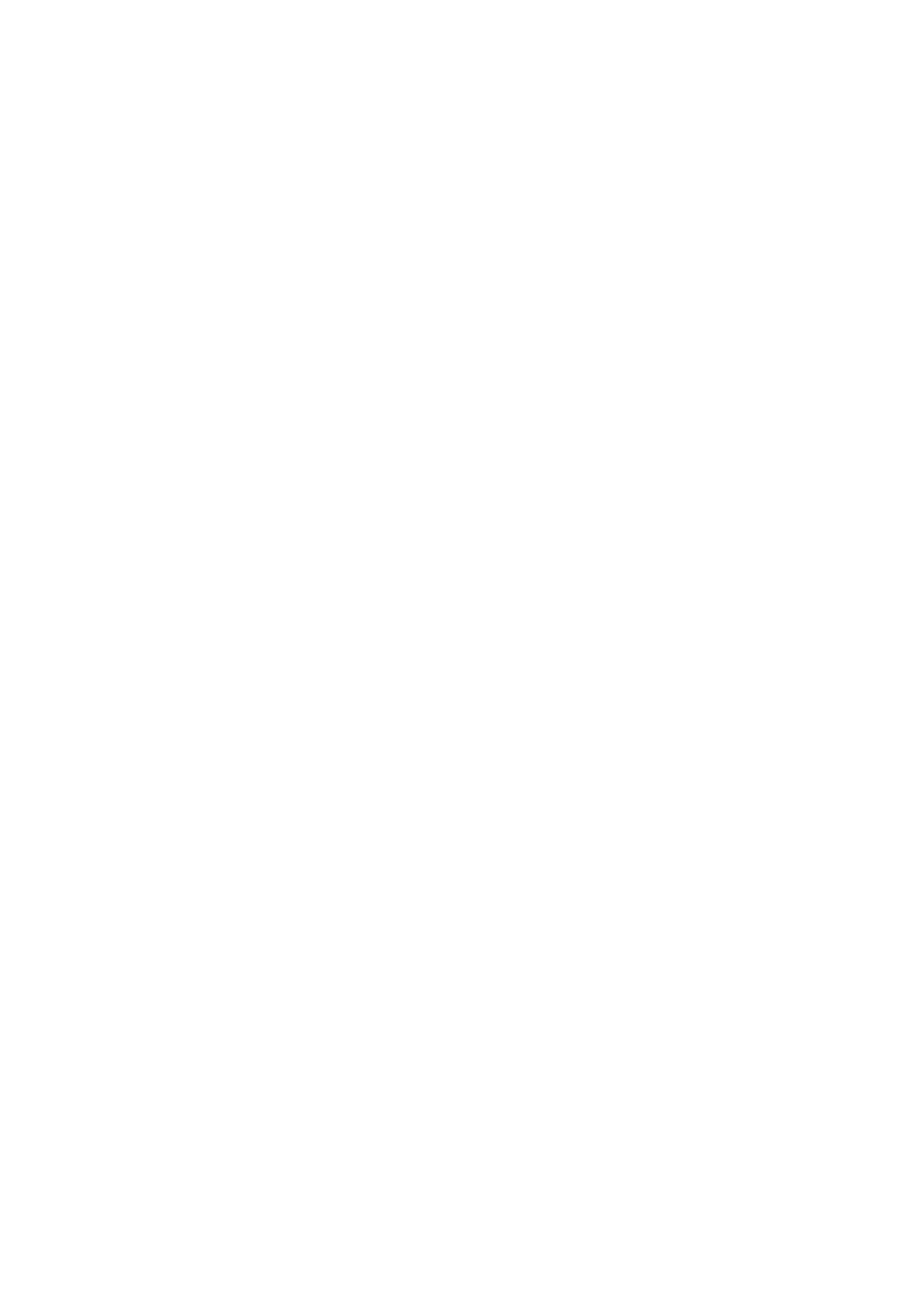# **1. Introduction**

1.1 A central counterparty (CCP) interposes itself between counterparties to financial contracts traded in one or more markets, becoming the buyer to every seller and the seller to every buyer. CCPs have long been used by derivatives exchanges and a few securities exchanges and trading systems. In recent years they have been introduced by many more securities exchanges and have begun to provide their services to over-the-counter markets, including markets for securities repurchase agreements and derivatives.

1.2 A CCP has the potential to reduce significantly risks to market participants by imposing more robust risk controls on all participants and, in many cases, by achieving multilateral netting of trades. It also tends to enhance the liquidity of the markets that it serves, not only because it tends to reduce risks to participants but also, in many cases, because it facilitates anonymous trading. However, a CCP also concentrates risks and responsibility for risk management in the CCP. Consequently the effectiveness of a CCP's risk controls and the adequacy of its financial resources are critical aspects of the infrastructure of the markets it serves.

1.3 A risk management failure by a CCP has the potential to disrupt the markets that it serves and also other components of the settlement systems for instruments traded in those markets. Those disruptions may spill over to payment systems and to other settlement systems. Because of the potential for disruptions to securities and derivatives markets and to payment and settlement systems, securities regulators and central banks have a strong interest in CCP risk management.

1.4 In November 2001 the Committee on Payment and Settlement Systems (CPSS) of the central banks of the Group of Ten countries and the Technical Committee of the International Organization of Securities Commissions (IOSCO) issued a report entitled *Recommendations for Securities Settlement Systems* (RSSS). That report sets out and discusses 19 recommendations for promoting the safety and efficiency of securities settlement systems (SSSs). Recommendation 4 addressed to CCPs calls for each CCP to rigorously control the risks that it assumes, but does not set out detailed or comprehensive standards for CCP risk management.

1.5 The report's discussion of Recommendation 4 noted that the European Association of Central Counterparty Clearing Houses (EACH) had developed risk management standards and that CCP-12, a group that includes CCPs from Asia, the Americas and Europe, was working to revise the EACH standards and broaden their acceptance among CCPs. The discussion suggested that securities regulators and central banks might draw on the revised standards when evaluating observance of Recommendation 4. However, CCP-12 later decided not to develop its own risk management standards.

1.6 The CPSS and the IOSCO Technical Committee concluded that international standards for CCP risk management are essential because of CCPs' large and growing role in SSSs and the potential for risk management failures by CCPs to disrupt markets and payment and securities settlement systems. Accordingly, in February 2003 they directed their Task Force on Securities Settlement Systems to develop such standards. The standards were to address all the major types of risk that CCPs face. The Task Force was to draw upon prior work by private and public sector bodies, including the EACH standards. Work on a methodology for assessing implementation of the standards was to proceed in parallel with development of the standards.

1.7 This consultative report provides the public with an opportunity to comment on the Task Force's work. The recommendations presented here are intended to supplement the November 2001 RSSS. These recommendations provide far more detailed and comprehensive guidance on CCP risk management than the RSSS. Several other issues that are relevant to CCPs were addressed in the RSSS - governance, transparency, and regulation and oversight. The text of these other relevant recommendations has been reviewed, supplemented where appropriate, and presented along with the entirely new recommendations, so that all of the recommendations relevant to CCPs are included here. Exhibit 1 lists the recommendations.

1.8 The scope of application of the recommendations is set out in Section 2. Section 3 discusses the risks faced by CCPs and provides an overview of common elements of the approaches CCPs typically take to management of risks. The heart of the report is Section 4, which presents the recommendations and the methodology for assessing them. Each recommendation is accompanied by text that explains and motivates it. The assessment methodology takes the same approach as the November 2002 *Assessment methodology for "Recommendations for Securities Settlement*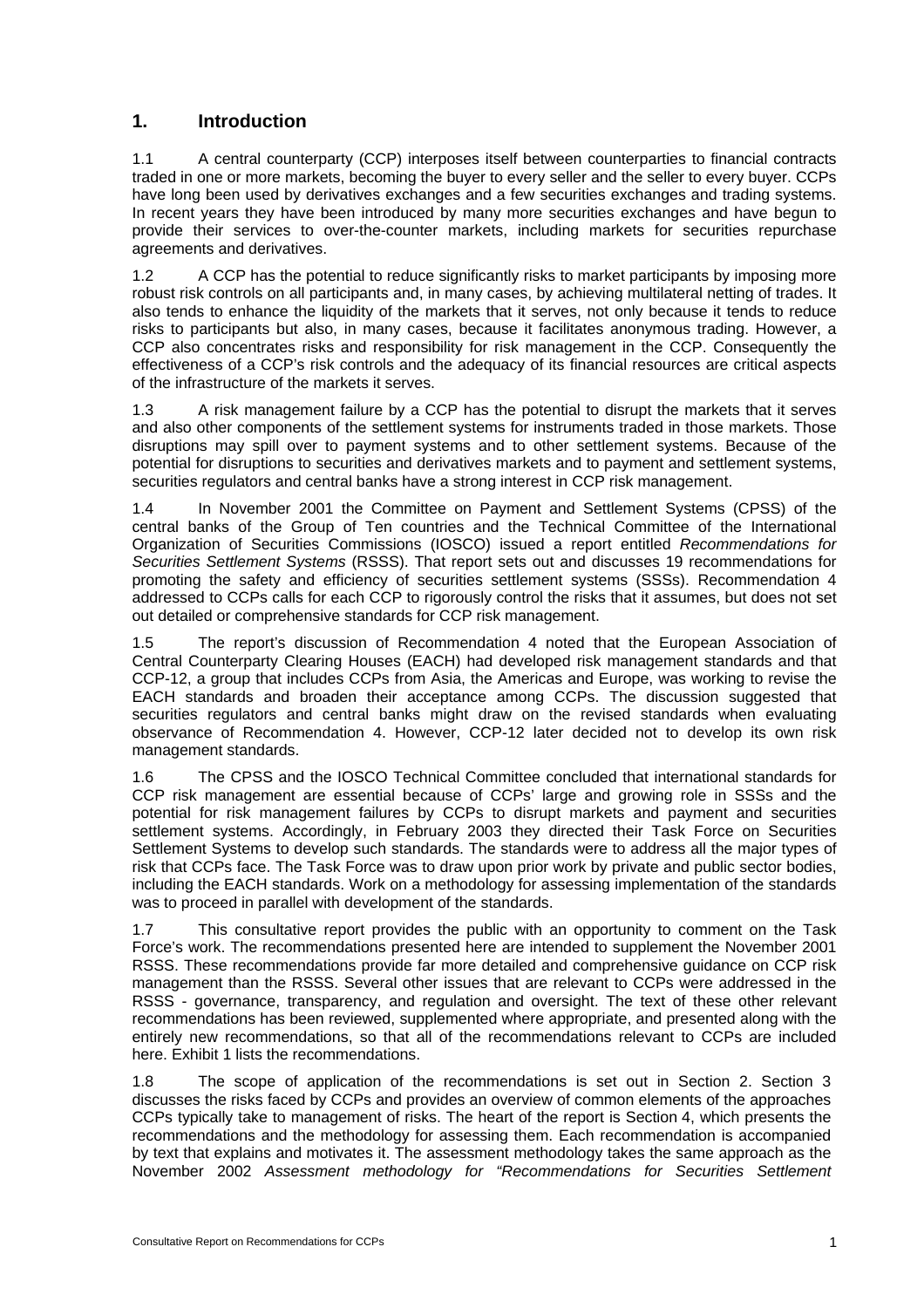*Systems"*. Key issues that need to be evaluated to determine the extent of observance of each recommendation and the key questions corresponding to those key issues are identified. Guidance is then provided on how to translate the answers to the key questions into the assignment of an assessment category. This guidance on the assignment of rating categories is not intended to be applied in a purely mechanical fashion. In some instances, a CCP may not strictly meet the assessment criteria for observance of a recommendation but may successfully address the safety or efficiency objectives that underlie the recommendation and the key issues and key questions. Nonetheless, the guidance is intended to establish a presumption as to what the appropriate rating should be, given the circumstances indicated by the answers to the key questions. This approach is intended to foster discipline in the ratings process while allowing some flexibility to deal with special circumstances. The guidance also includes explanatory notes to clarify certain issues that seem likely to arise in the course of an assessment.

1.9 A glossary is provided in Annex 1. Annex 2 is a list of the members of the Task Force.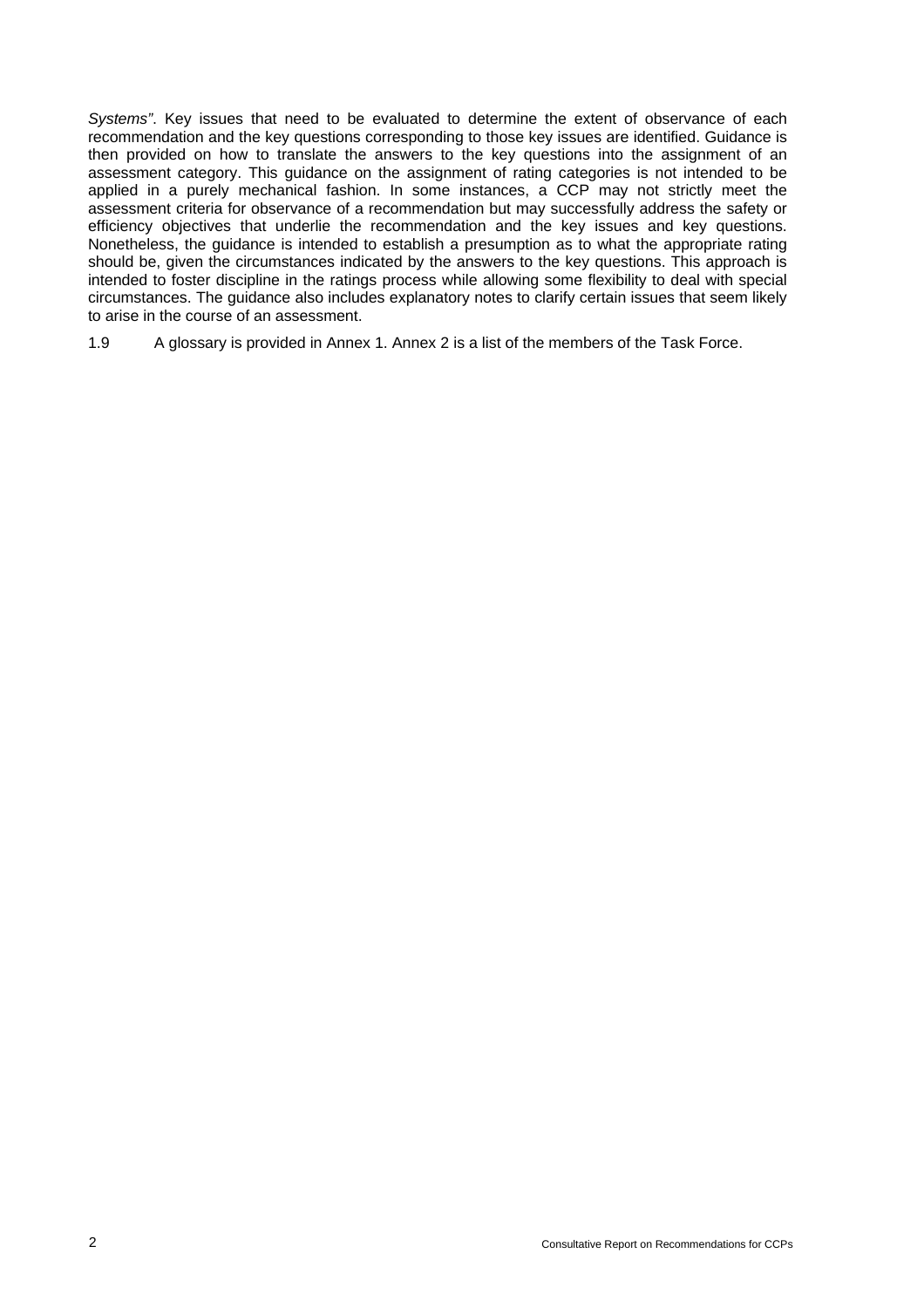# **Exhibit 1: CPSS-IOSCO Technical Committee Recommendations for Central Counterparties (CCPs)**

## **1. Legal risk**

A CCP should have a well founded, transparent and enforceable legal framework for each aspect of its activities in all relevant jurisdictions.

#### **2. Participation requirements**

A CCP should require participants to have sufficient financial resources and robust operational capacity to meet obligations arising from participation in the CCP. A CCP should have procedures in place to monitor that participation requirements are met on an ongoing basis. A CCP's participation requirements should be objective, publicly disclosed, and permit fair and open access.

#### **3. Collateral requirements**

A CCP should calculate its credit exposures to participants on a daily basis and hold collateral that in normal market conditions covers its potential losses from closing out positions held by a defaulting participant.

#### **4. Financial resources**

A CCP should maintain sufficient financial resources to withstand a default by the participant to which it has the largest exposure in extreme but plausible market conditions that produces losses not fully covered by collateral requirements.

#### **5. Default procedures**

A CCP's default procedures should be clear and transparent, and they should ensure that the CCP can take timely action to contain losses and liquidity pressures and to continue meeting its obligations.

#### **6. Custody and investment risks**

A CCP should hold assets in a manner whereby risk of loss or of delay in its access to them is minimised. Assets invested by a CCP should be held in instruments with minimal credit, market and liquidity risks.

#### **7. Operational risk**

A CCP should identify sources of operational risk and minimise them through the development of appropriate systems, control and procedures. Systems should be reliable and secure, and have adequate, scalable capacity. Business continuity plans should allow for timely recovery of operations and fulfilment of a CCP's obligations.

#### **8. Money settlements**

A CCP should employ money settlement arrangements that eliminate or strictly limit its settlement bank risks, that is, its credit and liquidity risks from the use of banks to effect money settlements with its participants. Funds transfers to the CCP should be final when effected.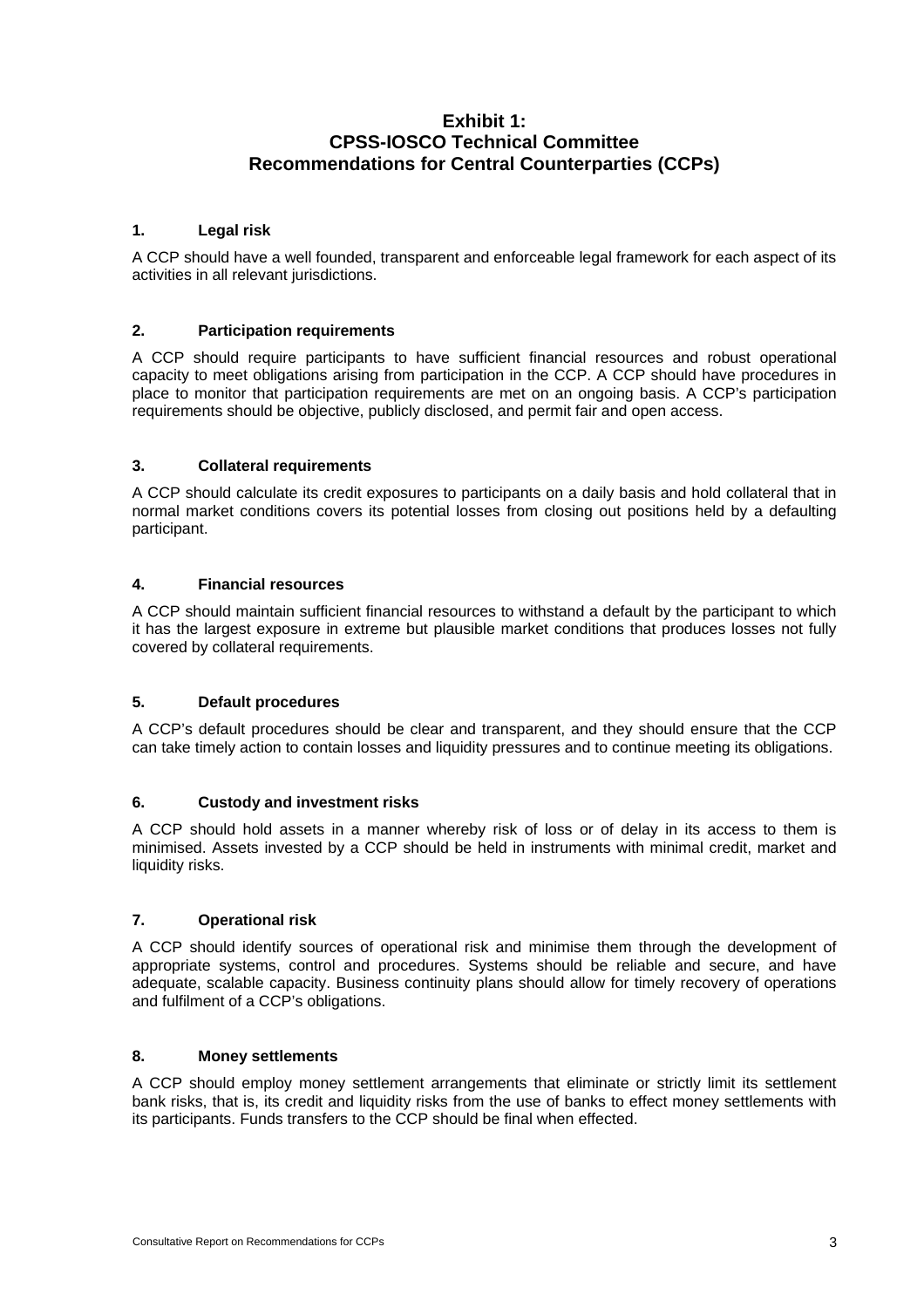## **9. Physical deliveries**

A CCP should clearly state its obligations with respect to physical deliveries. The risks from these obligations should be identified and managed.

## **10. Risks in links between CCPs**

CCPs that establish links either cross-border or domestically to clear trades should design and operate such links in ways that observe the other recommendations in this report.

# **11. Efficiency**

While maintaining safe and secure operations, CCPs should be cost-effective in meeting the requirements of users.

# **12. Governance**

Governance arrangements for a CCP should be effective, clear and transparent to fulfil public interest requirements and to support the objectives of owners and users. In particular, they should promote the effectiveness of the CCP's risk management procedures.

# **13. Transparency**

A CCP should provide market participants with sufficient information for them to identify and evaluate accurately the risks and costs associated with using its services.

# **14. Regulation and oversight**

A CCP should be subject to transparent and effective regulation and oversight. In both a domestic and an international context, central banks and securities regulators should cooperate with each other and with other relevant authorities.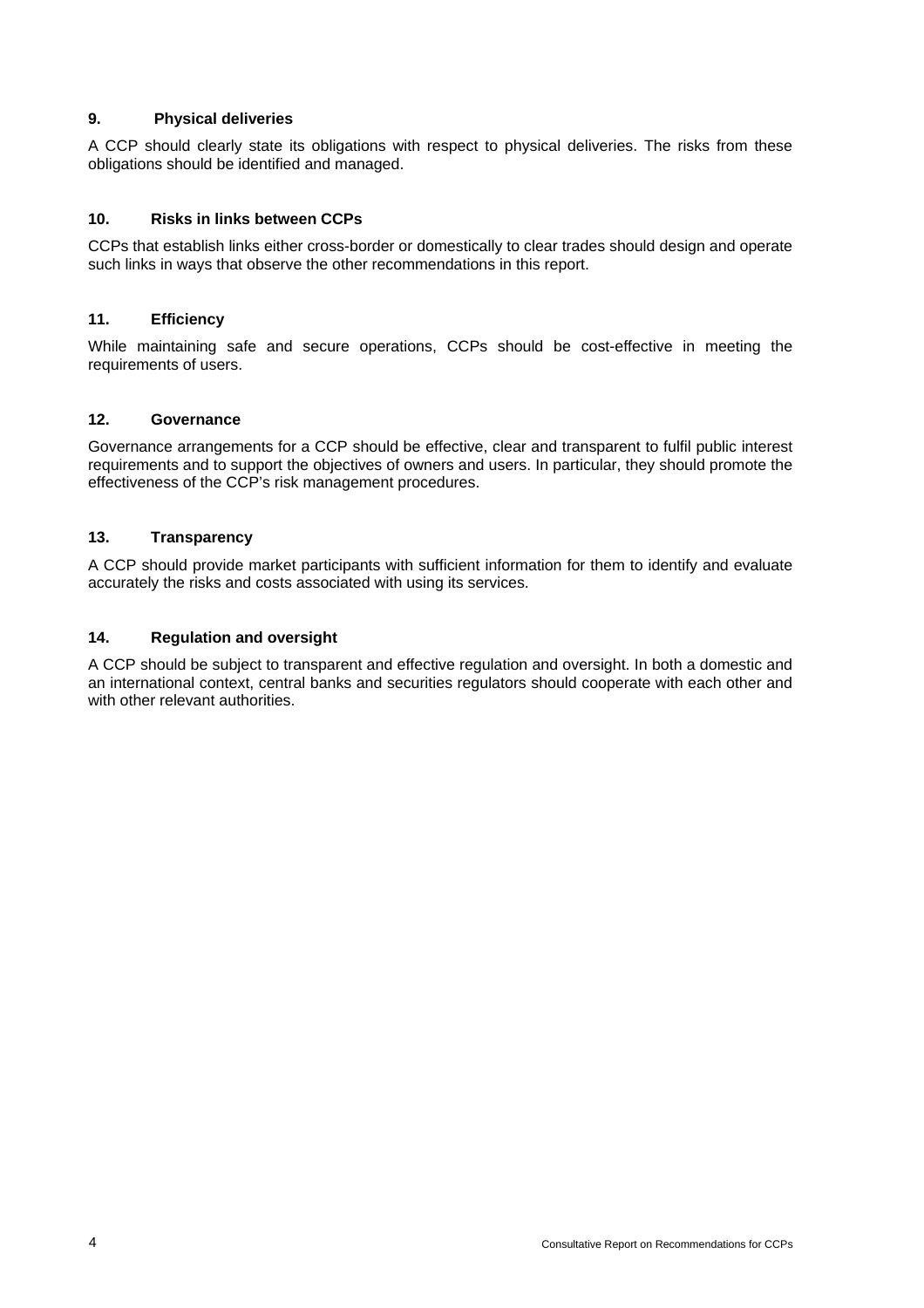# **2. Scope of application of the recommendations**

2.1 A CCP is typically defined as an entity that interposes itself between counterparties to contracts in one or more financial markets, becoming the seller to every buyer and the buyer to every seller. In some markets a CCP extends an "open offer" to act as counterparty to market participants and is interposed between participants at the time trades are executed. In other markets, the participants themselves initially are the counterparties. Subsequently the trades may be submitted to a CCP, which is substituted as the seller to the buyer and the buyer to the seller. Substituting a CCP discharges the original obligations between market participants.

2.2 CCPs were first introduced for trading on exchanges. Exchange rules often require that trades be executed at the best bid or offer, regardless of the creditworthiness of the party making the best bid or offer. Market participants in such exchanges cannot effectively manage their counterparty credit and liquidity risks with other participants. The use of a CCP makes such bilateral risk management unnecessary because the CCP is counterparty to every trade. In over-the-counter (OTC) markets, in which CCP services have been introduced more recently, use of those services is typically optional. Counterparties may agree to submit their trades to a CCP, thereby substituting the CCP as counterparty, or they may not agree to do so, in which case they must manage their counterparty risks with each other. Whether it serves an exchange or OTC markets, a CCP typically concentrates risks and risk management responsibilities. Even where use of a CCP is optional, its services are often used intensively by the largest market participants.

2.3 On many securities exchanges, a CCP has not yet been introduced. Participants on such exchanges remain the counterparties to the trades. However, in many such markets, especially in eastern Europe and Latin America, performance of the trades is guaranteed by the stock exchange or some other entity (a guarantor). The guarantor typically establishes a fund (a guarantee fund) that would be used to compensate non-defaulting participants from losses they may suffer in the event that one or more participants default on their obligations as counterparties. (Aggregate compensation is typically limited to the value of the assets in the guarantee fund.) The guarantor typically relies on its participation requirements to limit potential losses, although some guarantors also impose collateral requirements on participants. Although such arrangements do not involve a CCP, they do create a concentration of responsibility for risk management. A risk management failure by the operator of such a guarantee fund would have effects similar to those of a risk management failure by a CCP - the liquidity of the markets for which it guarantees trades would be disrupted, and possibly the payment and settlement systems used to settle trades in those markets. Therefore, the Task Force concluded that these recommendations should be applied to guarantee arrangements as well as CCPs. In what follows the term CCP should be understood to include guarantee funds as well as true CCPs.

2.4 In many cases only a subset of market participants are also participants (counterparties) of the CCP. Other participants (usually but not exclusively smaller participants) access the CCP's services through an intermediary (a "clearing" participant of the CCP). Where many market participants rely on the same clearing participant, counterparty risk and responsibility for risk management may be concentrated to a significant degree in that clearing participant. Thus, a risk management failure by such a clearing participant could have effects similar to a risk management failure by a CCP. In some jurisdictions, such clearing participants are subject to capital requirements and other regulations that explicitly address the risks arising from clearing. Where such regulations are not in place, authorities may wish to consider whether such clearing participants' policies and procedures are consistent with certain of these recommendations, notably those addressing collateral requirements, investment and custody risk, operational risk and physical deliveries.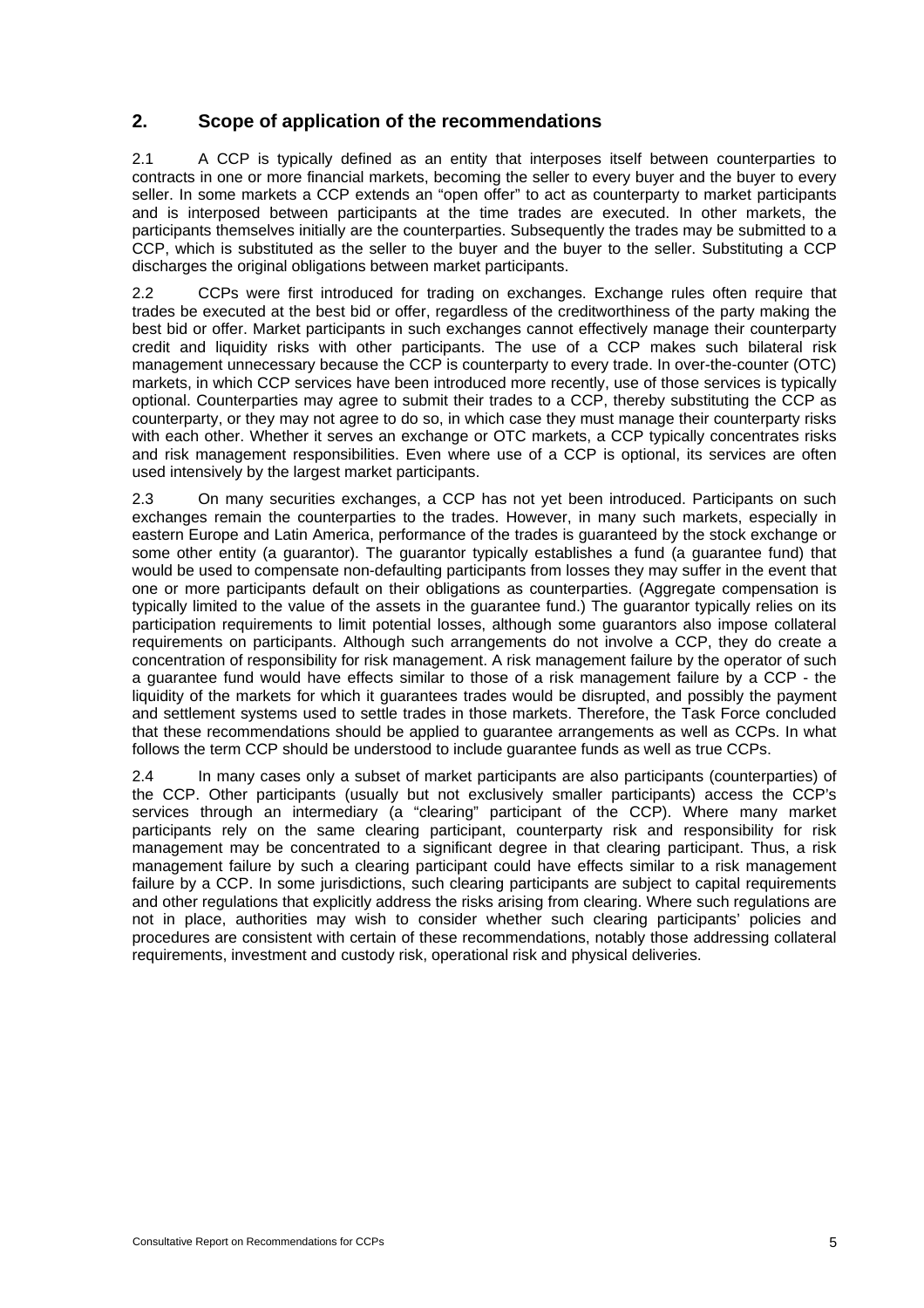# **3. Overview of a CCP's risks and risk management**

# **Risks**

3.1 The exact risks that a CCP must manage depend on the specific terms of its contracts with its participants. Still, many CCPs face a common set of risks that must be controlled effectively. There is the risk that participants will not settle obligations either when due or at any time thereafter (counterparty credit risk) or that participants will settle obligations late (liquidity risk). If a commercial bank is used for money settlements between a CCP and its participants, failure of the bank could create credit and liquidity risks for the CCP (settlement bank risk). Other risks potentially arise from the taking of collateral (custody risk), the investment of clearing house funds or cash collateral (investment risk), and deficiencies in systems and controls (operational risk). A CCP also faces the risk that the legal system will not support its rules and procedures, particularly in the event of a participant's default (legal risk). If a CCP's activities extend beyond its role as central counterparty, those activities may amplify some of these risks or complicate their management.

# *Counterparty credit risk*

3.2 CCPs face the risk of loss from default by a participant, typically as a consequence of its insolvency. This counterparty credit risk may have two dimensions: pre-settlement or replacement cost risk, which is the loss from replacing open contracts with the defaulting participant, and settlement or principal risk, which is the risk of loss on deliveries or payments to the defaulting participant.

3.3 If a participant were to default, a CCP typically would terminate the defaulter's contracts. But a CCP still has an obligation to other participants, and it thus would need to take steps to avoid assuming market risk. A CCP would enter the market and purchase or sell contracts identical to those held by the defaulting participant at current prices. Replacement cost risk arises because the contracts may be sold at prices lower than the original traded prices or purchased at prices higher than the original traded prices.<sup>1</sup> The magnitude of this replacement cost risk depends on the volatility of the contract prices, the amount of time that has elapsed between trade dates and default, and the size of the positions being replaced.

3.4 In addition to replacement cost risk, CCPs also face settlement risk. CCPs can incur large credit exposures on settlement days when the full principal value of transactions may be at risk. This occurs when contracts are settled through delivery, but delivery versus payment (DVP) is not achieved. If an instrument is delivered prior to receipt of payment, the deliverer risks losing its full value. If payment is made prior to delivery, the payer risks losing the full value of the payment.

# *Liquidity risk*

3.5 Depending upon the terms of its contracts with its participants, a CCP may have an obligation to make a wide variety of payments, including pass-through of profits on outstanding contracts, pass-through of dividend or interest payments, return of collateral surpluses or payments for deliveries. A CCP must fulfil its payment obligations to non-defaulting participants on schedule, even if one or more participants default, and as a result it is exposed to liquidity risk.

3.6 A CCP has a range of resources to draw upon in fulfilling its payment obligations. These include assets of the defaulting participant as well as a CCP's own capital and retained earnings or possibly assets of non-defaulting participants. But often few of these resources are cash assets. Non-cash assets must be liquidated or pledged in order for a CCP to meet its obligations, and this process may be difficult or costly to complete in the time required. Furthermore, for CCPs that effect settlements in multiple currencies or accept collateral denominated in multiple currencies, foreign exchange transactions might also be necessary to convert the proceeds of borrowings or asset sales into the required currency.

l

<sup>1</sup> A CCP may have periodically marked the trades to market and collected cash or collateral to cover exposures that had arisen after the date of the original trade. In this case, the size of replacement cost risk is a function of the price change since the last collection.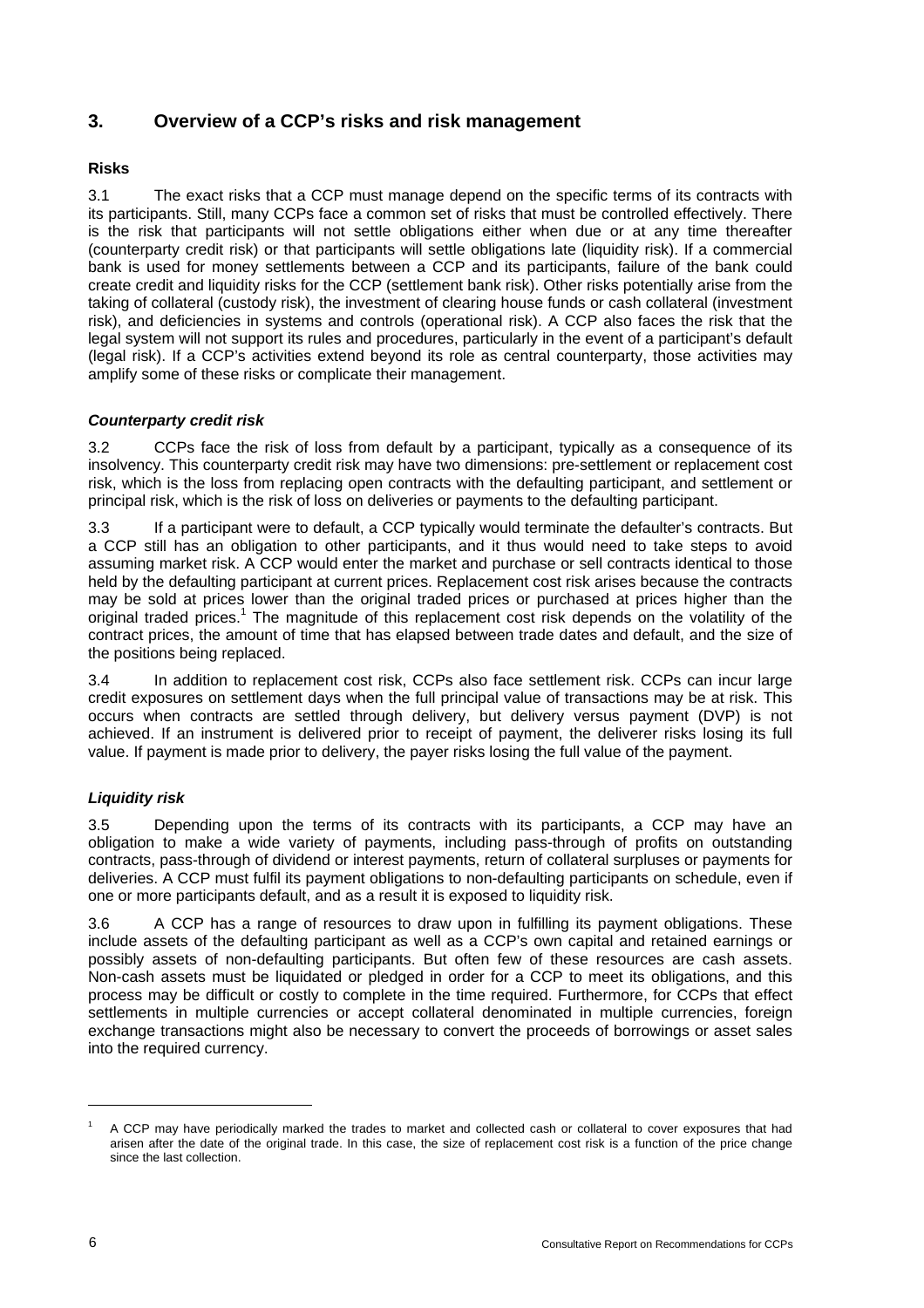#### *Settlement bank risk*

3.7 In addition to the risk associated with a counterparty's default, a CCP faces the risk that the bank that provides cash accounts for money settlements with its participants may fail. Such an event would create credit and liquidity pressures for a CCP, with the size of these pressures dependent upon the amounts owed by the participants using the failed bank, the timing of the bank's failure, and the terms of the settlement agreement between the CCP and the settlement bank. Multiple participants may use an individual settlement bank, and the total exposures of a CCP to a settlement bank could far exceed the largest exposure of any single participant. The effect of such a failure thus may be particularly severe.

#### *Custody risk*

3.8 A typical device for a CCP's management of its counterparty credit risk is the requirement that participants post collateral to secure the exposures they present. This process generates custody risk. If a CCP invests its capital or retained earnings in securities that are held at a custodian, similar custody risk arises. The holder of the collateral for a CCP may act negligently, commit fraud or perhaps become insolvent, resulting in loss of the collateral. Alternatively, a CCP's ability to use the collateral may be temporarily impaired because of inadequacies in the holder's operations.

#### *Investment risk*

3.9 A CCP has resources such as equity and reserves that are typically invested in order to generate revenues to offset partially the costs of operations. These funds would usually be invested in very short-term bank deposits or highly liquid short-term securities that have minimal market risk. But a CCP faces credit and liquidity risks relative to the banks or issuers of these obligations. If a CCP also has a programme to invest cash collateral that is posted with it, similar investment risk could arise.

#### *Operational risk*

3.10 Operational risk is the risk of unexpected losses as a result of deficiencies in systems and controls, human error, management failure or disruptions from external events such as natural disasters, terrorism or health crises. Of particular concern is the breakdown of systems that would impair a CCP's ability to monitor and manage its risks or complete its settlements.

#### *Legal risk*

3.11 Legal risk is the risk that a party suffers a loss because laws or regulations do not support the rules and contracts of a CCP or the property rights and other interests associated with a CCP. CCPs face a variety of such risks that have the potential to substantially increase losses from default. Perhaps most significant is the risk that bankruptcy administrators might challenge a CCP's right to close out or transfer positions and liquidate a defaulting participant's assets. In a cross-border context, particularly that of links between CCPs, evaluation of legal risk becomes more complicated because the laws of more than one jurisdiction apply or can potentially apply to a contract. A CCP may face losses resulting from the application of a different law than it had expected. Legal risk may thus amplify the risks a CCP typically manages.

#### **Approaches to risk management**

#### *Counterparty credit and liquidity risks*

3.12 CCPs have a range of tools that can be used to manage the risks to which they are exposed, and the tools that an individual CCP uses will depend upon the nature of its obligations. Nonetheless, there are a common set of procedures that are implemented by many CCPs to manage counterparty credit and liquidity risks. Broadly, these procedures enable CCPs to manage their risks by limiting the likelihood of defaults, by limiting the potential losses and liquidity pressures if a default should occur, and by ensuring that there are adequate resources to cover losses and meet payment obligations on schedule. In designing their risk management procedures, CCPs generally seek to create incentives for participants to manage their risks prudently in the first instance.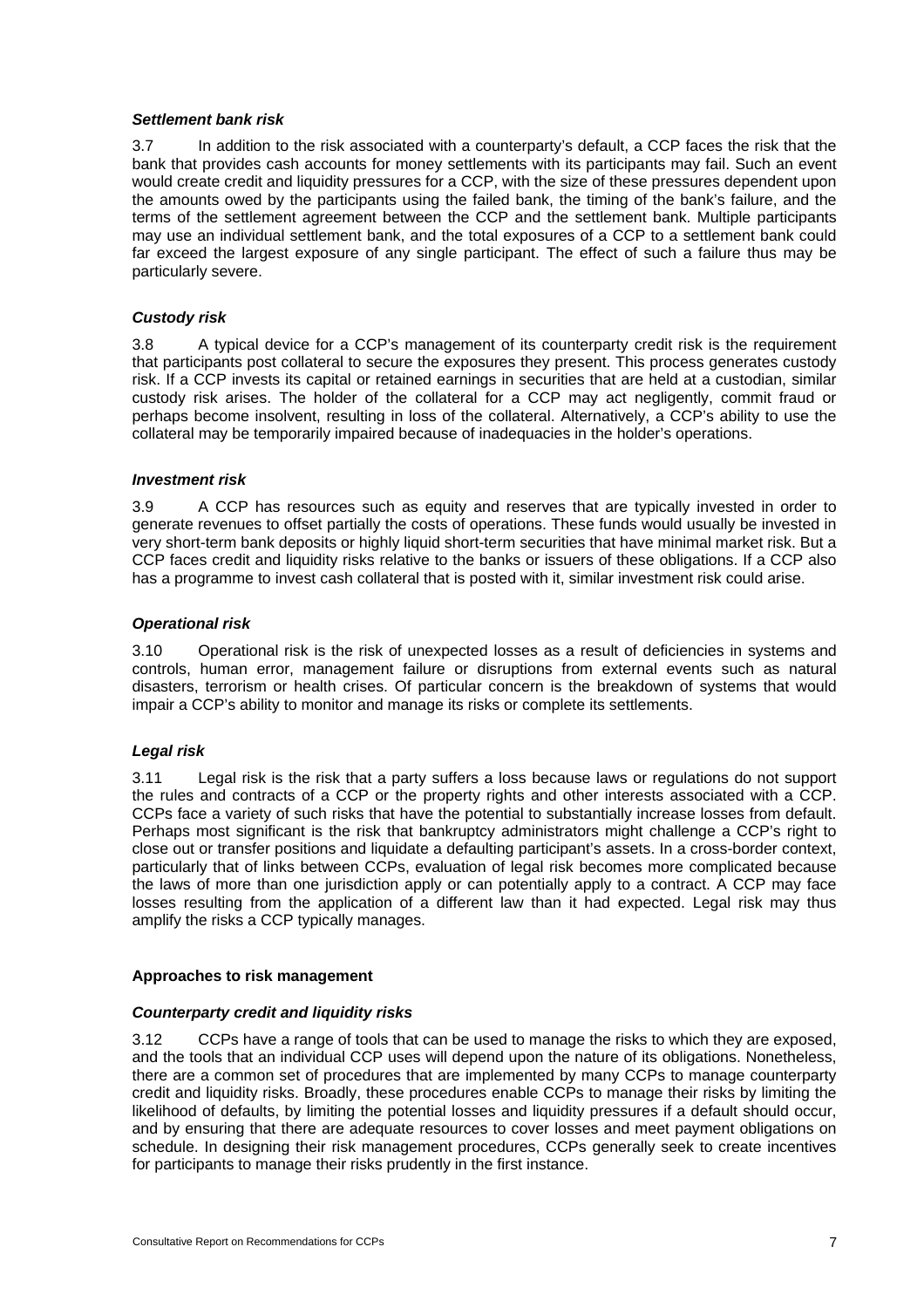3.13 *Participation requirements*. The most basic means of controlling counterparty credit and liquidity risks is to deal only with creditworthy counterparties. CCPs typically seek to reduce the likelihood of a participant's default by establishing rigorous financial standards for participation. Most commonly, participants are required to meet minimum capital requirements both for admission and for continuing participation. These capital requirements are often related to the riskiness or scope of a participant's activities. Some CCPs limit participation to supervised firms; others establish a minimum acceptable credit rating. CCPs generally do not impose specific liquidity requirements for participation, but some CCPs review participants' access to funding, especially their lines of credit from banks.

3.14 Because values of participants' positions can change quickly, CCPs often have reporting and surveillance programmes. These programmes supplement a CCP's knowledge about participants from regulatory reporting systems when CCPs have access to this information, and provide an essential source of information about non-regulated participants when regulatory information is not available. CCPs generally require participants to provide notice of any marked deterioration in financial condition, and in that event, a CCP may initiate heightened surveillance of the participant's activities and possibly impose restrictions on its dealings.

3.15 In addition to financial requirements, some CCPs establish standards of operational reliability that address a participant's ability to submit deal-related information in a timely fashion and to continue operations even if a participant's primary operating system is disrupted.

3.16 *Collateral requirements.* Participation requirements cannot reasonably be expected to eliminate the possibility of default, and thus CCPs require participants to post collateral with the aim of limiting the CCP's losses and liquidity pressures in the event that default occurs. A CCP typically imposes requirements that participants provide collateral (or guarantees) to cover potential future losses on open positions. These requirements are often set to cover some high percentage of likely price movements (say 95-99%). CCPs for derivatives transactions generally refer to these requirements as margin requirements.<sup>2</sup> A few CCPs refer to the collateral posted to cover potential future losses as a guarantee fund or clearing fund. This latter terminology for the collateral posted is more commonly employed by CCPs for cash markets. Regardless of the terminology, the common risk management tool is a requirement to post collateral that serves to protect a CCP against some high percentage of potential future losses on its contracts with its participants. In this report, we refer to such requirements as collateral requirements.

3.17 The effectiveness of collateral requirements depends on a CCP's ability to measure and manage the build-up of exposures. CCPs regularly mark contracts to market and measure the exposures that have arisen as a result of price changes since the last valuation. They generally require participants to cover these current exposures in one of two ways. Some CCPs require participants to pay cash equal to the amount of losses to the CCP; these cash payments are passed to participants whose positions have gained in value. Other CCPs require participants to post collateral to cover mark-to-market losses. (In this latter methodology, participants whose positions have gained in value do not receive explicit payments; rather their holdings are now over-collateralised, and the excess collateral can be withdrawn.) These types of payments are often referred to as variation margin payments. Regardless of the method used by a CCP, the effect either of the cash payment or of the collateral posting is to eliminate the current exposure on the position.

3.18 The key determinants of the protection against credit losses provided by any type of collateral system are: (1) the procedures used to determine the level of collateral required, including the percentage of potential losses that a CCP intends to cover and the methodology it uses to estimate potential losses; (2) the frequency of updating position information; (3) the frequency of marking positions to market, collecting collateral and cash payments and eliminating current exposures; and (4) the price stability and liquidity of the assets accepted as collateral.

3.19 *Financial resources.* The collateral system is but one component in the package of techniques available to a CCP to mitigate credit and liquidity risks. While collateral requirements provide substantial protection to a CCP, losses in the event of a participant's default might exceed the collateral posted for several reasons. Collateral requirements cover a high percentage of likely price movements, but they are not set at a level that is intended to cover all price movements. More time

l

 $\overline{2}$ Some CCPs use the term "initial" margin and others the term "original" margin for this collateral requirement.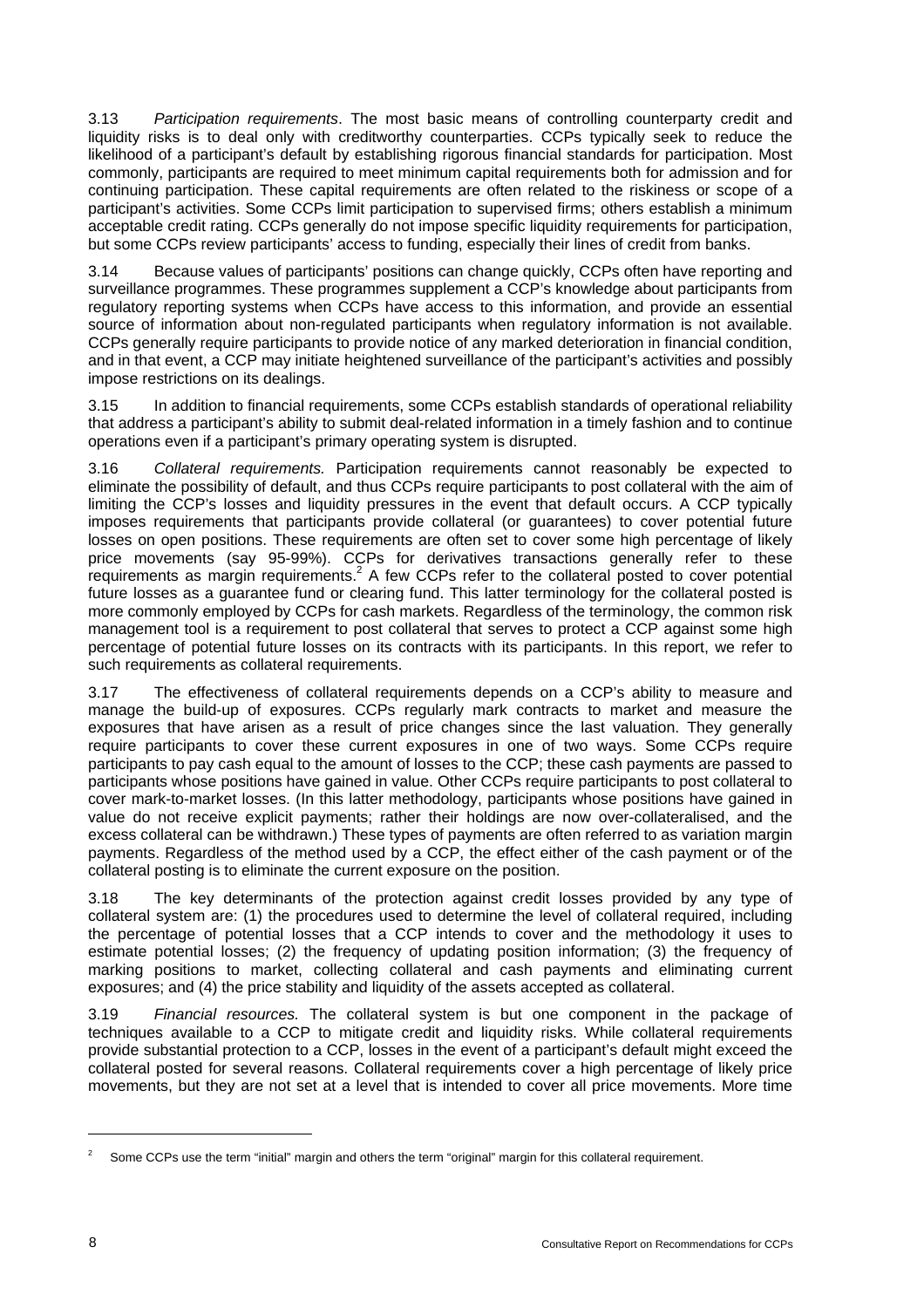might elapse before a CCP could liquidate a defaulting participant's positions (for instance because of illiquid markets) than was assumed in setting the requirement. Furthermore, a defaulting participant may have increased its positions since the last settlement. CCPs thus maintain resources to cover their uncollateralised losses and to provide liquidity while realising the proceeds of a defaulting participant's assets. These resources, together with the collateral system and risk management tools such as participation requirements, determine the overall level of protection provided by the system and how risks and costs are shared among the stakeholders of a CCP.

3.20 For the purposes of this discussion, collateral requirements will refer to those requirements set to cover a large proportion of a CCP's likely exposures to its participants. Other financial resources that a CCP holds, by contrast, are recognition that market conditions may occur that fall outside the bounds of exposures a CCP normally seeks to cover, and thus a CCP needs additional resources for these contingencies. Some CCPs hold a single blended pool of resources that is intended to cover both a large proportion of likely exposures and exposures resulting from more unusual market conditions.

3.21 Many CCPs use stress tests to assess the adequacy and liquidity of their financial resources. In these tests, a CCP assumes price moves substantially larger than those the collateral requirements are designed to cover. It examines the magnitude of uncollateralised exposures that result from such price moves and assesses whether a CCP's resources would be large enough to cover exposures from one or more defaults.

3.22 Financial resources can take the form either of assets held directly by a CCP or of contingent claims. Resources commonly held directly include a CCP's capital, reserves and clearing funds. The latter are collateral pools provided by participants for a CCP's use in the event of default by any participant. Some CCPs have contingent claims on participants' resources. For example, a CCP may have the authority to assess non-defaulting participants to cover losses. Other contingent claims include a guarantee provided by a parent organisation (either of the CCP itself or of participants) or a default insurance contract. The balance between resources held directly versus those that represent contingent claims varies greatly from one CCP to another.

3.23 The liquidity of financial resources and the manner in which they are held is also of issue because CCPs generally commit that their obligations will be met without delay. But many of a CCP's resources cannot be mobilised within a trading day. CCPs thus obtain committed credit lines that allow borrowing against assets as part of planning for liquidity needs.

3.24 *Default procedures.* In the event of a default, a CCP must take steps to contain and ultimately to eliminate its exposure to its defaulting participant. The longer the positions carried by a defaulting participant remain open, the larger are the potential credit exposures on those positions. A CCP's primary safeguard in this event is the ability to transfer, close out or hedge positions of a defaulting participant quickly. In this regard, a CCP might be constrained by the size of a defaulting participant's positions and the liquidity of the markets in which they were held. If a participant is also carrying positions for customers, those positions are typically transferred to a non-defaulting participant, or in some instances the customer positions also are closed out.

3.25 The rules of CCPs specify the order in which resources will be used in the event of a default. To create proper incentives for participants to manage their own exposures, the first resources tapped are those of a defaulting participant - the collateral it has posted with a CCP and any other assets that a CCP might have a claim on. If a defaulter's resources are insufficient to cover a CCP's losses, a CCP will turn to its own resources or those of non-defaulting participants. How these latter resources are tapped varies widely, with some CCPs first seeking resources from participants that dealt with a defaulter and others mutualising losses. (The rules of some CCPs also specify different resource pools for defaults occurring in different products.)

#### *Settlement bank risk*

3.26 Some CCPs eliminate the risk of settlement bank failure by using the central bank of issue as the sole settlement bank. If the central bank is not used, a CCP typically manages the credit and liquidity risks arising from the failure of a settlement bank through choice of the settlement bank or banks and contractual arrangements that minimise the amounts and durations of its exposures to those banks.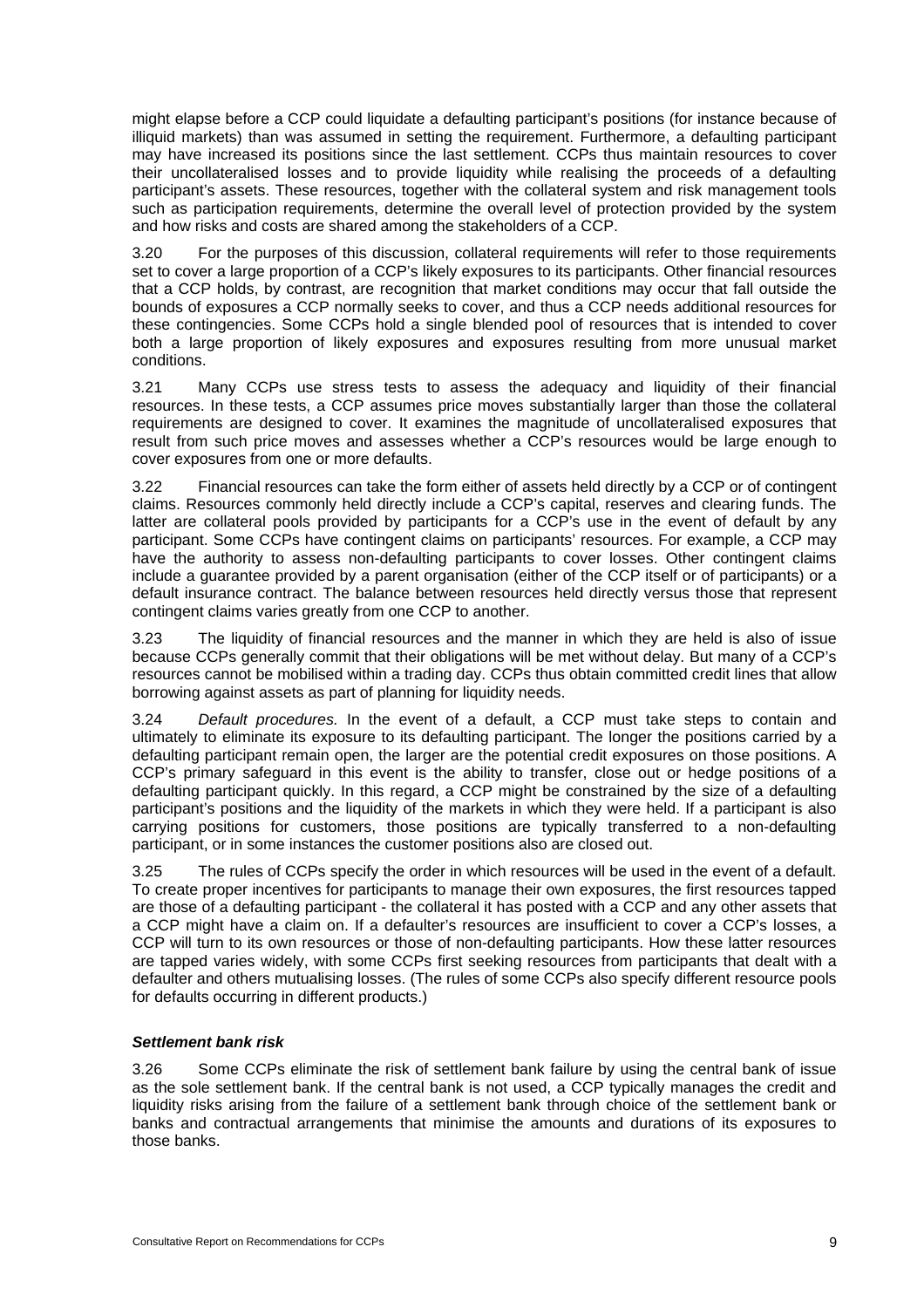## *Custody risk*

3.27 By carefully selecting custodians and monitoring the quality of accounting and safekeeping services provided by those custodians, CCPs seek to limit custody risk. A key concern is that the custodian's procedures protect a CCP's collateral against the claims of the custodian's creditors. A CCP typically requires that custodians demonstrate strong internal controls and an ability to move collateral promptly in accordance with legitimate instructions from it.

# *Investment risk*

3.28 CCPs face credit, market and liquidity risks from investing their own financial resources and from investing cash collateral posted by participants. To limit these risks, investments may be secured. CCPs usually establish standards for the creditworthiness of obligors and limit investment to relatively liquid instruments. Limits on concentrations of investments by obligor may also be utilised.

#### *Operational risk*

3.29 CCPs face a variety of operational risks related to the functioning of both personnel and systems. Typical safeguards include programmes to ensure adequate expertise, training and supervision of personnel as well as establishing and regularly reviewing internal control procedures. Operational safeguards for CCPs also address both the availability and the capacity of a CCP's computer systems, communications systems, power sources and data feeds. Fundamental is a CCP's business continuity plan that addresses events posing a significant risk of disrupting operations and enables a CCP to continue to meet its obligations on time.

# *Legal risk*

3.30 CCPs manage legal risk through a well founded legal framework that supports each aspect of a CCP's operations and through careful review of relevant law and design of contracts and rules, both at creation and on an ongoing basis. Depending upon the legal structure of the jurisdiction where a CCP is established, legislation specific to a CCP may be the most effective means of ensuring it has a well founded legal basis. Some jurisdictions, for example, have special legislation addressing netting or a CCP's ability to take actions in the event of a participant's default. Other tools for mitigating legal risk are careful drafting of a CCP's rule book and contracts to ensure that the obligations of a CCP, its counterparties and agents are clear and that laws of relevant jurisdictions support the application of its rules.

3.31 As cross-border participation and product offerings of CCPs have grown, along with links between CCPs, the need for legal analysis in multiple jurisdictions has also grown. In some instances, CCPs can choose the law intended to apply to parts of their operations. In other instances, a conflict of laws may exist. CCPs manage such legal risk in the first instance through adaptations to their rules and contracts. For example, if a CCP is unsure that its rules may be upheld in another jurisdiction, it may require participants from that jurisdiction to hold more collateral or to hold collateral only in the CCP's own jurisdiction.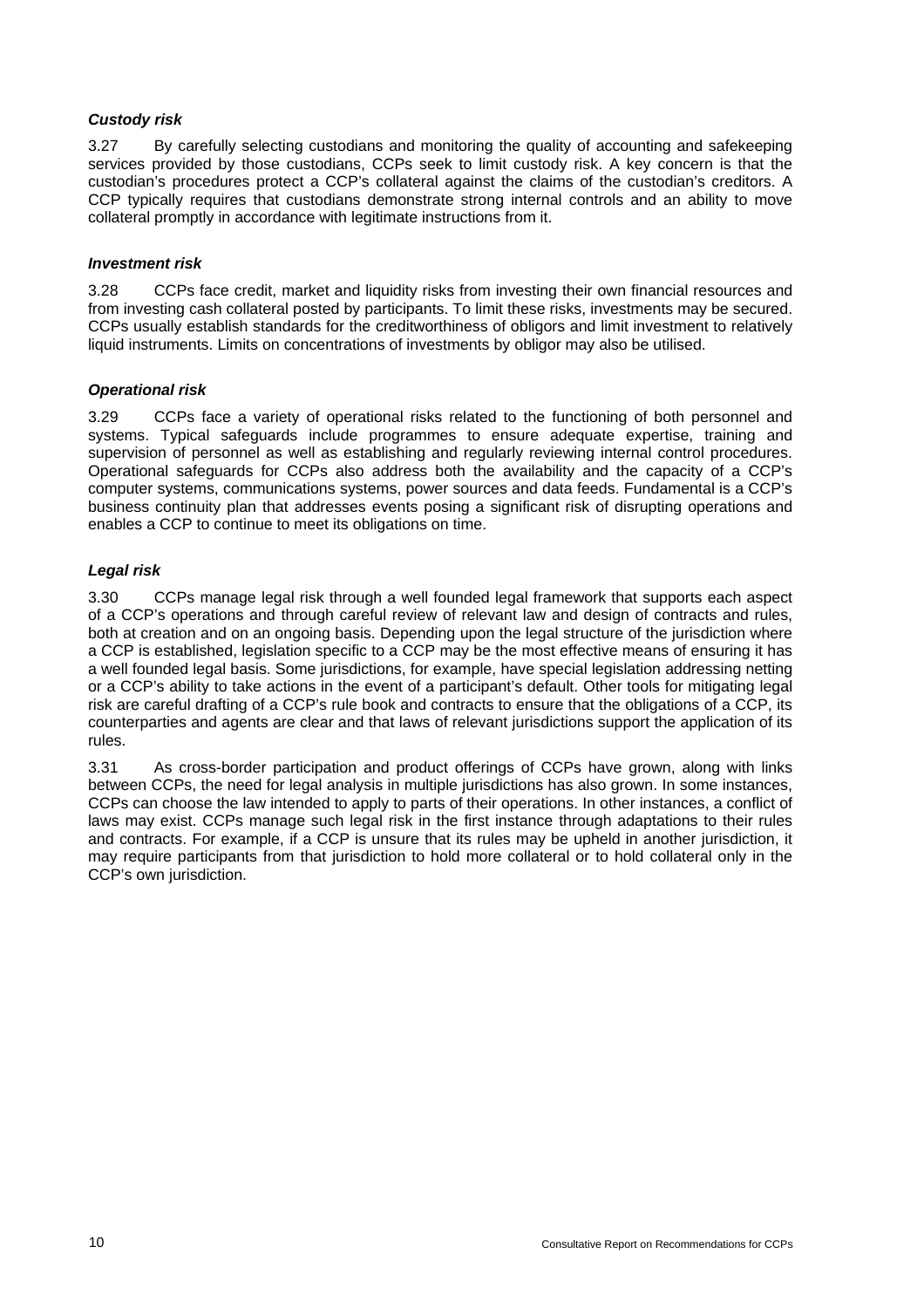# **4. Recommendations**

# **Recommendation 1: Legal risk**

#### *A CCP should have a well founded, transparent and enforceable legal framework for each aspect of its activities in all relevant jurisdictions.*<sup>3</sup>

4.1.1 A well founded legal framework should support each aspect of a CCP's risk management and operations. The legal system (including bankruptcy laws) should clearly support: novation, netting, default procedures, collateral and clearing fund arrangements, enforceability of a CCP's rules with regard to its participants, conflict of laws determinations, and access to information. Further, the laws and regulations governing a CCP, a CCP's rules, procedures and contractual arrangements, and a CCP's timing of assuming its obligations should be clearly stated, internally coherent and accessible to participants and the public. If the legal framework is underdeveloped, opaque or inconsistent, the resulting legal risk will undermine a CCP's ability to operate effectively. Financial market participants will face the dilemma of either: (1) using a CCP with an incomplete ability to assess their risk of participation; or (2) declining to use a CCP. Under either circumstance, the risk reduction benefits of a CCP may not be realised and, depending on the significance of weaknesses in the legal framework, the activity of a CCP could be a potential source of systemic risk.

4.1.2 In most jurisdictions, the legal concept that enables a CCP to become the counterparty is either novation or open offer. Through novation, the original contract between the buyer and seller is extinguished and replaced by two new contracts, one between the CCP and the buyer and the other between the CCP and the seller. In an open offer system, a CCP is automatically and immediately interposed in a transaction at the moment the buyer and seller agree on the terms. If all pre-agreed conditions are met, there is never a contractual relationship between the buyer and seller in an open offer system. Either novation or open offer gives market participants legal certainty that a CCP is obligated to effect settlement if the legal framework is supportive of the method used.

4.1.3 The legal framework should support the essential steps that a CCP takes to handle a defaulting or insolvent participant, including closing out a participant's positions. A CCP must act quickly in the event of a participant's default, and ambiguity over the enforceability of these procedures could delay, and possibly prevent altogether, a CCP from taking actions that fulfil its obligations to non-defaulting participants or minimise its potential losses. Insolvency law should support isolating risk and retaining and applying collateral and cash payments previously paid into the CCP, notwithstanding a default or the commencement of an administration or bankruptcy proceeding by or against a participant. It is important that the legal framework provide certainty as to how the insolvency of a CCP would be handled.

4.1.4 The legal framework must enable a CCP to clearly establish its interest in collateral. Generally, collateral arrangements involve either a pledge or a title transfer. If a CCP accepts a pledge, it must have a high degree of assurance that the pledge has been validly created in the relevant jurisdiction and validly perfected, if necessary. If a CCP relies on a title transfer, it should have a high degree of assurance that the transfer will be enforced as written and not recharacterised as a pledge (which would probably be an invalid or unperfected pledge).

4.1.5 A strong legal framework will support the rapid deployment of the collateral held by a CCP when a participant defaults on its obligations or becomes insolvent. This aspect of the legal framework is critical because delay in the use of collateral may prevent a CCP from meeting its obligations as expected. The legal framework will accomplish this goal if the rules and contracts for operating a CCP and the obligations of its participants are enforceable, and a CCP has the unimpeded ability to liquidate collateral and close out transactions.

4.1.6 The enforceability of a CCP's netting arrangements must also have a sound and transparent legal basis. Netting involves the offsetting of obligations by trading partners or participants. CCPs often bilaterally net their obligations with each participant. Netting reduces the number and value of deliveries and payments needed to settle a set of transactions and significantly reduces the potential losses to a CCP in the event of a participant's default. Some CCPs also net gains and losses from the

 $\overline{a}$ 

<sup>3</sup> The term central counterparty (CCP) includes a guarantor, as described in Section 2.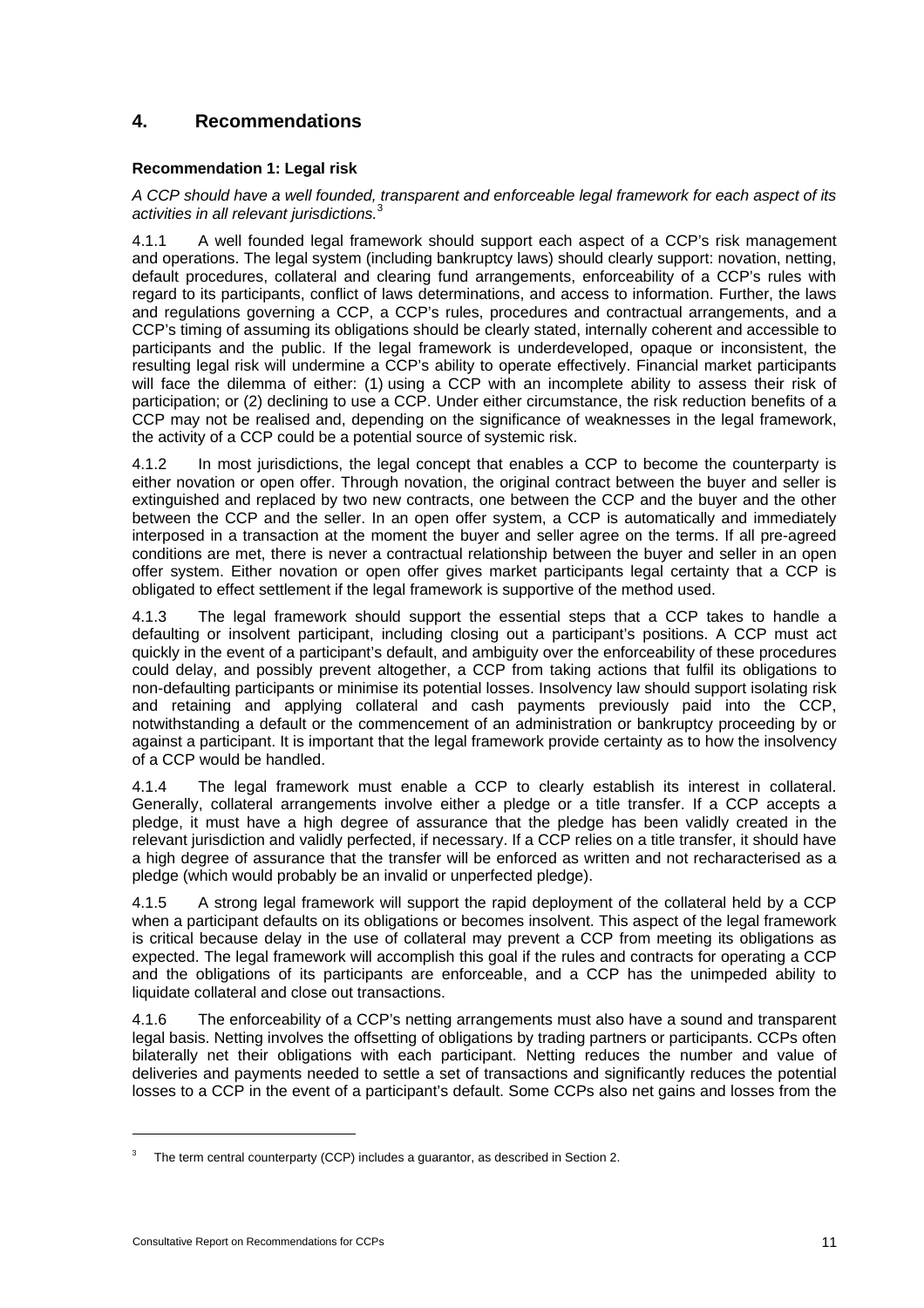closeout of positions in different securities or derivatives. Netting arrangements must be enforceable against a CCP's failed participants in bankruptcy. The legal framework should support the CCP's netting arrangements. Without such legal underpinnings, net obligations may be challenged in judicial or administrative insolvency proceedings. If these challenges are successful, the CCP or its participants would be obligated for gross amounts - potentially a huge, even devastating, change because the gross obligations could be many multiples of the net obligations.

4.1.7 A critical issue in a CCP's money settlement arrangements is the timing of the finality of funds transfers between the CCP's accounts and the accounts of its participants at the banks used to effect such settlements. The funds transfers should be final, ie irrevocable and unconditional, when effected, that is, when accounts are debited and credited. The laws of the relevant jurisdictions must support the provisions of the CCP's legal agreements with its settlement banks relating to finality.

4.1.8 Where a CCP crosses borders through linkages, remote participants or the taking of collateral, the rules governing the CCP should clearly indicate the law that is intended to apply to each aspect of the CCP's operations. Potential conflict of laws should be identified and the CCP must address conflict of laws issues when there is a difference in the substantive laws of the jurisdictions that have potential interests in a CCP's activities. In such circumstances, each jurisdiction's conflict of laws rules should specify the criteria that determine the law applicable to the activity. CCPs should take into account the conflict of laws issues when structuring their rules and choosing the law that governs the CCPs. Both CCPs and participants also should be aware of applicable constraints on their ability to choose the law that will govern a CCP. A jurisdiction ordinarily does not permit CCPs and participants to circumvent the fundamental public policy of that jurisdiction by contract.

4.1.9 In some markets, trade guarantees are not provided by a CCP but through an alternative arrangement that does not involve either novation or closing out a participant's positions. The most common arrangement is when the stock exchange or other entity (a guarantor) has established a default or guarantee fund to "guarantee" all trades between market participants. Generally, a guarantor is not a counterparty and, therefore, is not obligated to fulfil the settlement obligations of a defaulting participant. Rather, a guarantor undertakes to indemnify its participants against losses incurred when they close out and replace contracts with a defaulting participant. The legal framework should provide a high degree of assurance that rules and procedures are enforceable by the guarantor. A well founded legal framework should also support a guarantor's obligations to non-defaulting participants and the guarantor's procedures for using the fund's assets. These procedures should be transparent and consistent.

4.1.10 A CCP or a guarantor and the appropriate regulatory authorities should organise and license a CCP or guarantee fund in a manner that enables it to take advantage of all of the legal protections available in the jurisdiction. Regardless of its organisation or regulatory status, a CCP or a guarantor should have the legal authority to establish requirements for direct access to its services and deny access to entities that fail those requirements. Further, legal, regulatory or confidentiality restrictions should not prevent market participants from providing information about themselves germane to their participation in a CCP or guarantee fund.

#### *Key issues*

1. The laws and regulations governing the operation of a CCP and a CCP's rules, procedures and contractual provisions for its participants should be clearly stated, internally coherent and accessible to participants and the public.

2. The legal framework should provide a high degree of assurance for each aspect of a CCP's operations and risk management procedures.

3. The rules, procedures and contracts of a CCP should be enforceable when a CCP participant defaults or becomes insolvent.

4. A CCP should identify and address any potential conflict of laws issues arising from crossborder arrangements.

#### *Key questions*

1. Are the laws and regulations governing the operation of a CCP and the rules, procedures and contractual provisions for its participants clearly stated, internally coherent and accessible to participants and the public?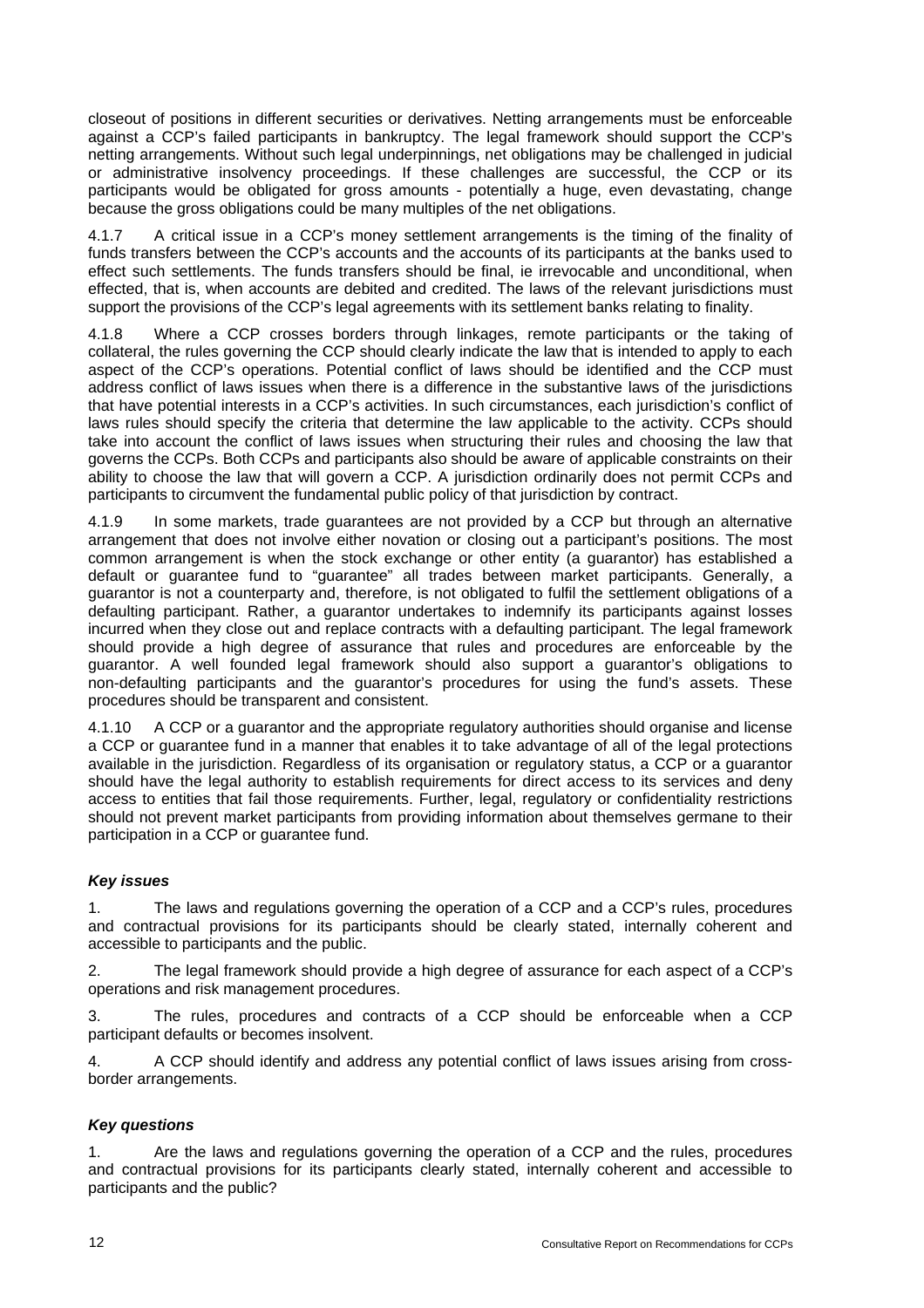2. Does the legal framework demonstrate a high degree of assurance that there is a clear and effective legal basis for:

- The CCP to act as counterparty.
- The timing of assumption of liability as CCP or guarantor trade guarantee.
- Netting arrangements.
- The CCP's interest in collateral that a participant pledges or transfers to the CCP and that this interest cannot be defeated by the participant or a third party.
- Default procedures.
- Finality of funds transfer.
- Other significant aspects of the CCP's operations and risk management procedures.

3. Are the rules, procedures and contracts of the CCP enforceable when a CCP participant defaults or becomes insolvent, notwithstanding the particular provisions of the insolvency laws?

4. Is there a significant level of cross-border participation in the CCP? Has the CCP determined whether there are other jurisdictions relevant for determining the adequacy of the legal framework? Has the legal framework been evaluated for the other relevant jurisdictions? Do laws and rules support the design of any cross-border arrangement and provide adequate protection to both CCPs in the operation of the arrangement? Are there conflict of laws issues and, if so, have they been addressed? Have cross-border collateral arrangements been evaluated?

#### *Assignment of an assessment category*

- *1. Observed*
- (a) The laws and regulations governing the operation of the CCP and the CCP's rules, procedures and contractual provisions for its participants are clearly stated, internally coherent and accessible to participants and the public. (Q1)
- (b) The legal framework demonstrates a high degree of assurance that there is a clear and effective legal basis for all of the CCP's operations and risk management procedures. (Q2)
- (c) The rules, procedures and contracts of the CCP are enforceable even in the case of the insolvency of a CCP participant and notwithstanding the particular provisions of the insolvency laws. (Q3)
- (d) The CCP has identified the relevant jurisdictions and has taken steps to address conflict of laws issues. Or: it is not necessary to address conflict of laws issues in assessing risks because cross-border participation is insignificant. (Q4)
- *2. Broadly observed*
- (a) 1(a), 1(b) and 1(c) are satisfied with only very minor exceptions that do not risk undermining the safety and soundness of the CCP. (Q1, 2, 3)
- (b) 1(d) is not satisfied. (Q4)
- *3. Partly observed*
- (a) The legal framework does not demonstrate a high degree of assurance for some aspects of the CCP's operations or risk management procedures that, while important and posing some risks, do not jeopardise the overall safety and soundness of the CCP. (Q2)
- (b) Or: there are some limited cases where the rules and procedures of the CCP may not be fully enforceable in the event of the default or insolvency of a CCP participant. (Q3)
- *4. Non-observed*
- (a) Aspects of the CCP's operations or risk management procedures are not supported by the legal framework and this poses risks to the overall safety and soundness of the CCP. (Q2)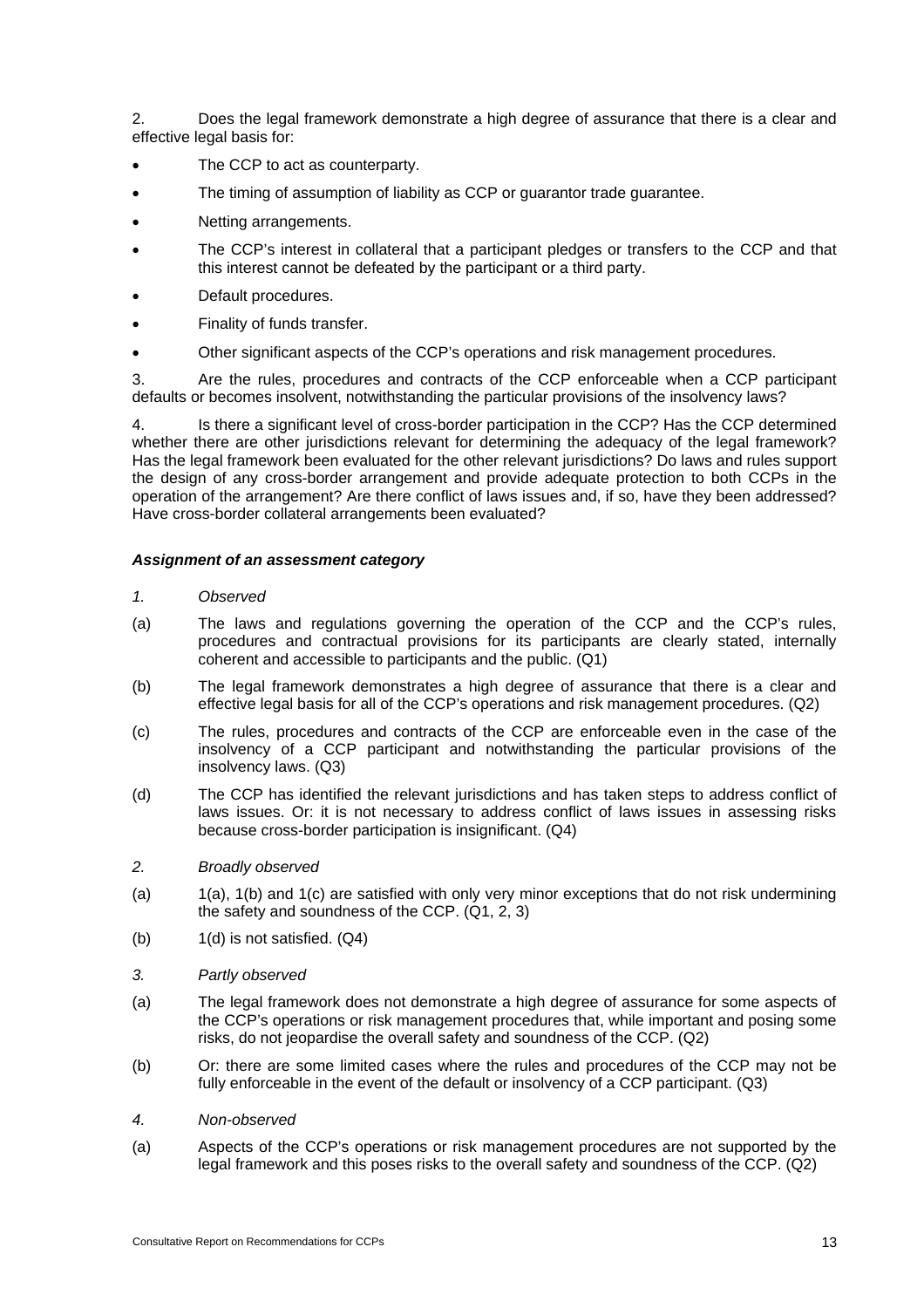(b) Or: there is no demonstrated assurance that the rules and contracts are enforceable in the event of the default or insolvency of a CCP participant. (Q3)

## *Explanatory note*

1. In addition to supporting the core CCP activities discussed in this section, a well developed legal framework should have a well defined system of property, contract, securities, trust, bankruptcy and tax laws. Also, the legal framework must permit relatively speedy access to the court (and, if applicable, arbitration) systems, must produce final judgments, and must provide a relatively convenient mechanism to enforce judgments.

2. In assessing legal risk, the phrase "high degree of assurance" is used frequently. This is because statutes and rules are often untested in court, and so CCPs and participants rely on opinions of legal counsel as to the likely outcome of possible challenges to the scope and enforceability of such provisions.

#### **Recommendation 2: Participation requirements**

*A CCP should require participants to have sufficient financial resources and robust operational capacity to meet obligations arising from participation in the CCP. A CCP should have procedures in place to monitor that participation requirements are met on an ongoing basis. A CCP's participation requirements should be objective, publicly disclosed, and permit fair and open access.* 

4.2.1 A CCP seeks to control the risks to which it is exposed by dealing only with sound and reliable counterparties. Participation requirements established by a CCP are its primary means to ensure that participants have sufficient financial resources and robust operational capacity to meet obligations arising from participation. Requirements should be clearly stated and publicly disclosed so as to promote certainty and transparency. To avoid discriminating against classes of users and introducing competitive distortions, participation requirements should be objective and avoid limiting competition through unnecessarily restrictive criteria, thereby permitting fair and open access. Participation requirements that limit access on grounds other than risks should be avoided. A CCP may include indirect indicators of risk in its requirements, such as whether an institution is supervised, but these indicators should be related clearly to the risks the CCP is managing. Furthermore, participation may be limited to entities located in jurisdictions in which the CCP's rules are enforceable if the legal risks cannot be mitigated in other ways.

4.2.2 To reduce the likelihood of a participant's default, a CCP should establish rigorous financial requirements for participation. Participants are typically required to meet minimum capital standards. Some CCPs impose more stringent capital requirements if exposures of a participant are large or if it is a clearing participant. Capital requirements for participation may also take account of the types of products cleared by a CCP. In addition to capital requirements, some CCPs impose standards such as a minimum credit rating or minimum total assets.

4.2.3 A CCP should establish requirements to ensure that participants have robust operational capacity, including appropriate procedures for managing risks. Participants should be able to process the expected volumes and values of transactions within the required timeframes, including at peak times and on peak days. They should also have arrangements to effect collateral, payment and delivery obligations to the CCP. Participants should have proper risk management policies and procedures, including credit policy and credit monitoring. Robustness of operational capability and risk management policies should be reviewed regularly by the senior management of participants. Participants should have an independent internal audit function that periodically reviews operational risk controls and IT systems.

4.2.4 A CCP also needs to ensure that directors and senior management of participants meet relevant fit and proper standards, as appropriate. If participants are regulated entities, this may have already been evaluated by public authorities.

4.2.5 A CCP should have procedures and allocate sufficient resources for effective monitoring of compliance with participation requirements on an ongoing basis. A CCP should have the authority to receive timely and accurate information on participants' compliance with its standards, through either access to regulatory reports filed by the participants with regulators (if permitted by law) or directly from the participants. Participants should be required to report any developments that may affect their ability to comply with participation requirements, and the CCP should be able to impose more stringent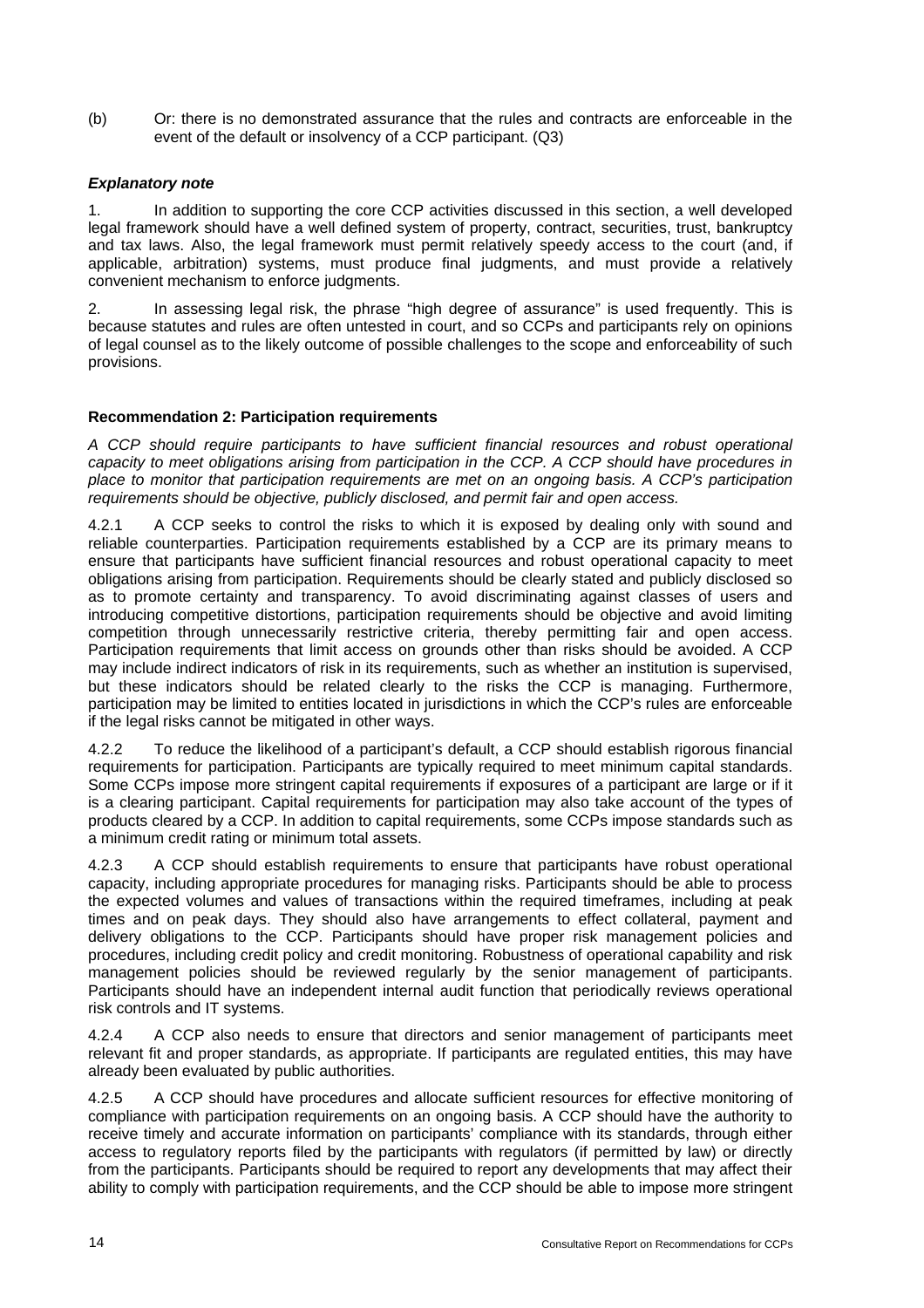restrictions on individual participants, especially in situations where it determines that the participant poses heightened risk. Some CCPs also have the authority to conduct on-site visits to participants. A CCP should have in place arrangements for the suspension and orderly exit of participants that no longer meet participation requirements, and those arrangements should be publicly disclosed.

#### *Key issues*

1. A CCP should establish requirements for participation to ensure that participants have sufficient financial resources and robust operational capacity.

2. A CCP should have procedures in place to monitor that participation requirements are met on an ongoing basis.

3. Participation requirements should be objective, permitting fair and open access; requirements that limit access on grounds other than risks should be avoided. Participation requirements, including arrangements for orderly exit of participants, should be clearly stated and publicly disclosed.

#### *Key questions*

1. Does the CCP establish requirements for participants' financial resources and creditworthiness? How? What factors are considered (for example, size, clearing for indirect participants, products cleared)? Does the CCP assess participants' operational capability? How? What factors are considered (for example, arrangements to meet payment obligations, risk management policies, staffing, internal audit of risk controls and IT systems)?

2. Does the CCP monitor that participation requirements are met on an ongoing basis? How? Under what conditions can the CCP suspend and terminate participants' membership? What arrangements does the system have in place to facilitate the suspension and orderly exit of participants that no longer meet the participation requirements?

3. Do participation requirements limit access on grounds other than risks? Are they objective and do they permit fair and open access? Are participation requirements, including arrangements for orderly exit of participants, clearly stated and publicly disclosed?

#### *Assignment of an assessment category*

- *1. Observed*
- (a) The CCP establishes requirements for participation to ensure that participants have sufficient financial resources and robust operational capacity. (Q1)
- (b) The CCP has procedures in place to monitor that participation requirements are met on an ongoing basis. (Q2)
- (c) (i) Participation requirements are objective, permitting fair and open access, and requirements that limit access on grounds other than risks are avoided. (ii) Participation requirements are clearly stated and publicly disclosed. (Q3)
- *2. Broadly observed*
- (a)  $1(a)$  and  $1(b)$  are satisfied.  $(Q1, 2)$
- (b) 1(c) (i) is satisfied but 1(c) (ii) is not fully satisfied. Some requirements are not available to the public. (Q3)
- *3. Partly observed*
- (a)  $1(a)$  and  $1(b)$  are satisfied.  $(Q2)$
- (b) But: neither  $1(c)$  (i) nor  $1(c)$  (ii) is satisfied.  $(Q3)$
- (c) Or:  $1(b)$  and  $1(c)$  are satisfied but  $1(a)$  is not fully satisfied as there are some weaknesses in participation requirements with respect to participants' financial and operational capacity. (Q1)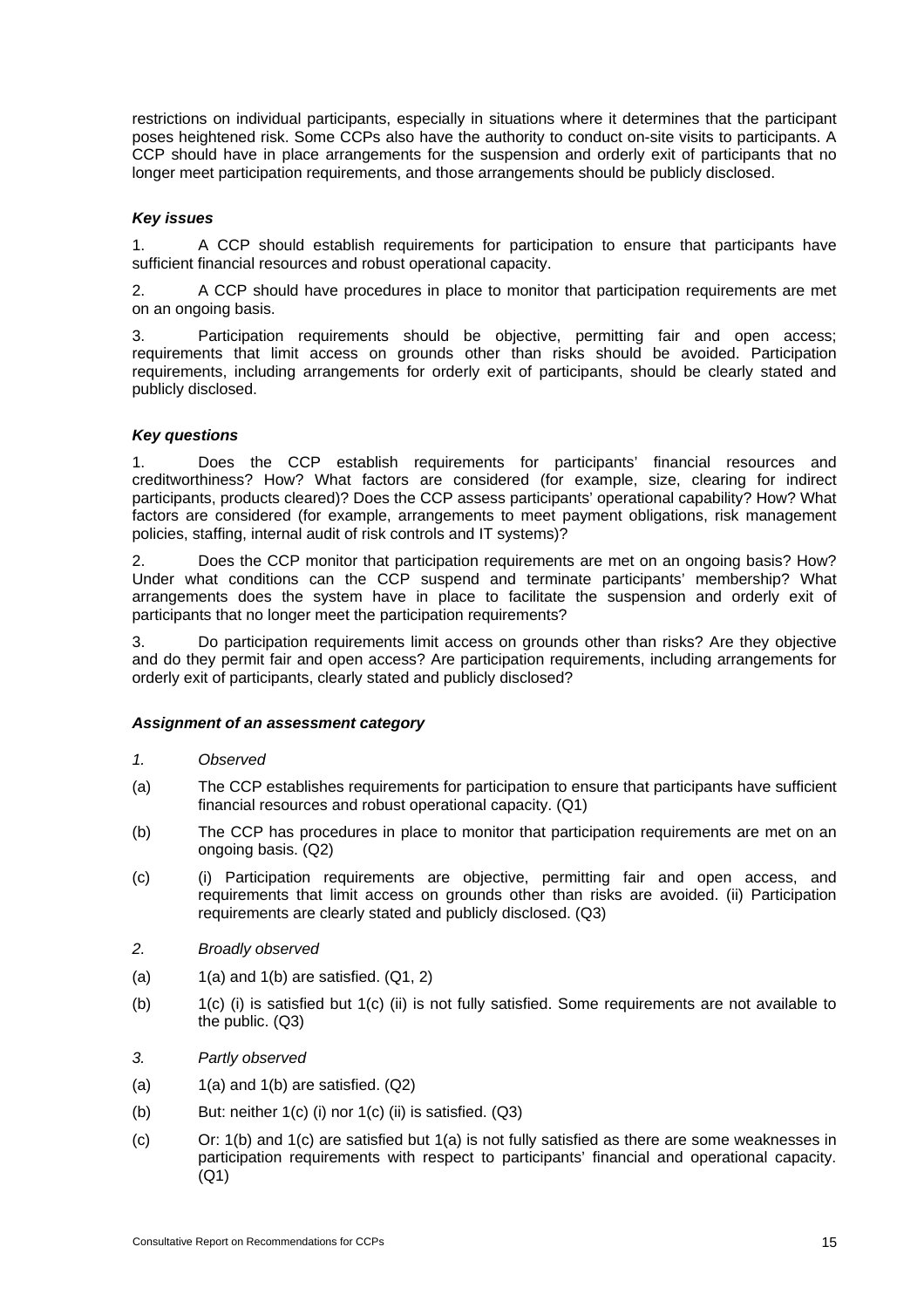- *4. Non-observed*
- (a)  $1(a)$  is not satisfied.  $(Q1)$
- (b) Or: 1(b) is not satisfied. (Q2)

# **Recommendation 3: Collateral requirements**<sup>4</sup>

*A CCP should calculate its credit exposures to participants on a daily basis and hold collateral that in normal market conditions covers its potential losses from closing out positions held by a defaulting participant.* 

4.3.1 A CCP should maintain sufficient financial resources to meet its obligations on time, not withstanding a default by any of its participants, under both normal and extreme but plausible market conditions. This recommendation addresses the collateral requirements to be imposed on participants and calls for those requirements to be sufficient to cover a default in normal market conditions. Recommendation 4 addresses the total resources available to the CCP to cover defaults, which include other resources in addition to collateral posted by the defaulting participant. It calls for the CCP's total resources to be sufficient to cover losses from a default that occurs in abnormal (extreme but plausible) conditions.

4.3.2 No matter how stringent, the participation requirements imposed by CCPs cannot assure that clearing participants would never default on any of their obligations to CCPs. A CCP should therefore require participants to collateralise their future obligations through the use of risk-based methodologies that fairly reflect the risks the participants introduce.

4.3.3 A CCP should revalue the positions of its participants and recalculate its credit risk exposures to them at least daily. Based on these calculations, a CCP should call for collateral or a cash payment whenever required to achieve the coverage called for by this recommendation.<sup>5</sup>

4.3.4 To mitigate intraday risks, a CCP should establish procedures to make intraday collateral calls on a routine basis or at a minimum when prespecified thresholds are breached (for example, when price changes reach predetermined levels set by a CCP or when large positions have been built up by a participant during a trading day). Collateral calls may be met either through cash payments or through transferring collateral. If current market prices do not fairly represent the value of positions, for example due to illiquidity, a CCP should have the authority to use predefined valuation models to revalue the positions for purposes of determining exposures.

4.3.5 Collateral requirements should be sufficient to cover price risk for the period between the last collection of collateral and the complete liquidation of the defaulting participant's positions. The frequency of calculation and the liquidity of the market are thus key factors determining the collateral requirement set by a CCP. For example, if the CCP calculates collateral requirements on a daily basis, it might use one day as the period for measuring price risk of liquid products. However, if a product is illiquid, price risk should be measured over a longer period to cover the potential losses should liquidation of the positions take longer. Once it chooses this time period, a CCP also needs to decide how much price risk is likely to occur in the interval and also how much price risk $6$  any collateral requirements are to cover. Collateral requirements impose opportunity costs on CCP participants. Therefore, a CCP needs to strike a balance between greater protection for itself and higher opportunity costs for its participants. For this reason, collateral requirements are not designed to cover price risk in all market conditions. Nonetheless, collateral requirements should be set at a minimum to cover 95% of potential price movements during the interval between the collateral collection before

l

<sup>4</sup> Some CCPs call the collateral requirements that they impose on their participants "margin" requirements. Others may call them required "clearing fund" contributions or use other terminology. The terminology is unimportant. What is important is that a CCP's requirements address the key issues.

<sup>5</sup> In calculating its risk exposures and collateral required, the CCP should take into account the cash payments that have been made by the participants.

<sup>6</sup> The price risk is assessed by examining historical price movements and making inferences about potential future price movements.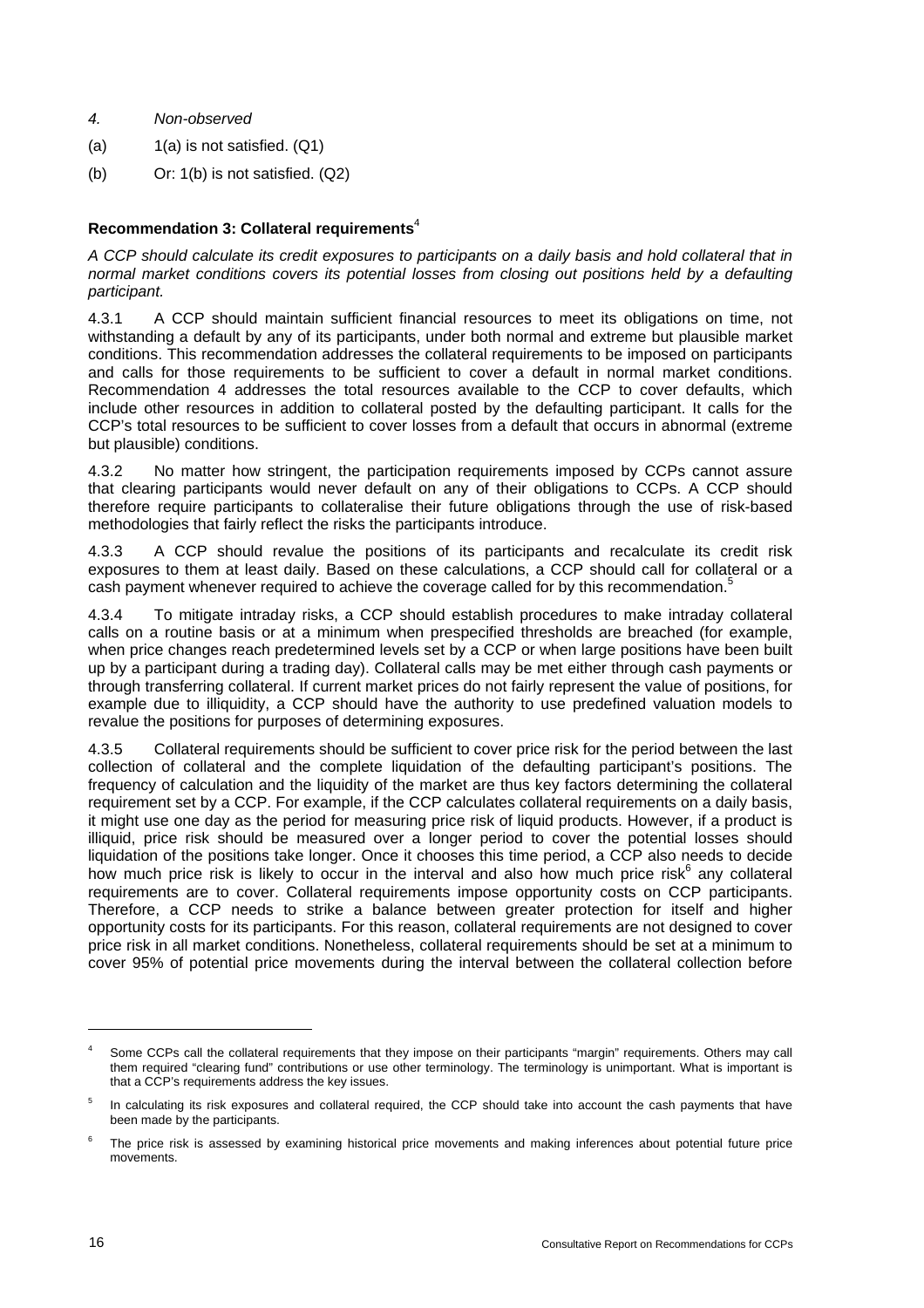default and liquidation of the position. "Normal" market conditions are those that produce changes in the values of positions that are expected to exceed collateral requirements only 5% of the time.

4.3.6 Over time, the risk parameters or other assumptions used to calculate the collateral requirements should be adjusted to reflect changes in price risk so that collateral continues to provide the intended coverage level. Also, a CCP should regularly review its collateral methodologies and perform backtesting that includes periods of market turbulence to assess the reliability of the methodologies in achieving the desired coverage.

4.3.7 While the methodology for setting collateral requirements is applied uniformly to participants, a CCP should have the authority to require additional collateral from an individual participant when its activity poses particular risk. For example, if a participant holds large positions relative to its financial resources or to total positions in a market, higher collateral requirements are likely to be warranted. Similarly, if the aggregate exposure to a participant and its affiliates gives rise to concern, a CCP might impose higher requirements. Alternatively, the CCP should have the authority to require the participant to reduce its exposure.

4.3.8 Some CCPs provide guarantee or central counterparty services to both securities and derivatives markets. In calculating collateral requirements a CCP may allow offsets or reductions in required collateral between products for which it is counterparty if the position in one product hedges the price risk of the position in another. Such offsets should only be allowed for products that are highly and consistently interrelated, that is, the products should exhibit a strong and stable correlation relationship.

4.3.9 A CCP should ensure that the collateral taken from participants is of high quality and appropriately valued. A CCP should generally limit the acceptance of collateral to assets with high  $l$ iquidity, low market risk and minimal credit risk,<sup>7</sup> and establish procedures to assess the risks inherent in an asset before it is accepted as collateral. In some instances, a CCP will accept collateral that does not meet all of these criteria because it nonetheless is an excellent hedge for a participant's positions. Such would be the case, for example, if a stock (which has significant credit risk) were posted to meet the collateral requirement for a call option written on that same stock. If a CCP accepts assets in foreign currencies as collateral, the foreign exchange risk should also be taken into consideration. Haircuts should be applied so that the value of collateral adequately reflects the potential for its value to decline over the interval between its last revaluation and the time by which it can reasonably be assumed to be liquidated in the event of a participant's default; these haircut procedures should be reviewed regularly. Because of potential concerns about the ability to liquidate collateral quickly and without significant price effects, a CCP may impose a cap on the total amount of assets (for example, securities issued by individual obligors and bank guarantees) accepted as collateral to minimise concentration risk. A CCP should also carefully monitor its aggregate credit exposures to individual banks, recognising banks' diverse activities as participants, settlement banks and providers of guarantees, letters of credit and liquidity facilities. A CCP should revalue collateral at market prices at least daily. If the market prices do not fairly represent the value of collateral, a CCP should have the authority to revalue the collateral according to its predefined pricing models.

#### *Key issues*

 $\overline{a}$ 

1. Collateral requirements should be sufficient to cover at least 95% of potential changes in the value of a participant's positions for the interval between the last collection of collateral and the complete liquidation of the defaulting participant's positions. (Thus, "normal" market conditions are those that produce changes in the values of positions that are expected to be exceeded only 5% of the time.)

2. The exposures of participants should be recalculated at least daily and collateral collected whenever required to maintain the required coverage. The CCP should have the authority to make intraday collateral calls to mitigate unanticipated intraday credit exposures arising from new positions

<sup>7</sup> Cash, government debt securities, high quality corporate debt securities, blue-chip stocks and bank guarantees are the most commonly acceptable forms of collateral. CCPs should not accept a participant's own securities or those of affiliated companies as collateral.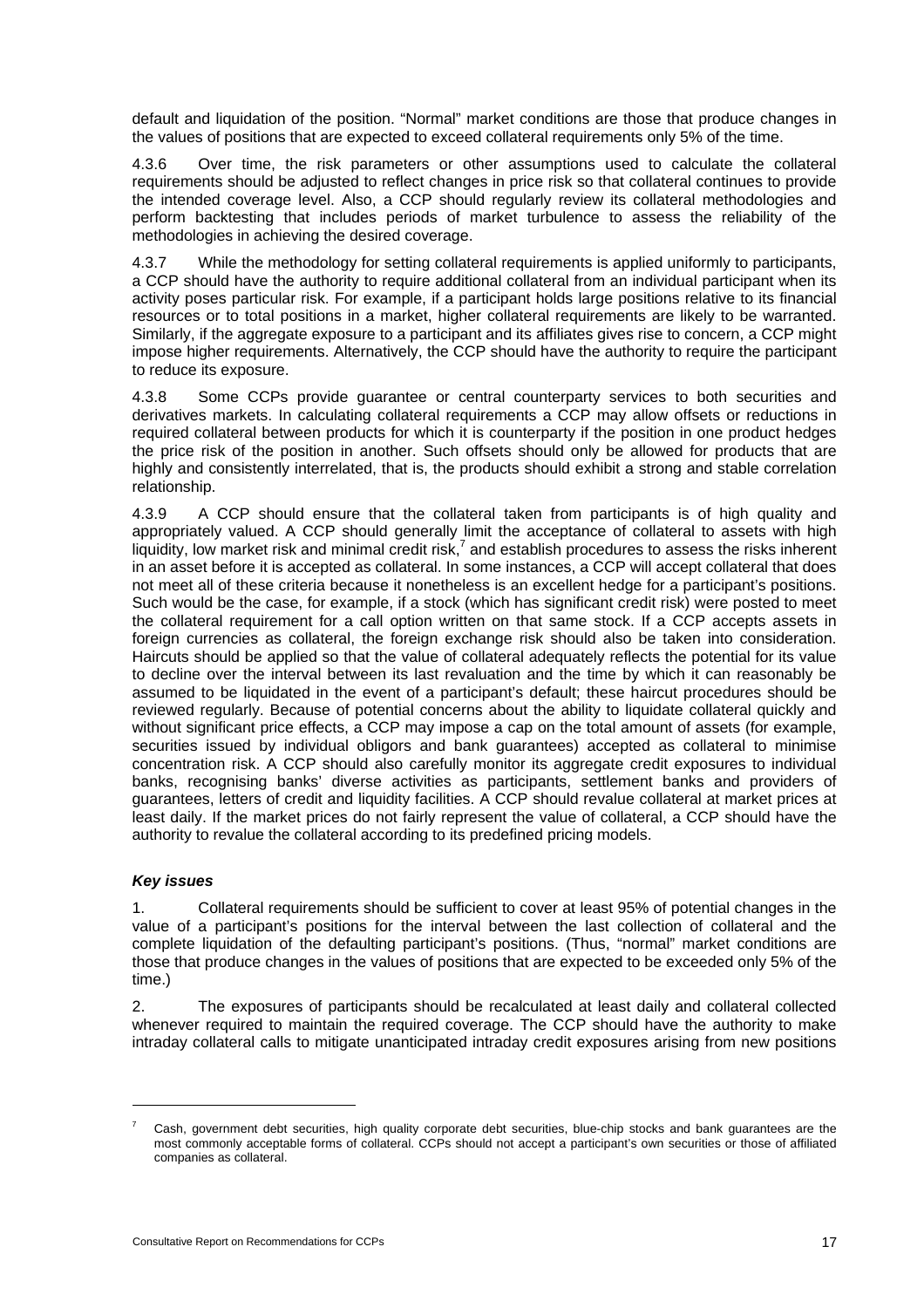or from price changes. A CCP should have the authority to impose higher collateral requirements on high-risk participants.

3. The collateral that a CCP accepts should be limited to assets with high liquidity, low market risk and minimal credit risk. Haircuts should be applied to collateral asset values that reflect the potential for their value to decline over the interval between their last revaluation and the time by which they can reasonably be assumed to be liquidated in the event of a default.

# *Key questions*

1. What is the time interval over which potential price movements are measured? Is the interval consistent with a reasonable assumption about how quickly a defaulting participant's positions could be closed out? Is the intended coverage of collateral requirements at least 95% of price changes over this interval? How does the CCP validate the models used to determine the collateral levels consistent with the intended coverage? Does it backtest the coverage of collateral? How frequently does it review and validate the models? Does the CCP have authority to demand collateral when required to maintain the desired coverage?

2. Are the exposures of participants recalculated at least daily and collateral collected whenever necessary? Does the CCP have the authority to recalculate and collect collateral more frequently? Under what circumstances? Does the CCP have authority to impose higher collateral requirements on high-risk participants?

3. What types of assets does the CCP accept as collateral? What types are actually held? How frequently are the assets revalued? Are haircuts applied to the value of the assets that adequately reflect the potential for declines in their value between their last revaluation and when they could be liquidated?

# *Assignment of an assessment category*

# *1. Observed*

- (a) The collateral requirements set by the CCP are sufficient to cover at least 95% of price risk during the interval between the last collection of collateral and the complete liquidation of the defaulting participant's positions. (Q1)
- (b) (i) The potential exposures of participants are recalculated daily and collateral collected whenever required. (ii) Intraday collateral calls can be issued when prespecified thresholds are breached. (Q2)
- (c) (i) The CCP limits the acceptance of collateral to assets with high liquidity, low market risk and minimal credit risk, as set out in the discussion of the recommendation. (ii) The CCP applies appropriate haircuts to its collateral that reflect the potential for their value to decline. (Q3)
- *2. Broadly observed*
- (a)  $1(a)$  and  $1(b)$  are satisfied.  $(Q1, 2)$
- (b)  $1(c)$  (i) is satisfied but  $1(c)$  (ii) is not satisfied. (Q3)
- *3. Partly observed*
- $(a)$  1(a) is satisfied.  $(Q1)$
- (b)  $1(b)$  (i) is satisfied but not  $1(b)$  (ii).  $(Q2)$
- (c) Or: 1(c) (i) is not satisfied. (Q3)
- *4. Non-observed*
- (a)  $1(a)$  is not satisfied.  $(Q1)$
- (b) Or: 1(b) (i) is not satisfied. (Q2)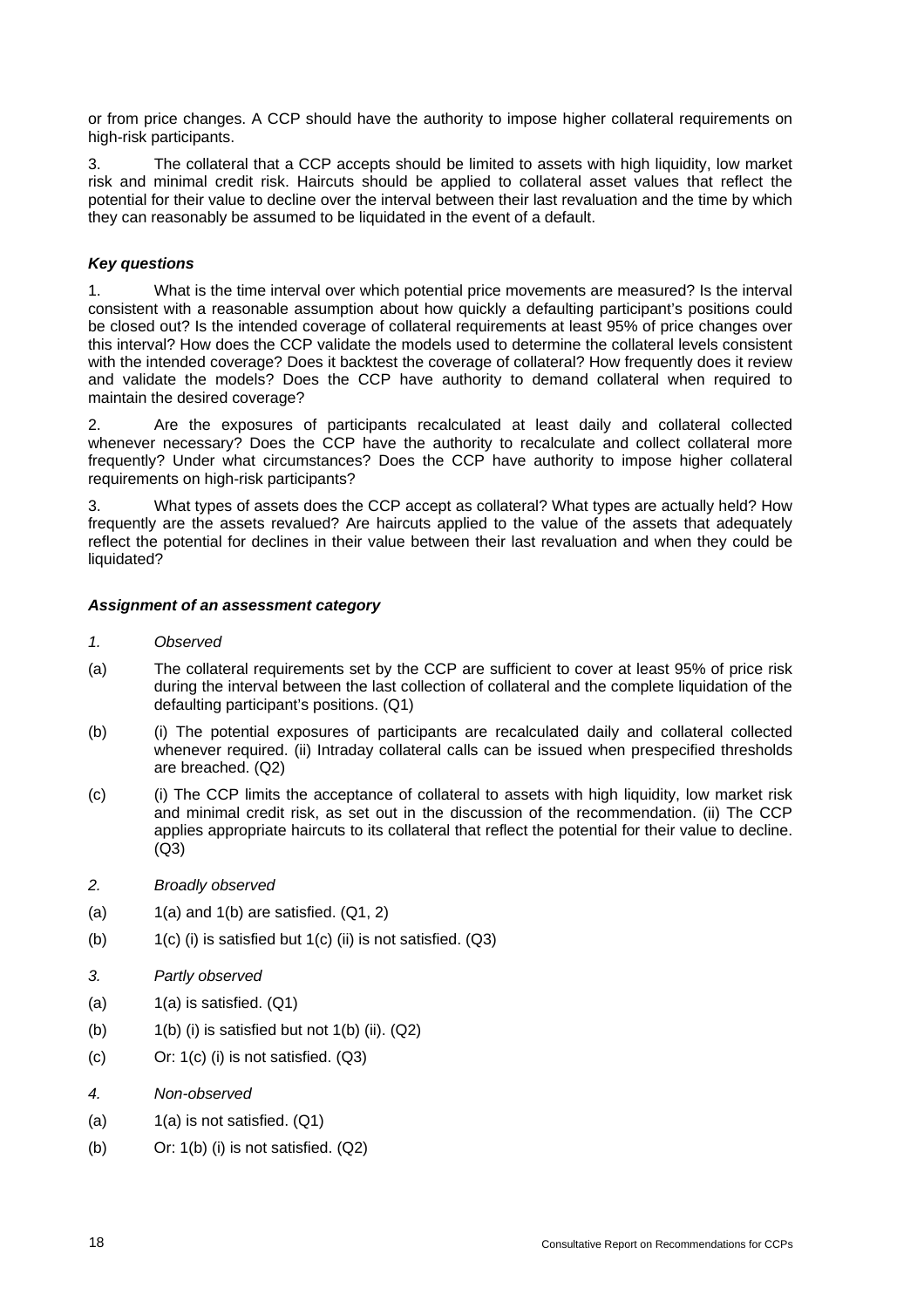#### *Explanatory note*

1. The recommendation requires collateral to be collected whenever required to maintain the required coverage. In assessing whether this has been met, the CCP should be able to demonstrate that its rules and practices provide a high degree of assurance that the minimum level of coverage will be maintained.

2. The recommendation requires that collateral requirements set by CCPs should be sufficient to cover at least 95% of price risk. However, some CCPs may set a coverage level lower than 95% for a few products if additional risks to the CCP are minimal. For example, collateral requirements for new products may be set at lower coverage level as the overall exposure may be lower due to lower volumes of the new products. Because trading activities of new products are usually low at their inception, the lower collateral requirements may not increase the CCPs' risk exposure except marginally. If the assessor is confident that there are no obvious gaps or problems with the imposition of a lower coverage level and any additional risks to the CCP are minimal, he can consider that the CCP satisfies the criterion in 1(a). In assessing whether additional risks will arise, the assessor can ask the CCP to provide its own risk assessment.

3. Collateral requirements can be collected based on either net positions or gross positions held by participants. Under a net collateral system, collateral requirements are charged for net long or net short positions, that is, long and short positions held by a participant in the same security or derivative contract are offset against each other to arrive at the net long or net short positions. In contrast, collateral requirements are calculated based on the aggregate of long and short positions under a gross collateral system. For the purpose of this recommendation, both systems are acceptable as long as CCPs understand the risks inherent in these systems and have taken appropriate measures to minimise them. For example, a CCP using a net collateral system should recognise that participants' net positions can change substantially during a trading day and reflect this in its monitoring procedures. If a participant has closed out most of its positions used to net off the collateral requirement during a trading day, the CCP's net exposure to the participant will increase substantially and as a result the collateral requirement may become seriously inadequate to cover the risk. In such a situation, the CCP's frequency of net position calculations and its ability to make intraday collateral calls become very important. A gross collateral system, because of the relatively larger flows of cash and collateral required, may create liquidity pressure on participants. CCPs with such a system should thus be cognisant of participants' liquidity arrangements.

#### **Recommendation 4: Financial resources**

*A CCP should maintain sufficient financial resources to withstand a default by the participant to which it has the largest exposure in extreme but plausible market conditions that produces losses not fully covered by collateral requirements.* 

4.4.1 Although risk management tools are designed to ensure that defaults are unlikely and that losses will usually be covered by collateral requirements, a CCP must nonetheless plan for the possibility that a default occurs and that losses exceed the amount of collateral posted by the defaulting participants. In the event of a default, a CCP has an obligation to continue to make payments to non-defaulting participants on time. Therefore, it must maintain financial resources both to provide it with liquidity to make timely payments in the short term and to enable it to cover the losses that result from defaults.

4.4.2 Assessing the adequacy of resources can be difficult because it rests on assumptions about which participant or participants may default and about market conditions at the time of the default. Many CCPs focus on a default by the participant to which the CCP has the largest exposure. This should be viewed as a minimum standard in a CCP's evaluation of its resources. However, market conditions that typically accompany a default put pressures on other firms (particularly related group members or affiliates), and a default itself tends to heighten market volatility, further contributing to stresses. Planning by a CCP should thus consider the potential for two or more firms to default on the same day.

4.4.3 Stress testing is used by CCPs to assess the adequacy of their financial resources. A CCP assumes extreme market conditions (that is, price changes significantly larger than those that collateral requirements are designed to cover), and evaluates the potential losses in individual participants' positions. Stress testing provides insights into several aspects of the financial resources the CCP may need. The largest debit from such a test helps a CCP evaluate its potential liquidity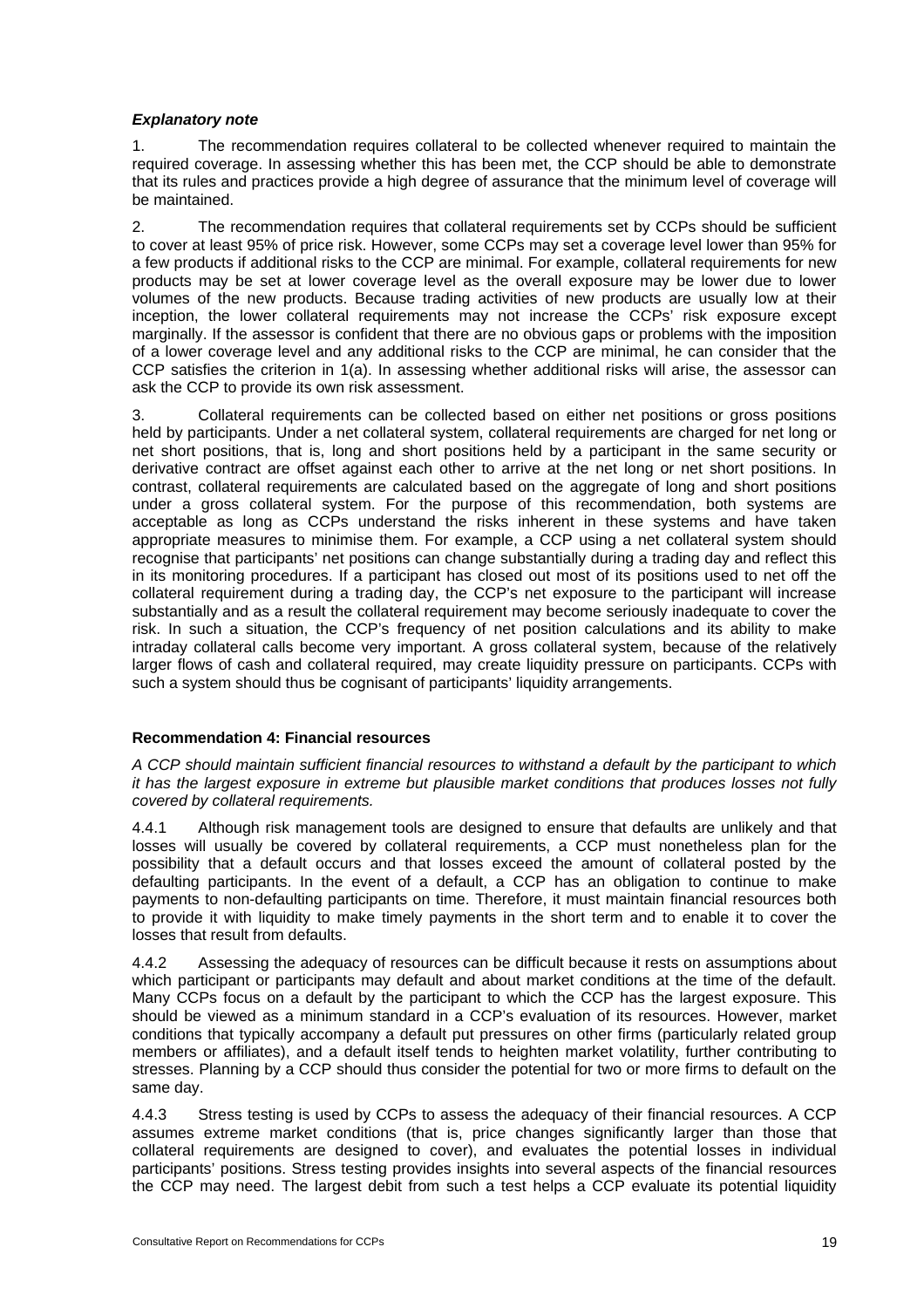needs. Calculations taking into account the value of collateral that has been posted by the potential defaulter and the distribution of positions between the participant itself and its customers provide a perspective on the potential size of the losses that a CCP might face.

4.4.4 Key elements of stress testing are the market conditions assumed and the frequency with which the tests are conducted. A CCP must make judgments about what constitutes "extreme but plausible" market conditions. The conditions evaluated should include the most volatile periods that have been experienced by the markets for which a CCP provides its services. For example, CCPs whose product mix includes equities should consider the types of price declines observed during the 1987 stock market crash. A CCP should also evaluate the losses that would result if levels of volatility observed in related products were also experienced in its products and if the usual patterns of correlations in prices among its products changed. Stress tests should be performed at least quarterly, and more frequently when markets are unusually volatile or illiquid or if the size of positions held by its largest participants increases significantly.

4.4.5 A CCP should have clear policies for the actions it would take if stress testing indicates that its resources may not be adequate either for meeting liquidity demands or for covering an exposure resulting from default. The actions that a CCP might take will vary, but the ultimate effect must be either to reduce the potential exposure of the CCP (perhaps by requiring a participant to reduce its positions or increase the resources on which the CCP has a claim) or to increase the resources of the CCP. These policies, as well as the circumstances and timing of their use, should be clearly stated by the CCP.

4.4.6 The financial resources of a CCP can take a variety of forms. Most CCPs have their own capital and retained earnings from operations. Many CCPs require participants to post assets in a clearing fund that can be used in the event of a default. Other resources can include contingent claims on non-defaulting participants, parent organisations or insurers. For example, a CCP's rules may require non-defaulting participants to provide additional funds to it in the event of default. The parents of some CCPs provide a guarantee, and other CCPs obtain default insurance that covers a certain amount of losses after a deductible has been met.

4.4.7 Both the extent that a CCP can rely on the availability of these non-collateral financial resources and their liquidity vary. The CCP's own capital, retained earnings or clearing funds are under its immediate control, while insurance contracts, parental guarantees or rights to call for funds from non-defaulting participants are likely to be available only after specific conditions are met. Even retained earnings are generally invested, and the proceeds of the investments may not be immediately available. In assessing its financial resources, a CCP should consider the reliability and liquidity of the assets it holds, as well as possible concentration risk.

4.4.8 In meeting this recommendation, a CCP should include only those financial resources that it can reliably draw on in the event of a default. For example, possible payouts from insurance contracts should be counted only if there is high degree of certainty that the terms of the contracts would be payable in the event of a default. The precise circumstances under which a CCP can draw upon any resources that require conditions to be met should be carefully evaluated in judging the overall adequacy of its resources.

4.4.9 Even if there is assurance that the CCP can draw on these resources in a default, some types of financial resources held by the CCP may still suffer a loss in value, due to either market or liquidity risks. Resources should only be counted to the extent that their value can be predicted with a high degree of certainty. Where it is possible to reliably estimate the decline in value over the interval between the last revaluation and the time by which the resources can reasonably be assumed to be liquidated, only the value subject to the appropriate haircut should be counted as part of the financial resources of the CCP.

4.4.10 It is also important that financial resources that are intended to be used in the event of participants' defaults are not used by the CCP for any other purposes. Two elements are essential to achieve this insulation. First, the financial resources should be placed in a trust or earmarked. Second, the rules of the CCP should clearly state that the financial resources earmarked to support participants' defaults are not permitted to be used for any other purposes, and the rules should expressly set out the situations in which the resources can be used.

4.4.11 Because a function of the financial resources of a CCP is also to enable it to face immediate liquidity demands, a CCP should obtain irrevocable and unconditional credit lines that allow it to borrow against resources that are not immediately available. The presence of such credit lines,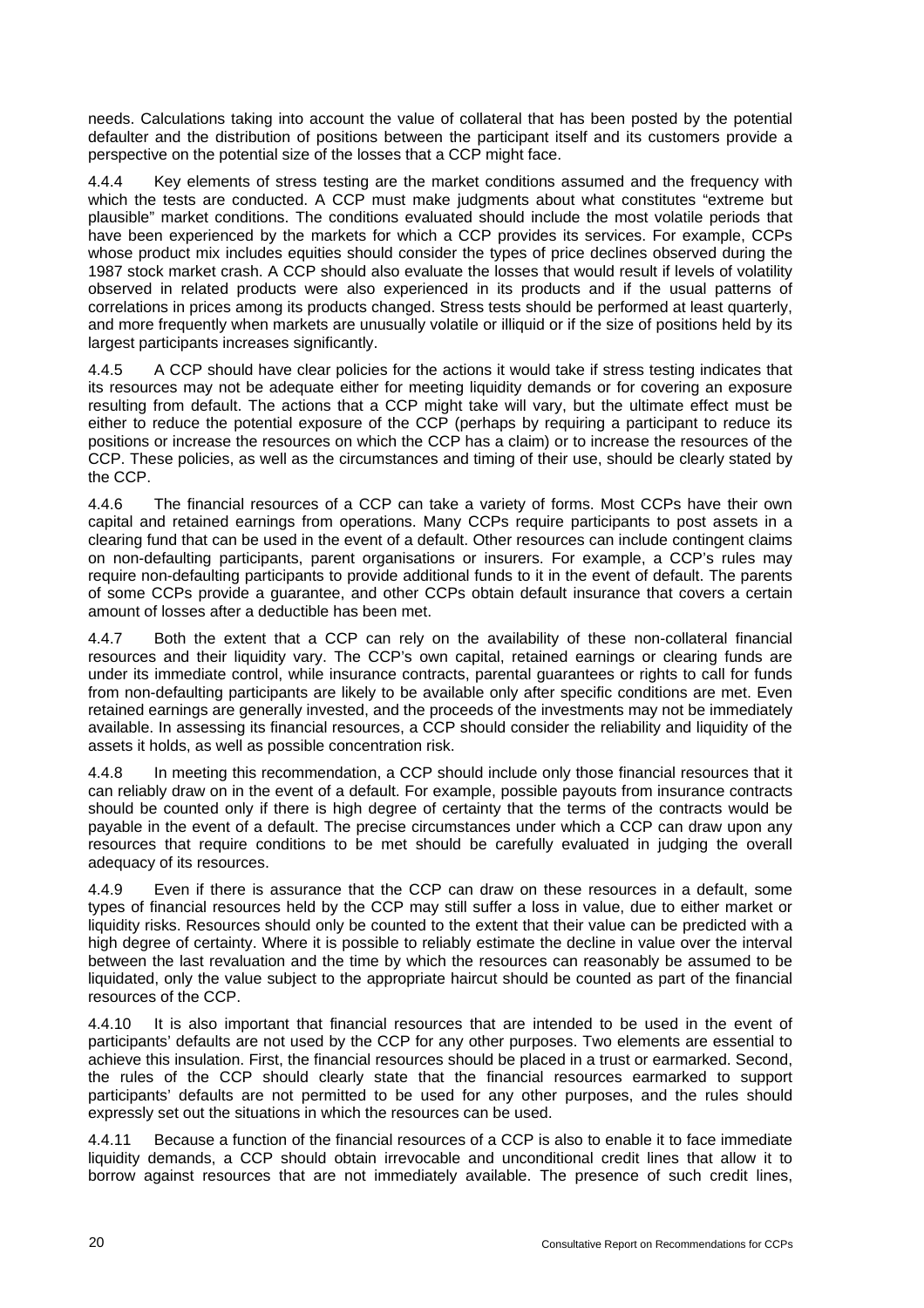allowing the CCP to meet immediate demands until less liquid resources can be mobilised, is an important consideration in assessing the adequacy of a CCP's resources.

4.4.12 A CCP must have a clear and transparent method for determining participants' contributions to its financial resources that reinforces incentives for participants to manage the risk that they pose for the CCP. Generally such incentives involve a system in which contributions are linked to the riskiness of participants' activity as measured by collateral posted and sometimes by stress-testing results. A CCP also should establish rules that enable it to replenish its resources following a default because it is essential that the markets served by a CCP have confidence in its continuing viability.

#### *Key issues*

1. A CCP should assess its observance of this recommendation through stress tests that estimate its potential credit exposures on its current contracts with participants in extreme but plausible market conditions. The market conditions evaluated should include the most volatile periods that have been experienced by the markets for which a CCP provides its services. While the recommendation focuses on a default by the participant to which a CCP has the largest exposure in a specific scenario, the potential for defaults by two or more participants should be evaluated (particularly related group members or affiliates). Stress tests should be performed at least quarterly, and more frequently when markets are unusually volatile or illiquid or if the size of positions held by its largest participants increases significantly. A CCP should have a clear policy on the actions it would take in the event of a failed test; either its exposure should be reduced or its resources should be enhanced.

2. Although a CCP's financial resources can take a variety of forms, for purposes of assessing observance of this recommendation, resources should be counted only if there is a high degree of assurance that a CCP can draw on them for the anticipated value in the event of a participant's default. Also, these financial resources are insulated from use for any purposes other than covering losses or liquidity pressures from a participant's default.

3. If any of the resources that are being relied upon are not immediately available to a CCP, the CCP should obtain irrevocable and unconditional credit lines that allow it to borrow against those assets to meet its needs for liquidity.

#### *Key questions*

1. Has the CCP established procedures to stress test its exposures to its participants in extreme but plausible market conditions? What scenarios are evaluated? Do the scenarios include the most volatile periods that have been experienced by the markets for which the CCP provides services? Has the potential for multiple simultaneous defaults been evaluated? Are stress tests performed at least once a quarter? Does the CCP have a clear policy on actions to be taken in the event of a failed test? Has it adhered to that policy?

2. What are the types and values of resources that the CCP has available to cover losses and liquidity pressures from participants' defaults? Is there a high degree of assurance that the CCP will be able to draw on those resources for the anticipated value in the event of a participant's default? Are there arrangements to insulate the financial resources from use for other purposes?

3. Are any of the resources that the CCP is relying upon to cover losses from defaults not immediately available to meet the CCP's obligations? If so, has the CCP obtained irrevocable and unconditional credit lines that allow it to borrow against those assets? If so, can those lines be drawn upon sufficiently quickly to ensure that the CCP can meet its obligations when due?

#### *Assignment of an assessment category*

#### *1. Observed*

- (a) The CCP uses an appropriate stress test procedure to evaluate the adequacy of its resources:
	- (i) The procedure is performed at least once a quarter and more frequently when markets are unusually volatile or illiquid or the size of positions held by its largest participants increases significantly.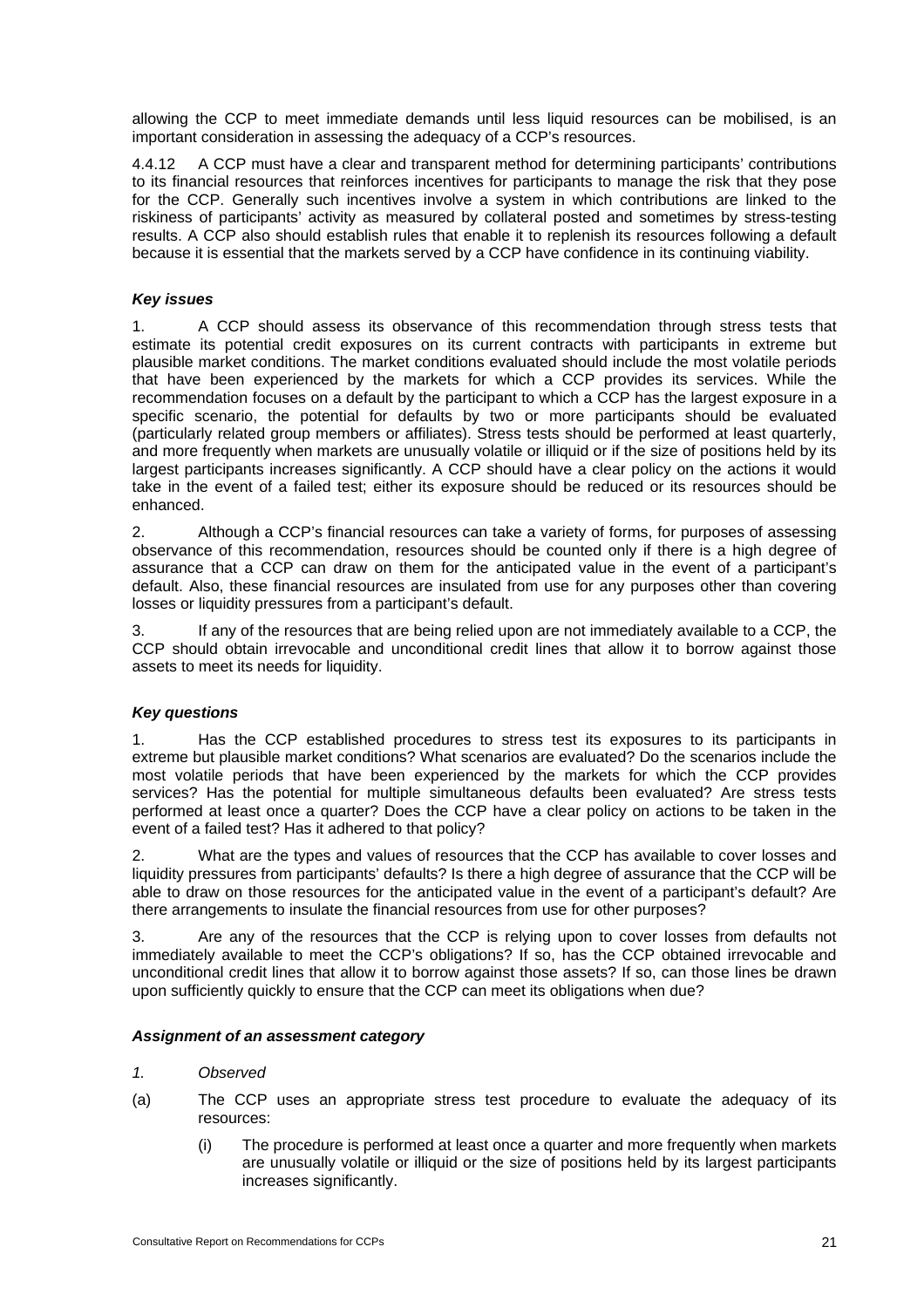- (ii) Scenarios include the most volatile periods that have been experienced by the markets for which the CCP provides services as well as appropriate theoretical scenarios.
- (iii) At a minimum, resources cover the default of the CCP participant with the largest potential obligation; the stress testing procedure also evaluates potential losses in defaults by two or more participants (particularly related group members or affiliates).
- (iv) The procedure includes a clear and transparent policy on actions to be taken in the event resources are potentially not adequate. (Q1)
- (b) There is a high degree of assurance that the CCP can draw on the anticipated value of its financial resources in the event of a default, and the financial resources are insulated from being used for purposes other than a participant's default. (Q2)
- (c) The CCP has unconditional credit lines that allow it to borrow against assets not immediately available. (Q3)

#### *2. Broadly observed*

- (a)  $1(a)$  and  $1(b)$  are satisfied.  $(Q1, 2)$
- (b) But: 1(c) is not fully satisfied. (Q3) There are plausible circumstances in which the liquidity facilities of the CCP are not adequate.

#### *3. Partly observed*

- (a) The CCP does stress tests of its exposure to its participants, but there are some weaknesses in its stress testing procedures. (Q1)
- (b) Or: 1(b) is not satisfied. (Q2) There are plausible circumstances in which the resources on which the CCP depends would fall short of the required level or that the CCP would not be able to draw upon all of those resources or the financial resources are not insulated from being used for other purposes.
- *4. Non-observed*
- (a) The CCP does not perform stress tests for its exposure to participants. (Q1)

#### *Explanatory note*

1. Financial resources must be liquid, or assets should be suitable collateral to secure a credit line. Careful consideration should be given to the maturity of the assets accepted. Also the effect on market values of collateral if the form of collateral held by a CCP is relatively concentrated should be taken into account. There should be clearly stated maximum thresholds for those assets where concentration might be a concern. A CCP should use appropriate haircuts to compensate for the risks associated with particular types of collateral. In case a CCP uses an insurance policy, letter of credit or parental guarantee as part of its financial resources, the precise circumstances under which it can draw on them and the speed of payout should be carefully evaluated in judging the overall adequacy of the resources.

2. The CCP should carefully consider its reliance on letters of credit, credit lines or securities of a participant or the affiliate of a participant. In case of a default of the participant itself, financial resources that were obligations of the participant could not be used and the availability of those provided by an affiliate could be questionable. Also the aggregate value of different types of guarantees taken from the same organisations should be monitored and limited.

## **Recommendation 5: Default procedures**

*A CCP's default procedures should be clear and transparent, and they should ensure that the CCP can take timely action to contain losses and liquidity pressures and to continue meeting its obligations.* 

4.5.1 The purpose of default procedures is to protect the continuing functioning of the CCP by limiting the potential for the effects of a default to spread beyond the defaulting participant. Key objectives of default procedures include minimising further losses at the defaulting participant, winding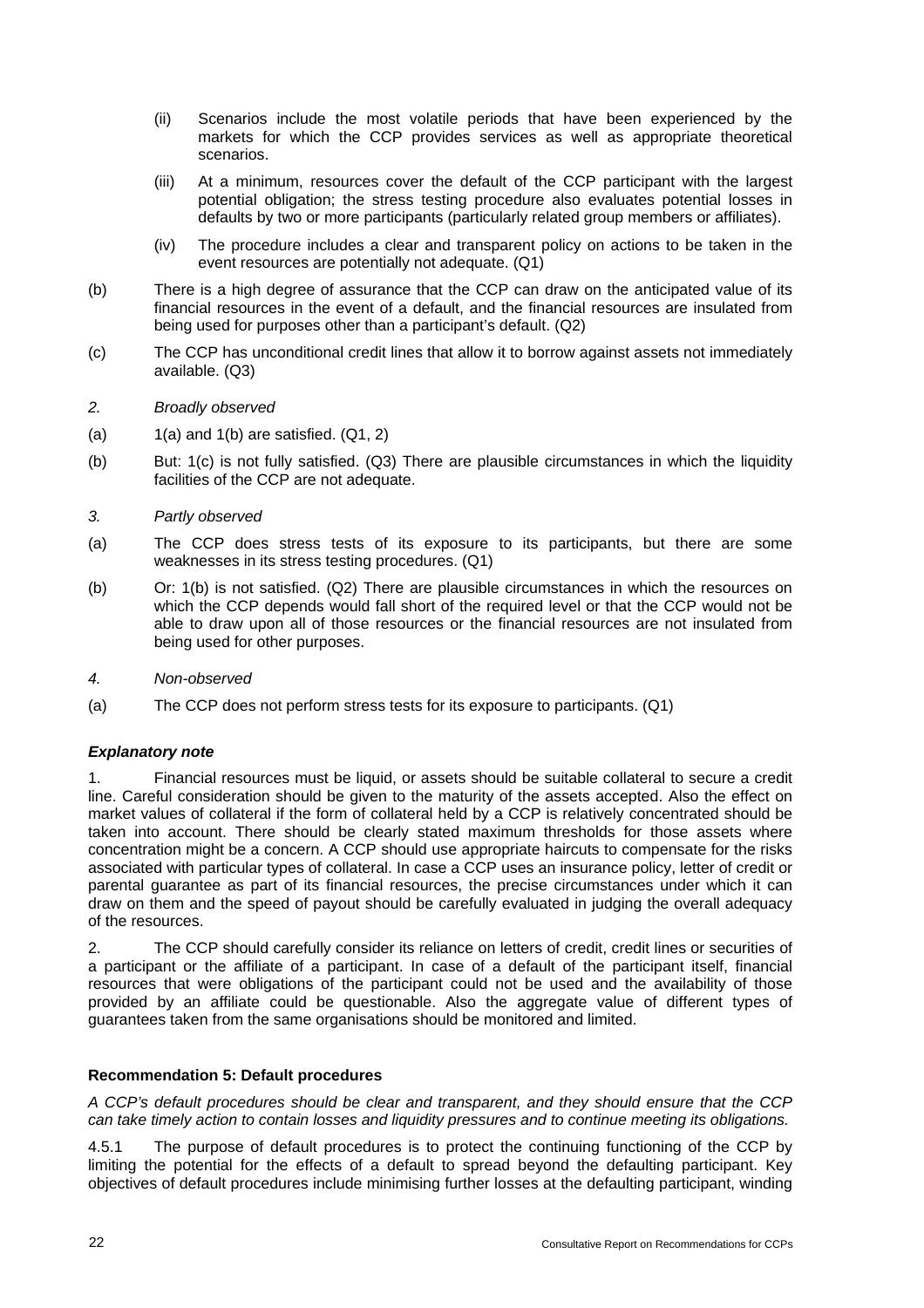down its positions in an orderly way, enabling the CCP to continue performing its obligations and preserving other participants' and users' ability to manage their portfolios.

4.5.2 A priority, of course, should be to avoid defaults. As noted above, a CCP's participation requirements should include financial requirements that reduce the likelihood of defaults. Furthermore, a CCP should identify situations that it determines may pose a threat of default and develop early warning pre-default plans and procedures, such as increasing monitoring or imposing restrictions on a CCP participant. To permit heightened risk management and avoidance of disruption of CCP functions, these procedures should provide an incentive to participants for early notification of potential financial, liquidity or systems problems that could lead to a default.

4.5.3 A CCP's default procedures should clearly define an event of default and the method for identifying a default. The procedures should specify whether the default event is automatic or whether a specific decision must be taken to declare the default, and who is authorised to make such decisions. The procedures should set out broadly the measures a CCP can take when a default is declared; the extent to which the actions are automatic or whether a decision is necessary; changes to normal settlement practices; the expected treatment of the proprietary account, and of the customers' account; the sequencing of actions; the information that will be needed; and the roles, obligations and responsibilities of the various parties (such as clearing participants, authorities and the CCP itself) and the existence of mechanisms other than those of the CCP itself that may be activated to contain the impact of a default.

4.5.4 In the event of default, a CCP should have arrangements or mechanisms to facilitate the transfer, closeout or hedging of a defaulting participant's proprietary positions promptly. The longer these positions remain open, the larger are the potential credit exposures from them. A CCP should have the ability to apply the proceeds of liquidation, as well as all other funds and assets of the defaulting participant, to meet the defaulting participant's obligations to it. Typically a CCP will attempt to liquidate positions quickly, but in some instances a CCP may determine that its exposure would be minimised by hedging positions and managing the liquidation over time. What is critical is that the CCP has the authority to act promptly in the manner it thinks best to contain its exposure.

4.5.5 The default procedures or mechanisms other than those of the CCP should provide for the handling of positions and collateral of customers of the defaulting participant. The rules should identify the circumstances under which positions may be liquidated or transferred, which positions are eligible for liquidation or transfer, who may exercise this authority, and what are the applicable time frames with which actions would be taken. At a minimum, a liquidation of positions should not be prevented.

4.5.6 A CCP's procedures should permit it to use promptly any financial resources that it maintains for covering losses and liquidity pressures resulting from defaults, including use of liquidity facilities. The rules of a CCP should specify the order in which different types of resources will be used. This information enables participants to assess their potential exposures from using a CCP's services. Typically, a CCP will look first to assets posted by the defaulting participant to provide incentives for participants to manage prudently the risks they pose for a CCP.

4.5.7 Relevant national law should provide certainty that actions taken by a CCP as part of its default procedures are enforceable and that actions taken under such procedures may not later be stayed, avoided or reversed. To facilitate the transfer of positions and assets, national insolvency law should permit the identification and separate treatment of customer and proprietary assets.

4.5.8 A CCP's management should be well prepared and have sufficient discretion to implement default procedures in a flexible manner. The exercise of this discretion needs to be subject to appropriate arrangements to minimise any conflict of interests issues that might arise. Management should have internal plans that clearly delineate the roles and responsibilities for addressing a default, and provide guidance to its staff on how the default procedures should be implemented, in particular for promptly closing out or hedging a defaulting participant's contracts and for closing out or transferring customers' contracts, for liquidating a defaulting participant's collateral and other assets (such as any contributions to a clearing fund) and for drawing on financial resources other than collateral. The internal plan should also address documentation, the CCP's information needs and coordination when more than one CCP or authority is involved; the plan should be reviewed at least once a year.

4.5.9 A CCP's default procedures should be publicly available to provide certainty and predictability to all market users about the measures that may be taken by it and other relevant entities in the event of a default. This transparency helps the orderly handling of defaults, enables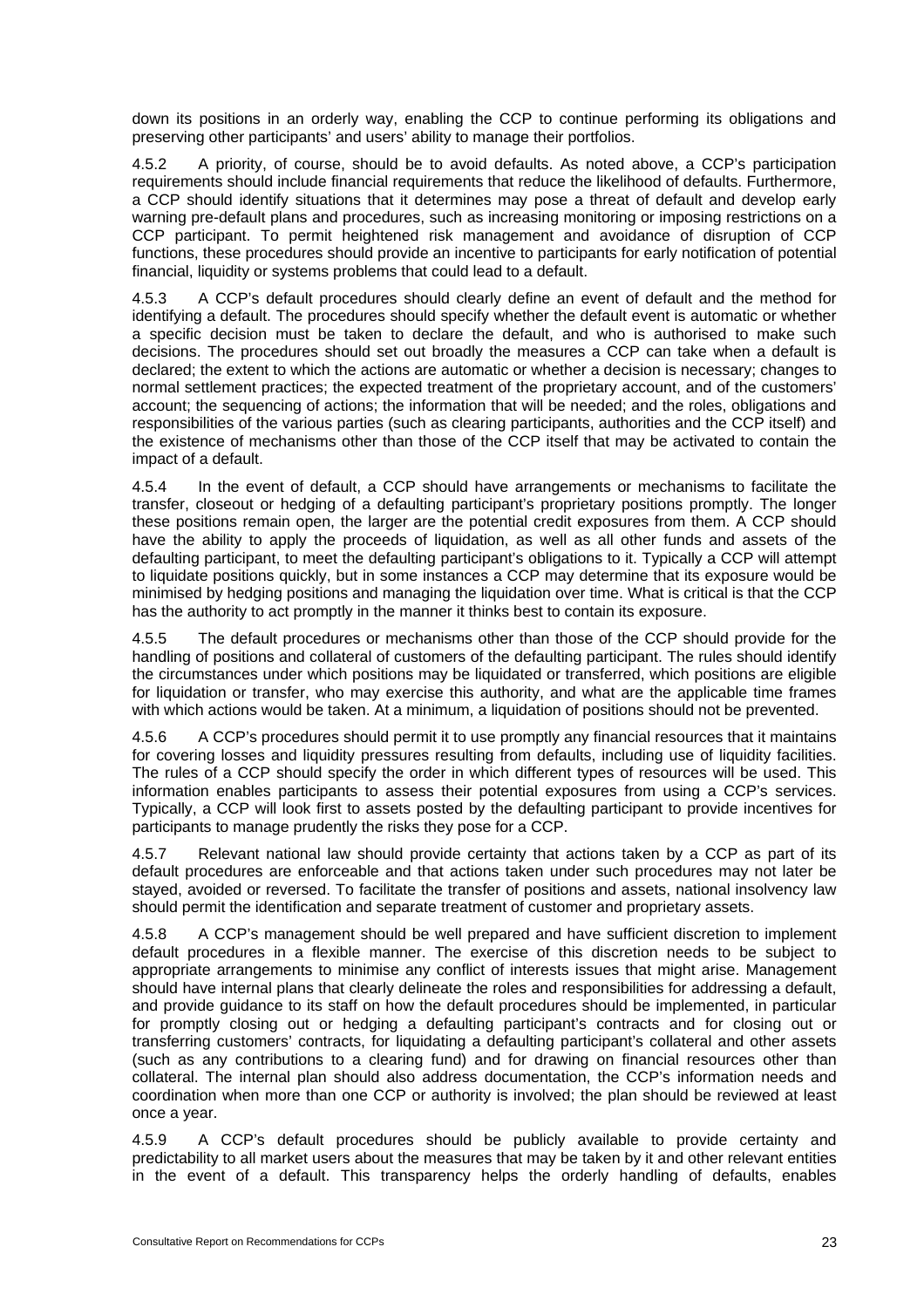non-defaulting participants to understand their obligations to a CCP and to their customers, and gives market users the information they need to make an informed assessment about whether to trade in a given market and how best to structure their customer account agreements.<sup>8</sup> The widespread availability and understanding of default procedures may also help to foster confidence in the market should a major default occur and help to sustain market liquidity by avoiding or minimising withdrawals by other market participants.

# *Key issues*

1. A CCP's default procedures should clearly state what constitutes a default and permit a CCP to promptly close out or effectively manage a defaulting participant's contracts and to apply collateral or other resources. There should be clear procedures, or mechanisms other than those of the CCP, for handling customers' positions and collateral. Default procedures should also permit a CCP to utilise promptly any financial resources that it maintains for covering losses and liquidity pressures resulting from the defaults.

2. The legal framework applicable to a CCP should provide a high degree of assurance that its default procedures are enforceable, despite the insolvency of a participant. The national insolvency law should permit the identification and separate treatment of customer and proprietary assets.

3. A CCP's management should be well prepared to implement its default procedures in a flexible manner, and management should have internal plans for such an event.

4. Default procedures should be clearly stated and publicly available.

#### *Key questions*

1. Do the CCP's default procedures state clearly what constitutes a default? If a default occurs, do the CCP's default procedures provide it with authority promptly to close out or manage the contracts of a defaulting participant and to apply the defaulting participant's collateral or other collateral? Do the CCP's procedures, or mechanisms other than those of the CCP, permit the transfer or (as an alternative) liquidation of the positions and collateral of customers of the defaulting participant? Do the procedures empower the CCP to draw promptly on any financial resources?

2. Does the legal framework provide a high degree of assurance that the decisions to liquidate or transfer a position, to apply collateral or to draw down liquidity resources in the event of the insolvency of a participant would not be reversed? Does national insolvency law permit identification and separate treatment of customer and proprietary assets?

3. Does the CCP's management have internal plans for implementing its default procedures? Does the plan maintain a measure of flexibility for the CCP in deciding how best to implement its default procedures? Does the plan address the need for coordination in cases where more than one CCP or authority is involved?

4. Are the default procedures clearly stated and publicly available?

#### *Assignment of an assessment category*

#### *1. Observed*

- (a) Default procedures are stated clearly and explicitly permit the CCP to close out or manage the positions of a defaulting participant. The CCP's procedures, or mechanisms other than those of the CCP, permit the liquidation or transfer of the customers' positions and assets. The procedures allow the CCP to promptly draw on any financial resources, including liquidity facilities. (Q1)
- (b) (i) National insolvency law provides a high degree of assurance that decisions to liquidate or transfer a position, to apply collateral or to draw down liquidity resources would not be

l

<sup>8</sup> See eg *Report on Cooperation between Market Authorities and Default Procedures* (IOSCO 1996).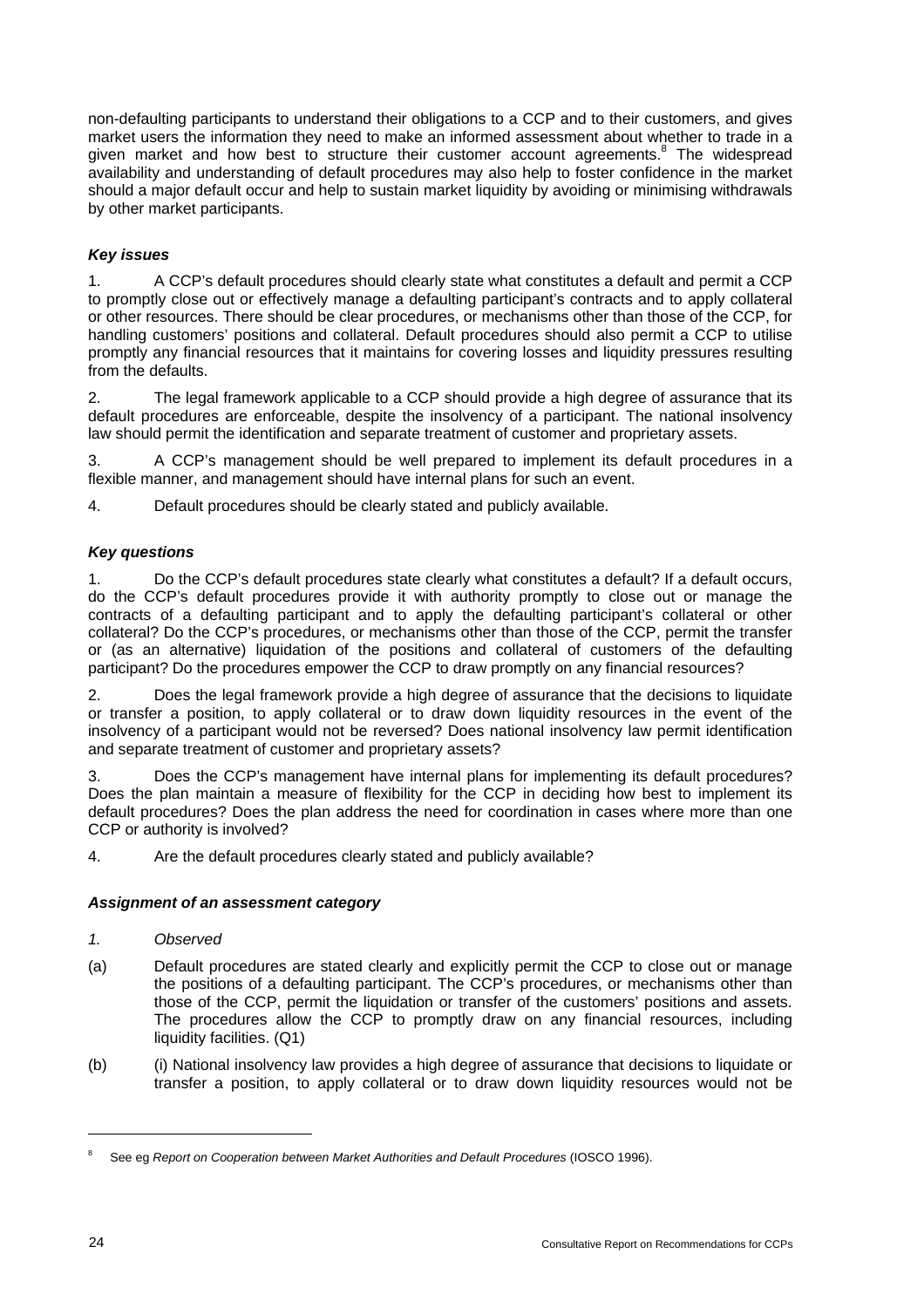reversed. (ii) National insolvency law permits the identification and separate treatment of customer and proprietary assets. (Q2)

- (c) (i) The CCP has an internal plan for implementing its default procedures that clearly delineates roles and responsibilities for addressing a default, including plans to draw on any financial resources. (ii) The plan addresses the CCP's information needs as well as any coordination issues and is reviewed at least once a year. (Q3)
- (d) Default procedures are clearly stated and readily available (i) to the CCP participants and (ii) to the public. (Q4)
- *2. Broadly observed*
- (a)  $1(a)$  and  $1(b)$  are satisfied.  $(Q1, 2)$
- (b)  $1(c)$  (i) is satisfied but  $1(c)$  (ii) is not.  $(Q_3)$
- (c) Or:  $1(d)$  (i) is satisfied but  $1(d)$  (ii) is not.  $(Q4)$
- *3. Partly observed*
- (a)  $1(a)$  and  $1(b)$  are satisfied.  $(Q1, 2)$
- (b)  $1(c)$  (i) is not satisfied.  $(Q3)$
- (c) Or: 1(d) (i) is not satisfied. (Q4)
- *4. Non-observed*
- (a)  $1(a)$  is not satisfied.  $(Q1)$
- (b) Or: Default actions are reversible or can be interfered with by legal or administrative proceeding; or liquidation of positions can be stayed; or open positions can be frozen; or customer and proprietary assets and positions cannot be distinguished. (Q2)

#### *Explanatory note*

1. In order to avoid disrupting the market and to preserve portfolio relationships in the account being liquidated to the extent possible, a special auction may be necessary to obtain a liquidation price or to liquidate positions in some cases. Procedures should be appropriate to the types of market and product cleared.

2. The recommendation for written procedures does not imply rigidity in approaching a default. It is essential that the CCP be permitted some degree of flexibility in addressing a default because it is difficult to predict with certainty the best approach to contain risk. When discretion is provided, the procedures should be transparent as to the general framework for the exercise of this discretion. Transparency should not be interpreted in a way that would compromise a CCP's effectiveness in implementing its default procedures; for example, in liquidating a defaulting participant's positions, a CCP would not necessarily want to disclose its strategy.

3. A delay in settlement caused by a systems or other operational problem might require the CCP to call on a firm to guarantee its customers' positions or a parent to guarantee proprietary positions, to draw down funds from the CCP's capital, or to liquidate clearing fund contributions, or to draw on lines of credit in order to make settlement. Procedures should be structured to provide enough flexibility to take the least disruptive approach (for example, the procedures should not precipitate a default if it appears that steps are available to permit settlement to occur).

4. In some jurisdictions, even without a supportive insolvency regime, it may be possible to transfer funds and accounts pursuant to a CCP's rules and subject to indemnification of the transferee by the transferor against any claim against transferred funds in bankruptcy. In the absence of an appropriate insolvency regime, this type of interim solution provides some mechanisms for a CCP to be able to manage its risks in a default.

5. A participant's default may be caused by losses in its proprietary account or by a customer default which exceeds the participant's financial resources. Where customers' collateral is held on an omnibus basis at a CCP, it may be used to cover losses arising from any customer within the account,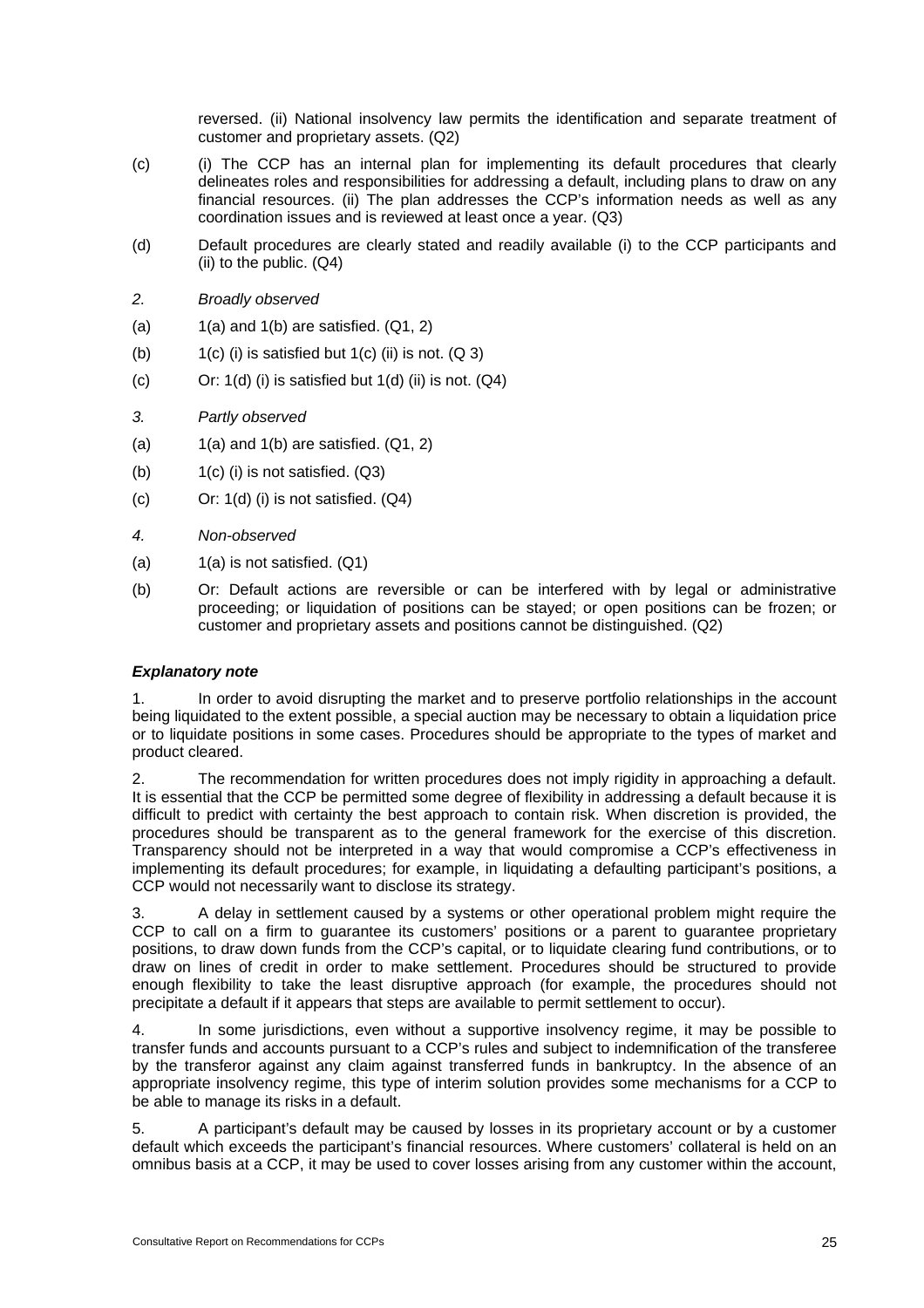but should not be used to cover losses in the proprietary account, unless other protections are available.

#### **Recommendation 6: Custody and investment risks**

*A CCP should hold assets in a manner whereby risk of loss or of delay in its access to them is minimised. Assets invested by a CCP should be held in instruments with minimal credit, market and liquidity risks.* 

4.6.1 A CCP has the responsibility of safeguarding assets that secure participants' obligations to it. These assets can be cash or securities, and they must be held in such a manner that their timely availability is assured if a CCP needs to draw on them. Further, assets that are invested must be placed in instruments with minimal credit, market and liquidity risks so that a CCP knows the amount of resources at its disposal and can realise that value promptly.

4.6.2 If a participant has posted securities as collateral, a CCP needs a custodian, which may be a central securities depository (CSD) or a financial institution, to hold those securities. Entities providing custodial services must employ procedures that protect the securities, as described in Recommendation 12 of RSSS. In this regard, a CCP must ascertain that its custodian's accounting practices, safekeeping procedures and internal controls protect the securities against the custodian's insolvency, negligence, misuse of assets, fraud, poor administration or inadequate record keeping. Of particular concern is that assets held in custody be protected against claims of a custodian's creditors. Generally, this is accomplished through a legal framework supporting segregation of customer assets and through supervisory enforcement of effective segregation. Failures in any of these areas could jeopardise a CCP's ability to retrieve the securities promptly. The custodian must also have a strong financial position to be able to sustain losses from operational problems or non-custodial activities. A CCP must confirm that its interest in the securities can be enforced and that it can have prompt access to the securities when required; such issues are particularly challenging when securities are held at custodians in different time zones or jurisdictions. A CCP should monitor the financial condition of its custodians on an ongoing basis.

The investment strategy should be consistent with the overall risk management strategy of the CCP. In some instances, a CCP may invest cash that participants have posted. Also, it must make decisions about investing its own resources. A CCP has the responsibility to ensure that such investments do not compromise its ability to use the funds for their intended purpose. Cash posted by a participant represents a resource a CCP may need to call upon in the event of a default. Similarly, some CCPs may plan to use their own resources as a means for covering losses exceeding a defaulting participant's resources. If the CCP intends for its own resources to be used to cover losses and liquidity pressures from a default, its investment of those resources should comply with this recommendation so that the resources are readily available if the CCP needs to draw on them. (Some CCP resources will be invested in physical assets such as computers and buildings, which are not the subject of this recommendation.) Investments should be secured or they should be claims on highquality obligors to mitigate the credit risk to which a CCP is exposed. Because the value of these investments may need to be realised quickly, they should be of a type that would enable a CCP to liquidate them with little or no adverse price effect. Investments in illiquid or volatile instruments are not appropriate.

4.6.4 Often a CCP has several types of relationship with major financial institutions. For example, an institution might offer a CCP settlement bank services, custodial services and a liquidity facility; it might be a participant itself or offer clearing services to other participants, as well as being a place where a CCP deposits cash. A CCP should carefully consider its multiple relationships with institutions in evaluating its exposure to obligors. In making investments, a CCP should take into account its overall credit risk exposures to individual obligors, whether from cash investments or other relationships, and ensure that its overall credit risk exposure to any individual obligor remains within acceptable concentration limits.

#### *Key issues*

1. As described in the RSSS, a CCP should hold securities in custody at entities that employ accounting practices, safekeeping procedures and internal controls that fully protect these securities; the legal framework should also be such that the securities are protected against the claims of a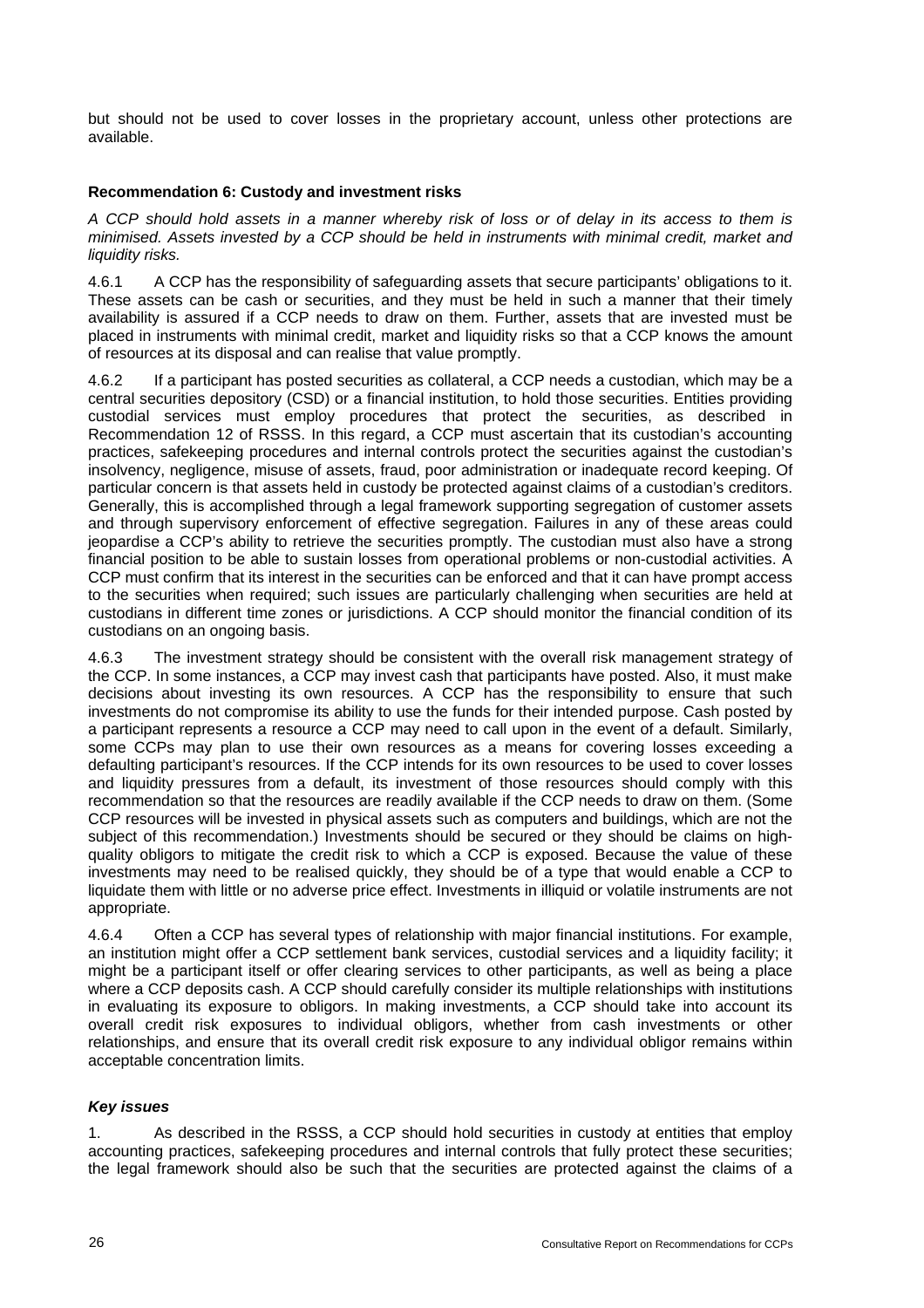custodian's creditors. A CCP should have prompt access to securities when required. A CCP monitors its custodians' financial condition on an ongoing basis.

2. Investments should be secured or they should be claims on high-quality obligors. Investments should be capable of being liquidated quickly with little or no adverse price effect.

In making investment decisions, a CCP should take into account its overall credit risk exposures to individual obligors, whether from cash investments or other relationships, and ensure that its overall credit risk exposure to any individual obligor remains within acceptable concentration limits.

#### *Key questions*

1. At what types of entities is collateral held? Does the CCP verify that these entities' procedures and practices conform to RSSS Recommendation 12? How? Does the CCP confirm that its interest in the securities can be enforced and that it can have prompt access to the securities in the event of a participant's default, even if these securities are held in another time zone or jurisdiction? Does it monitor the financial condition of its custodians on an ongoing basis?

2. How is cash invested? Are investments secured? What standard does the CCP use to ensure that obligors are highly creditworthy? What standard does the CCP use to ensure that investments have minimal market and liquidity risks?

3. Does the CCP consider its overall exposure to an obligor in choosing investments? Are investments limited to avoid concentration of credit risk exposures? How?

#### *Assignment of an assessment category*

#### *1. Observed*

- (a) Custodians for the CCP employ accounting practices, safekeeping procedures and internal controls to fully protect securities; the legal framework protects securities against the claims of a custodian's creditors; there is little risk of delay in the CCP's access to securities held with the custodians. (Q1)
- (b) Investments are secured or claims on high-quality obligors; investments can be liquidated quickly with little or no adverse price effect. (Q2)
- (c) The CCP takes into account its overall exposure to an obligor in setting concentration limits for investments with these obligors. (Q3)
- *2. Broadly observed*
- (a)  $1(a)$  and  $1(b)$  are satisfied.  $(Q1, 2)$
- (b) 1(c) is not satisfied. (Q3)
- *3. Partly observed*
- (a)  $1(a)$  is satisfied or  $1(b)$  is satisfied, but not both.  $(Q1, 2)$
- *4. Non-observed*
- (a) Neither  $1(a)$  nor  $1(b)$  is satisfied.  $(Q1, 2)$

#### **Recommendation 7: Operational risk**

*A CCP should identify sources of operational risk and minimise them through the development of appropriate systems, controls and procedures. Systems should be reliable and secure, and have adequate, scalable capacity. Business continuity plans should allow for timely recovery of operations and fulfilment of a CCP's obligations.* 

4.7.1 Operational risk is the risk that deficiencies in information systems or internal controls, human errors, management failures or disruptions from external events such as natural disasters result in unexpected losses. The importance of operational risk lies in its capacity to impede the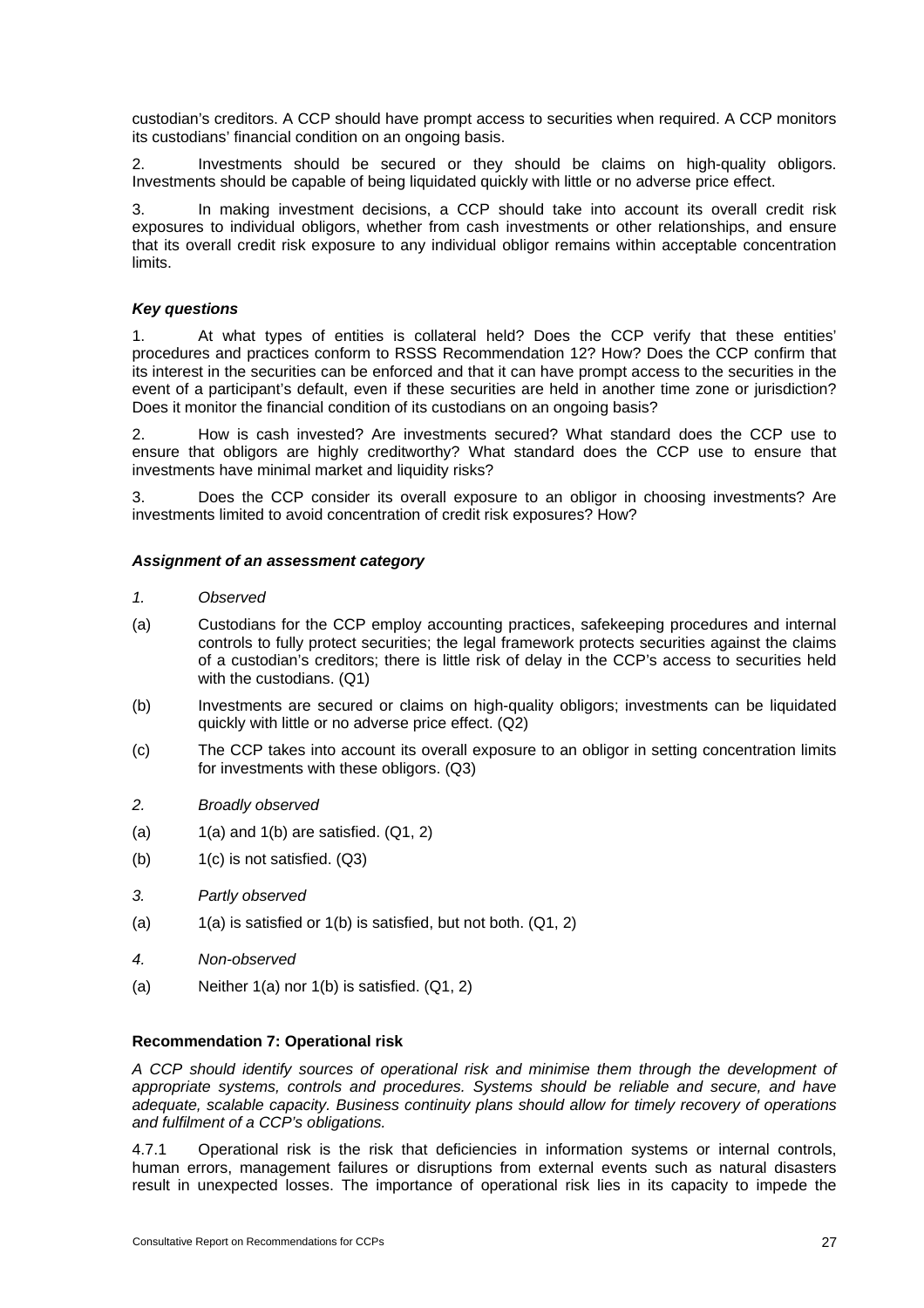effectiveness of measures adopted to address other risks and to cause participants to incur unforeseen losses, which, if sizeable, could have systemic implications. Operational failures can also lead to legal liability, reputation loss and business loss.

4.7.2 Sources of operational risk to a CCP include inadequate control of systems and processes; inadequate management more generally (lack of expertise, poor supervision or training, inadequate resources); inadequate identification or understanding of risks and the controls and procedures needed to limit and manage them; and inadequate attention to compliance procedures. External events of terrorism or health crises, as well as natural disasters, are also sources of operational risk that a CCP must manage.

4.7.3 Potential operational failures include errors or delays in message handling, transaction processing, system deficiencies or interruption, fraudulent activities by staff and disclosure of confidential information. Errors or delays in transaction processing may result from miscommunication, incomplete or inaccurate information or documentation, failure to follow instructions or errors in transmitting information. These problems are particularly common in manual processes, but automation brings its own risks of system deficiencies, interruptions and computer crime that may arise from factors such as inadequate security, capacity, testing of software or resilience of backup systems.

4.7.4 To minimise operational risk, CCPs should identify sources of risk, whether arising from the arrangements of the CCP itself, from those of its participants or from external factors, and establish clear policies and procedures to address those risks. Sound internal controls are essential to a CCP's management of operational risk. There should be adequate management controls and sufficient (and sufficiently well qualified) personnel to ensure that procedures are implemented appropriately. Operational policies and procedures should be reviewed periodically and after modifications to systems. Information systems should be subject to periodic independent audit, and external audits should be seriously considered.

4.7.5 All key systems should be secure (that is, have access controls, be equipped with adequate safeguards to prevent external intrusions, and provide audit trails), reliable, scalable and able to handle stress volume. CCPs are dependent on electronic communications and need to ensure the integrity of messages by using reliable networks and procedures (such as cryptographic techniques) to transmit data accurately, promptly and without material interruption. Core Principle VII of the Core Principles for Systemically Important Payment Systems provides more details on operational issues.<sup>9</sup>

4.7.6 Before a CCP embarks on other activities, it should be satisfied that these activities do not divert resources required to support its CCP functions. Where such a concern exists for current operations, it should either reduce its activities or increase its resources to a level that supports all of its activities adequately.

4.7.7 A CCP should have a business continuity plan that addresses events posing a significant risk of disrupting operations. Responsibility for business continuity planning within the CCP should be explicit, adequate resources should be devoted to this planning, and the commitment to planning should come from the highest levels of management. Business continuity plans should have clearly stated objectives, policies and procedures that allow for rapid recovery and timely resumption of critical operations and that allow a CCP to continue to monitor the risks of its participants. Ideally, backup systems should commence processing immediately. While it may be possible to recommence operations following a system disruption with some data loss, contingency plans should, at a minimum, provide for the recovery of all transactions at the time of the disruption to allow systems to continue to operate with certainty. Several key jurisdictions regard two hours as the time by which critical systems should recommence operations. But depending upon the nature of problems, the recovery time may take longer. At a minimum, the recovery of operations and data should occur in a manner and time period that enables a CCP to meet its obligations on time. Business continuity plans should be regularly reviewed and tested with participants, and appropriate adjustments should be made to plans based on the results of such exercises.

4.7.8 Some CCP operations may be outsourced to third parties. In these circumstances, operational failures by the outside service providers can create operational risk for a CCP. CCPs that

l

 $\mathbf{q}$ See CPSS, *Core Principles for Systemically Important Payment Systems* (BIS, 2001).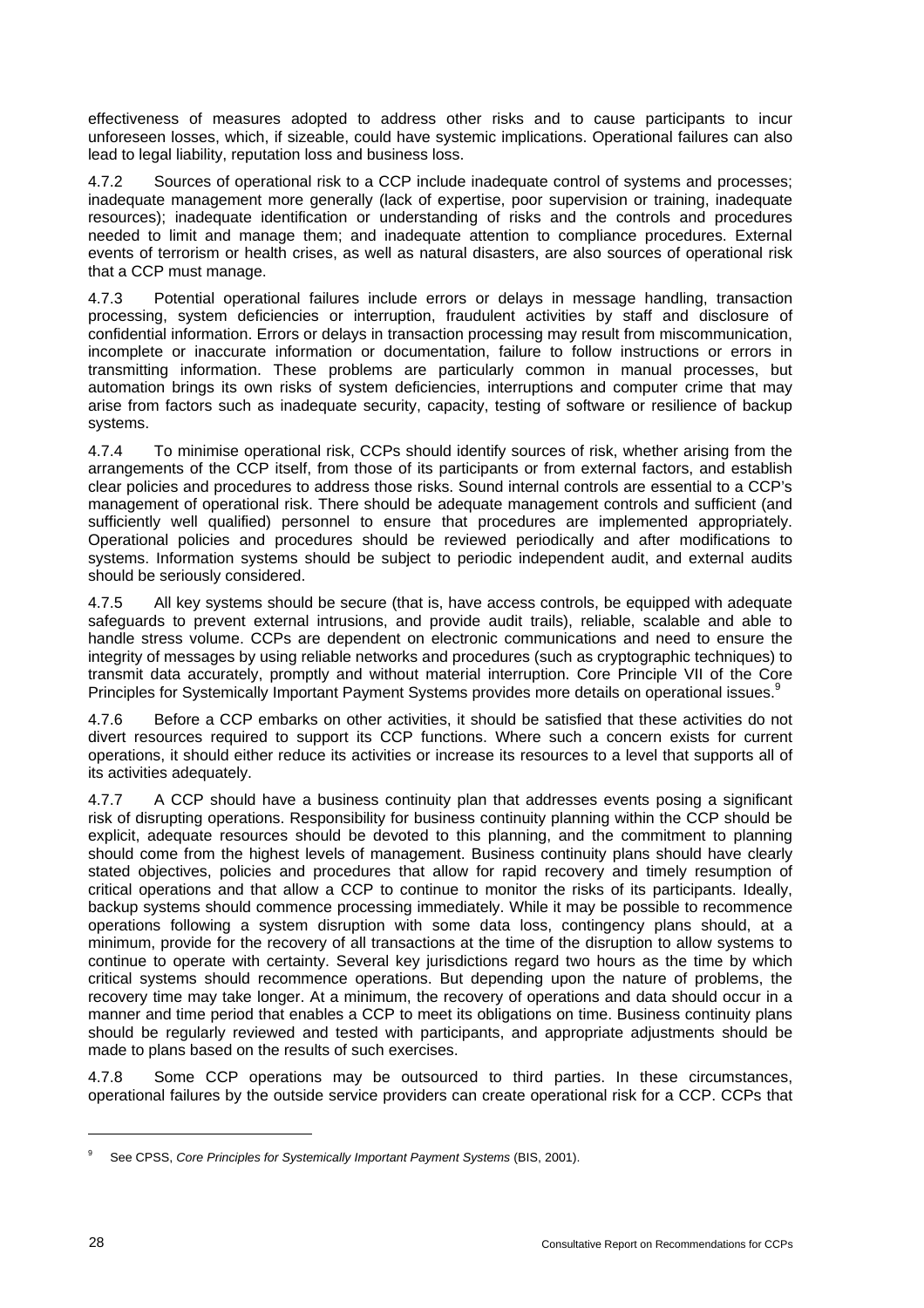outsource operations should ensure that those operations meet the same standards as if they were provided directly. Further, a CCP should evaluate its vulnerability arising from reliance on one or a small number of outside providers for utility and similar services. If such a service provider stops operating, a CCP's ability to operate could be compromised, possibly causing uncertainty in financial markets if it occurred with little or no warning. A CCP should seek to achieve diversity in key systems such as electricity and telecommunications to the extent possible.

## *Key issues*

1. A CCP should identify sources of operational risk and should establish clear policies and procedures to address those risks, including those arising from operations that are outsourced to third parties, or from its other activities.

2. A CCP should have a business continuity plan that addresses events posing a significant risk of disrupting operations and allows for timely resumption of critical operations to enable the CCP to meet its obligations on time. Business continuity plans should be regularly reviewed and tested with participants, and appropriate adjustments should be made to plans based on the results of such exercises.

3. There should be adequate management controls and sufficient (and sufficiently well qualified) personnel to ensure that procedures are implemented appropriately. Information systems should be subject to periodic independent audit.

4. All key systems should be reliable, secure and able to handle stress volume.

# *Key questions*

1. Does the CCP have a process for identifying and managing its operational risk, including risks arising from its outsourced operations and its other activities?

2. Does the CCP have a business continuity plan that addresses events posing a significant risk of disrupting operations? Do plans ensure that critical information can be recovered in a timely manner? Is the business continuity plan regularly reviewed and tested with participants? Have appropriate adjustments to operations been made based on the results of such exercises?

3. Are there adequate management controls and sufficient (and sufficiently well qualified) personnel to ensure that procedures are implemented appropriately? Are operational reliability issues reviewed regularly by senior management, including review by persons not responsible for the relevant operations? Is there an independent internal audit function and does it review operational risk controls?

4. How many times during the last year has a key system failed? What is the most common cause of failures? How long did it take to resume processing? How much transaction data, if any, was lost? How does the CCP ensure the integrity of messages? Does the CCP have capacity plans for key systems and are key systems tested periodically to determine if they can handle stress volume?

#### *Assignment of an assessment category*

- *1. Observed*
- (a) The CCP identifies sources of operational risk and establishes policies related to it, including risk arising from those operations that are outsourced to third parties, or from its other activities. (Q1)
- (b) All key systems have appropriate business continuity plans for timely resumption of critical operations, and plans are tested regularly with participants. (Q2)
- (c) There are adequate management controls and sufficient personnel to ensure that procedures are implemented accordingly and operational risk controls are subject to periodic independent audit. (Q3)
- (d) There are no or few key system failures and recovery of operations is adequate where there is failure, and all key systems are able to handle stress volume. (Q4)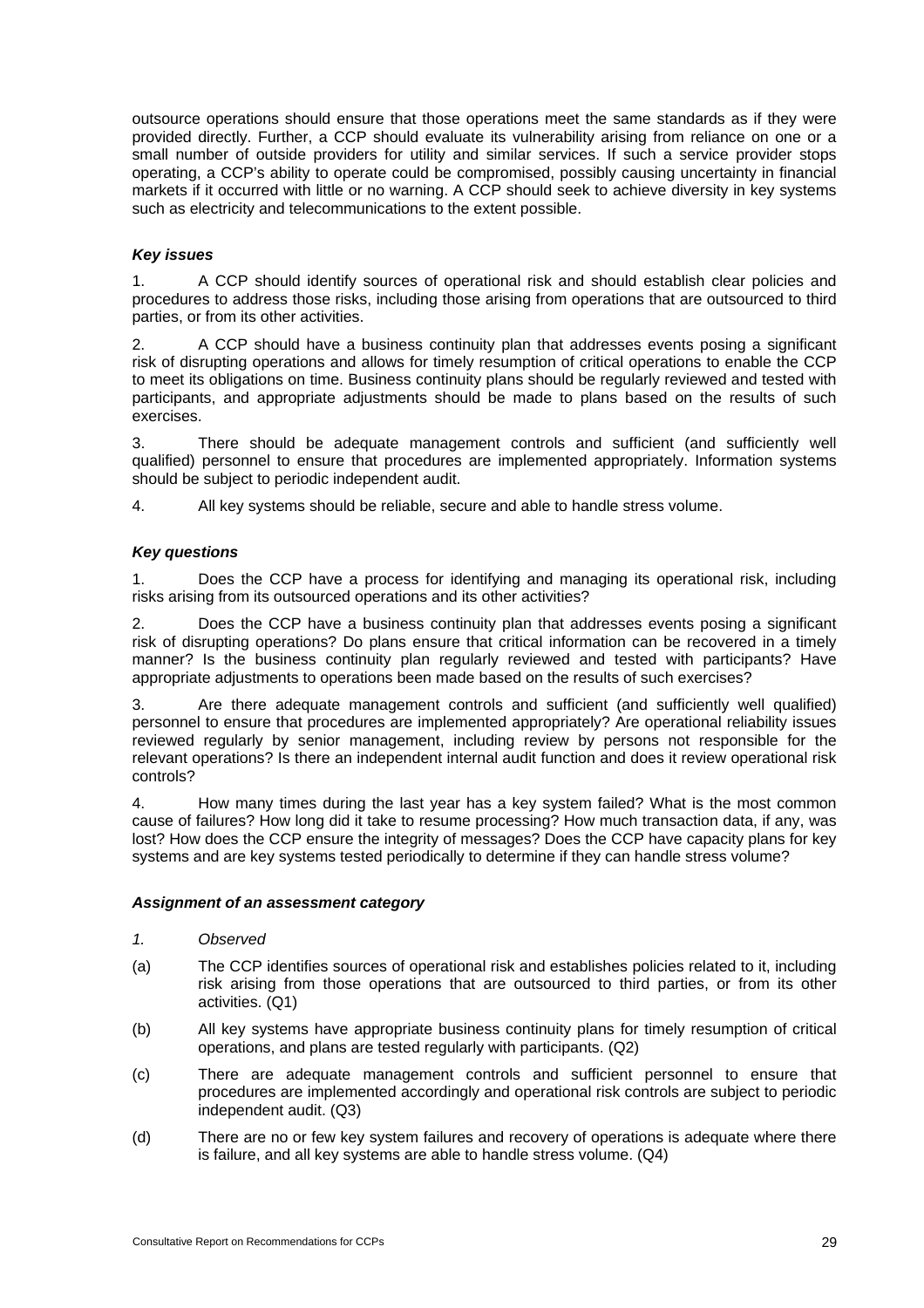- *2. Broadly observed*
- (a)  $1(a)$ , 1(b) and 1(c) are satisfied.  $(Q1, 2, 3)$
- (b) But: more than a few key system failures occur, though recovery of operations is adequate. (Q4)
- *3. Partly observed*
- $(a)$  1(a) is satisfied.  $(Q1)$
- (b) But: few or occasional key system failures occur and difficulties in recovery of operations indicate that business continuity plans need to be upgraded. (Q2, 4)
- (c) Or: 1(c) is not satisfied. (Q3)
- *4. Non-observed*
- $(a)$  1(a) is not satisfied.  $(Q1)$
- (b) Or: there are frequent key system failures, and business continuity plans are not appropriate. (Q2, 4)

#### **Recommendation 8: Money settlements**

*A CCP should employ money settlement arrangements that eliminate or strictly limit its settlement bank risks, that is, its credit and liquidity risks from the use of banks to effect money settlements with its participants. Funds transfers to a CCP should be final when effected.* 

4.8.1 CCPs need to make money settlements with their participants for a variety of purposes, including the collection and payment of cash used to meet collateral requirements.<sup>10</sup> (Payments against delivery of securities or commodities are covered by Recommendation 9 on physical deliveries rather than this Recommendation.) To make such money settlements a CCP must make arrangements with its participants and one or more banks (its settlement banks).

4.8.2 The details of the money settlement arrangements used by CCPs vary considerably. Nonetheless, two basic models can be identified: a central bank model and a private settlement bank model. In the central bank model, the central bank of issue (the central bank that issues the currency in which the payments are being made) is the sole settlement bank used by a CCP, and all money settlements between a CCP and its participants are effected in central bank money. A CCP's participants may have accounts with the central bank or may effect settlements with the CCP through banks with accounts at the central bank (a tiered settlement arrangement). In the private settlement bank model a CCP selects a group of private banks as its settlement banks, establishes an account with each of these settlement banks, and requires each of its participants to establish an account with one of them. Money settlements between a CCP and its participants are effected in private bank money through their accounts at the settlement banks. To the extent necessary, a CCP's accounts at the settlement banks can then be balanced by transfers between the settlement banks, which typically are effected in central bank money through the national payment system.

4.8.3 Use of the central bank model eliminates a CCP's settlement bank risks and therefore unambiguously meets this recommendation.<sup>11</sup> However, use of the central bank model may not always be practicable because it requires a CCP to have access to an account with the central bank of issue. Even in a single currency system, a CCP may not have such access. In a multicurrency system, a CCP seldom (if ever) has remote access to accounts at all the central banks of issue. Even if a CCP

l

<sup>&</sup>lt;sup>10</sup> This recommendation covers money settlements arising from the CCP function. In instances in which a CCP is also the CSD, money settlements arising from the CSD function should be assessed against Recommendation 10 of the RSSS (Cash Settlement Assets) rather than against this recommendation.

It is the CCP's settlement bank risks that are the focus of this recommendation. Although use of the central bank model eliminates settlement bank risks to the CCP, the CCP's participants face settlement bank risks if they effect settlements with the CCP through accounts at private banks (in a tiered settlement arrangement) rather than through their own accounts at the central bank.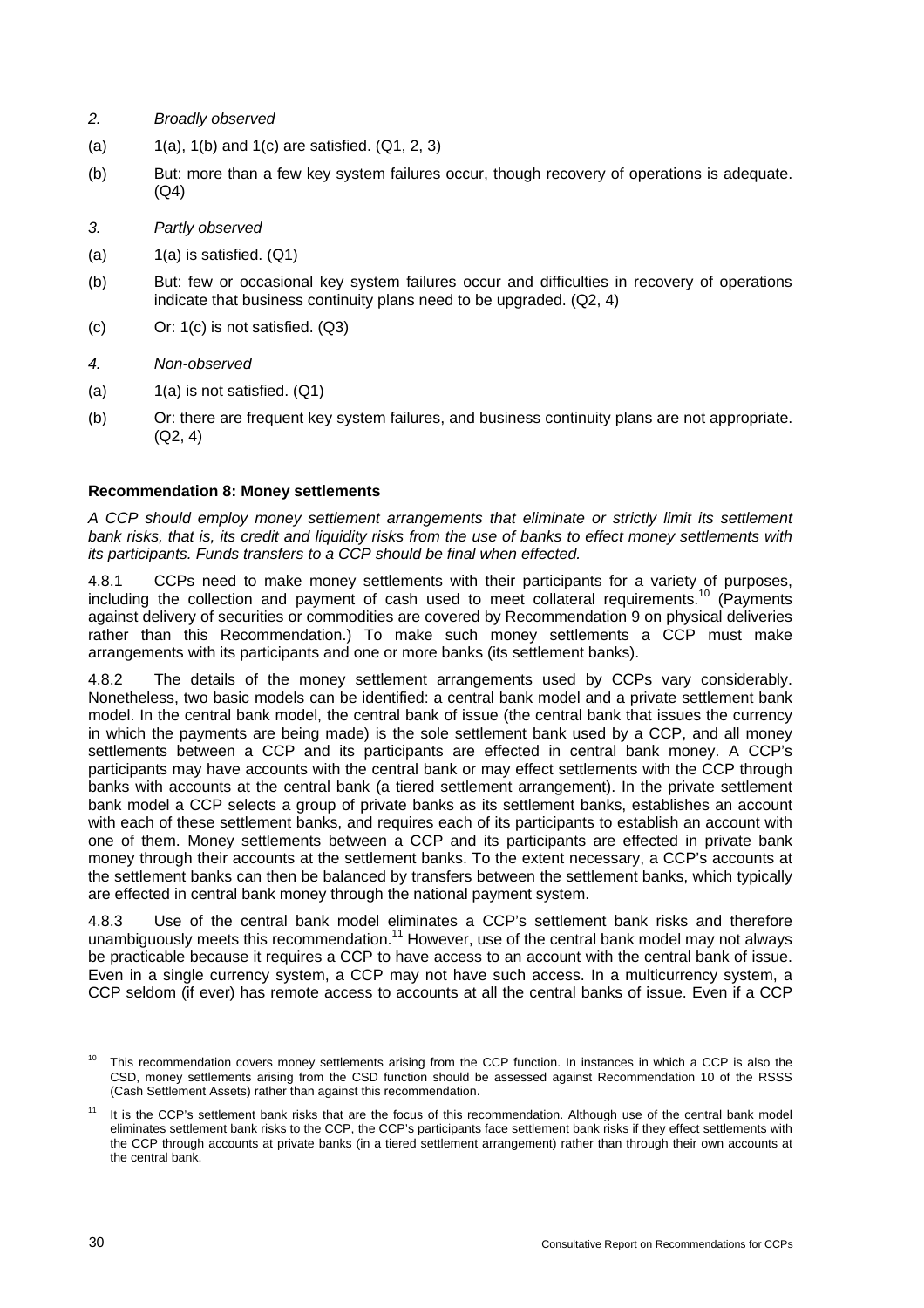has such access, the relevant central banks' payment systems often do not operate (or provide finality) at the times when a CCP needs to make money settlements.

4.8.4 Use of the private settlement bank model exposes a CCP to the risk of a settlement bank's failure. Nonetheless, a CCP that uses the private settlement bank model can and should take steps to satisfy this recommendation by limiting the probability of being exposed to a settlement bank's failure and limiting the potential losses and liquidity pressures to which it would be exposed in the event of a failure. These steps should include: (1) the establishment and ongoing monitoring of strict criteria for use of a private bank as a settlement bank; and (2) where practicable, the use of multiple settlement banks and the ongoing monitoring of concentration of payment activities among those banks.

4.8.5 A CCP should establish strict criteria for private banks used as settlement banks that address their creditworthiness, access to liquidity and operational reliability. Settlement banks should be subject to effective banking supervision and regulation and should be well capitalised. They should have access to ample liquidity in the marketplace or from the central bank of issue. They should have the technical capacity to provide reliable payment services at the times and on the terms required by the CCP. A CCP should monitor adherence by its settlement banks to its criteria on an ongoing basis.

4.8.6 However, credit judgments are inevitably fallible and a CCP using the private settlement bank model should take further steps to limit its exposures in the event of settlement bank failures. Ideally, a CCP should use multiple settlement banks to diversify the risks of settlement bank failure. In some jurisdictions, however, only a single private bank may meet appropriate criteria for creditworthiness and operational reliability. In any event, even with multiple settlement banks, the extent to which risks are actually diversified depends upon the number of settlement banks and the distribution among the different banks of participants and of amounts owed by those participants. Despite the use of multiple settlement banks, a CCP's exposures to its settlement banks may remain concentrated if many participants (or even a few of its largest participants) choose to use the same settlement bank. Concentration of exposures to a CCP may be exacerbated if a settlement bank is also a clearing participant, or if a CCP has invested all or a part of the resources it maintains to cover participants' defaults with this settlement bank. Therefore, a CCP should closely monitor the distribution of exposures among settlement banks and assess its potential losses and liquidity pressures in the event that the bank with the largest share of settlements were to fail.

4.8.7 In both the central bank model and the private settlement bank model a critical issue is the timing of the finality of funds transfers to a CCP's account or accounts. In the central bank model participants' obligations to a CCP are not discharged (and therefore a CCP's counterparty exposures are not reduced) until the transfers are final, ie irrevocable and unconditional. In the private settlement bank model participants' obligations are not discharged until transfers to a CCP's accounts at its settlement banks are final, and a CCP's exposures to its settlement banks cannot be reduced or eliminated until a CCP can make final transfers of funds from its accounts at the settlement banks. Thus, such transfers (both on the books of individual settlement banks, including the central bank of issue, and between settlement banks) should be final when effected (that is, at the time that credits are first posted to the CCP's accounts). To this end, a CCP's legal agreements with its settlement banks should state clearly when transfers on the books of individual settlement banks are to occur and that they are to be final when effected and should permit immediate retransfer of funds received. If a CCP is to have the capacity to make intraday collateral calls (as called for in Recommendation 3) the payment systems for the currencies used will need to provide real-time finality or intraday finality at the times at which a CCP wishes to make such intraday calls. The laws of the relevant jurisdictions must support the provisions of a CCP's legal agreements with its settlement banks relating to finality. Finally, a CCP should confirm that funds transfers are effected as and when required.

#### *Key issues*

1. A CCP uses the central bank model or it uses the private settlement bank model and takes additional steps (see key issues 3 and 4) to limit the probability of exposure to a settlement bank's failure and limit the potential losses in the event of such a failure.

2. Funds transfers to a CCP should be final when effected. A CCP should routinely confirm that funds transfers have been effected as and when required by its agreements with its settlement banks.

3. A CCP should establish and monitor adherence to strict criteria for private banks used as settlement banks that address their creditworthiness, access to liquidity and operational reliability.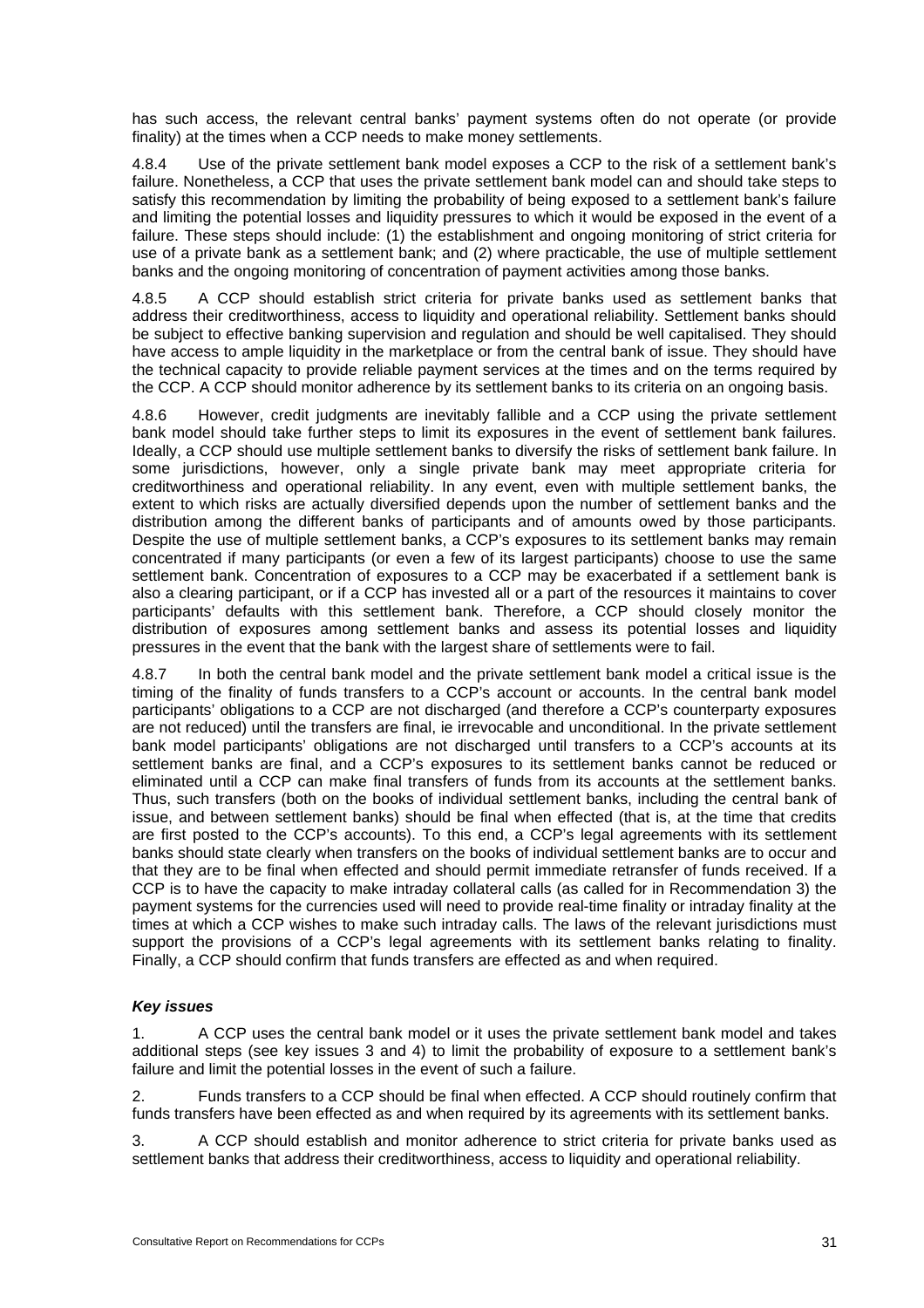4. A CCP should closely monitor the distribution of its exposures among its settlement banks, and assess its potential losses and liquidity pressures in the event that the private bank with the largest share of settlements were to fail.

# *Key questions*

1. Does the CCP use the central bank model or the private settlement bank model?

2. Do the CCP's legal agreements with its settlement bank or banks provide that funds transfers to its accounts are final when effected? Do the laws of the relevant jurisdictions support these provisions? Do the payment systems for the currencies used support intraday finality? Does the CCP routinely confirm that funds transfers have been effected as and when required by those agreements?

3. If the private settlement bank model is used, does the CCP establish and monitor strict criteria for the banks used that address their creditworthiness, access to liquidity and operational reliability?

4. If the private settlement bank model is used, does the CCP actively monitor the concentration of exposures among the settlement banks, and routinely assess its potential losses and liquidity pressures from a settlement bank's failure?

#### *Assignment of an assessment category*

#### *1. Observed*

- (a) The CCP uses the central bank model and funds transfers to the CCP's accounts are final when effected. (Q1, 2)
- (b) Or: the CCP uses the private settlement bank model and (i) funds transfers to the CCP's accounts are final when effected (Q2); (ii) the CCP establishes and monitors strict criteria for the banks used that address their creditworthiness, access to liquidity and operational reliability (Q3); and (iii) the CCP actively monitors the concentration of exposures among the settlement banks, and routinely assesses its potential losses and liquidity pressures (Q4).

#### *2. Broadly observed*

- (a) 1(b) (i) and 1(b) (ii) are satisfied but 1(b) (iii) is not fully satisfied. The CCP monitors the concentration of exposures among the settlement banks but this is not done actively, or its potential losses and liquidity pressures are not assessed routinely. (Q2, 3, 4)
- *3. Partly observed*
- (a)  $1(b)$  (i) and  $1(b)$  (ii) are satisfied but  $1(b)$  (iii) is not satisfied. (Q2, 3, 4)
- *4. Non-observed*
- (a) The CCP uses the central bank model but funds transfers to the CCP's accounts are not final when effected. (Q1, 2)
- (b) Or: 1(b) (i) or 1(b) (ii) is not satisfied. (Q2, 3)

#### *Explanatory note*

1. In the RSSS the term "cash settlement" was used to refer to the settlement of payment obligations arising from deliveries of securities within a CSD. The term cash settlement is avoided here because of its alternative use to describe a method for settling derivative contracts through payment of cash rather than delivery of the underlying asset.

#### **Recommendation 9: Physical deliveries**

*A CCP should clearly state its obligations with respect to physical deliveries. The risks from these obligations should be identified and managed.*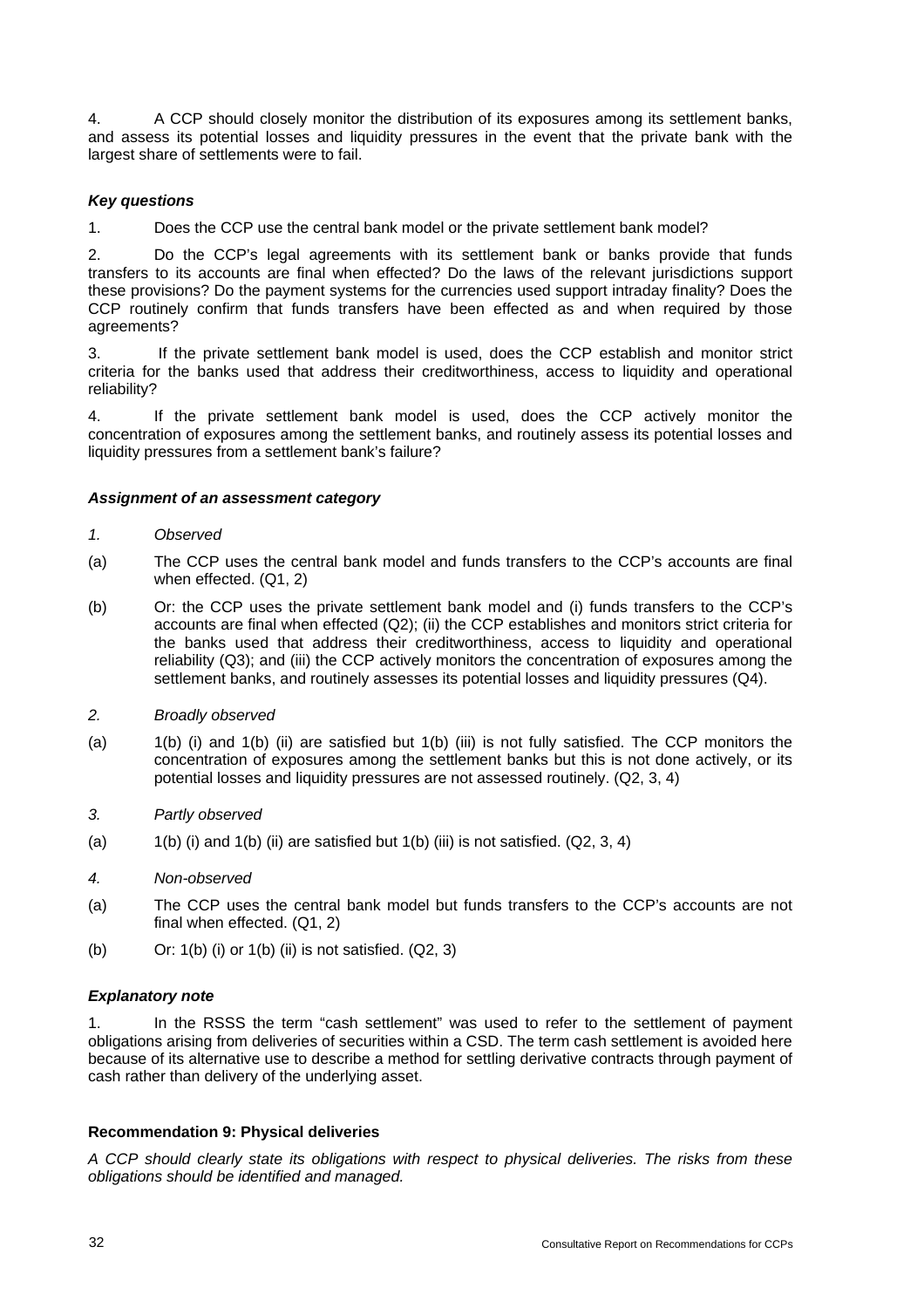4.9.1 The obligations that CCPs assume vary, and this is particularly true with respect to obligations arising at delivery.12 Settlement of many contracts cleared by CCPs requires (or permits) physical settlement, that is, delivery by the seller to the buyer of the deliverable assets against payment of cash - for example, equities, bonds, foreign currency or non-financial commodities. These contracts include cash market trades and derivatives trades that do not require cash settlement on the delivery date or expiration date. At settlement or exercise, a CCP might assume an obligation to make and to receive delivery of a physical instrument. Alternatively, a CCP might assign deliver and receive obligations to specific participants but, in the event one fails to perform, indemnify the non-defaulting participant for any loss incurred. In this latter arrangement, a CCP would not guarantee receipt or delivery of the physical instrument itself or the associated payment. Many other variations of a CCP's delivery obligations are possible. Regardless of the obligation assumed, a CCP should clearly state to its participants the obligations that it assumes with respect to deliveries of physical instruments.<sup>1</sup>

4.9.2 A CCP faces both credit and liquidity risks from the delivery process that it must manage. At delivery, the entire principal value of a transaction is at risk, thus this form of credit risk is often termed principal risk. Both the buyer (receiver of the physical instrument) and seller (deliverer of the physical instrument) are exposed to principal risk. Liquidity risk arises because, if the buyer defaults, a CCP must still make payment to the (non-defaulting) seller. If a CCP guarantees delivery of a physical instrument, it faces a form of liquidity risk associated with acquiring that instrument should the seller default. A CCP should identify and mitigate the credit and liquidity risks to which it is exposed in the delivery process. The steps necessary to mitigate risks depend on the obligations a CCP assumes, the mechanisms available for settlement of the physical instrument being delivered and the importance of the risks from physical settlement to the operations of the CCP as a whole. For some CCPs these may be a relatively minor source of risk.

4.9.3 Principal risk can be eliminated through use of a delivery-versus-payment (DVP) mechanism. A DVP mechanism links a system for transferring funds (payment) to a system for transferring the physical instrument (delivery) in a way that ensures payment occurs if and only if delivery occurs. If a CCP has an obligation to make a delivery, it should eliminate principal risk through the use of a DVP mechanism.

4.9.4 In some instances, a CCP may assume obligations related to deliveries of physical instruments for which there is no DVP mechanism for settlements, and a CCP must take other steps to mitigate principal risk. Generally, a CCP holds collateral posted to support the pre-settlement price risk of a position. This collateral should be held until delivery is complete. But the value of this collateral is generally less than the principal value at risk in delivery, so a CCP must build additional protections into the delivery process. Some CCPs require participants to pre-fund payments associated with deliveries or to provide some form of guarantee of payment through an agent bank. (The latter instrument might be an irrevocable commitment on the part of a participant's bank to guarantee payment to the CCP's bank.) For the physical instrument, a CCP might designate an approved entity to which delivery must be made. Only when proper evidence of delivery to this entity exists are funds released to the seller. The physical instrument is released to the buyer only if it has pre-funded its payment obligation or provided an acceptable guarantee of payment.

4.9.5 Liquidity risk must be managed by a CCP even when DVP mechanisms are available for delivery of the physical instrument. A CCP must have a liquidity facility in order to guarantee the availability of funds to pay a seller in the event a buyer defaults on delivery. Typically this facility would be collateralised by the physical instrument delivered by the seller. In addition, a CCP must have arrangements for selling the instrument delivered. When a CCP assumes the obligation of delivering a physical instrument to buyers, it must also have a facility that allows it to borrow or purchase that instrument in the event the seller defaults on delivery.

4.9.6 Apart from credit and liquidity risks, a CCP may also have to manage the risks associated with storage and delivery of the physical instruments for settlement. If the CCP is responsible for warehousing and transportation of the instruments, it should make arrangements taking into account

 $\overline{a}$ 

This Recommendation does not cover free movements of collateral to satisfy collateral requirements.

<sup>&</sup>lt;sup>13</sup> A CCP's obligation with respect to delivery will differ from product to product. In assessing compliance with this Recommendation, the focus should be on the delivery mechanism for the most actively traded products.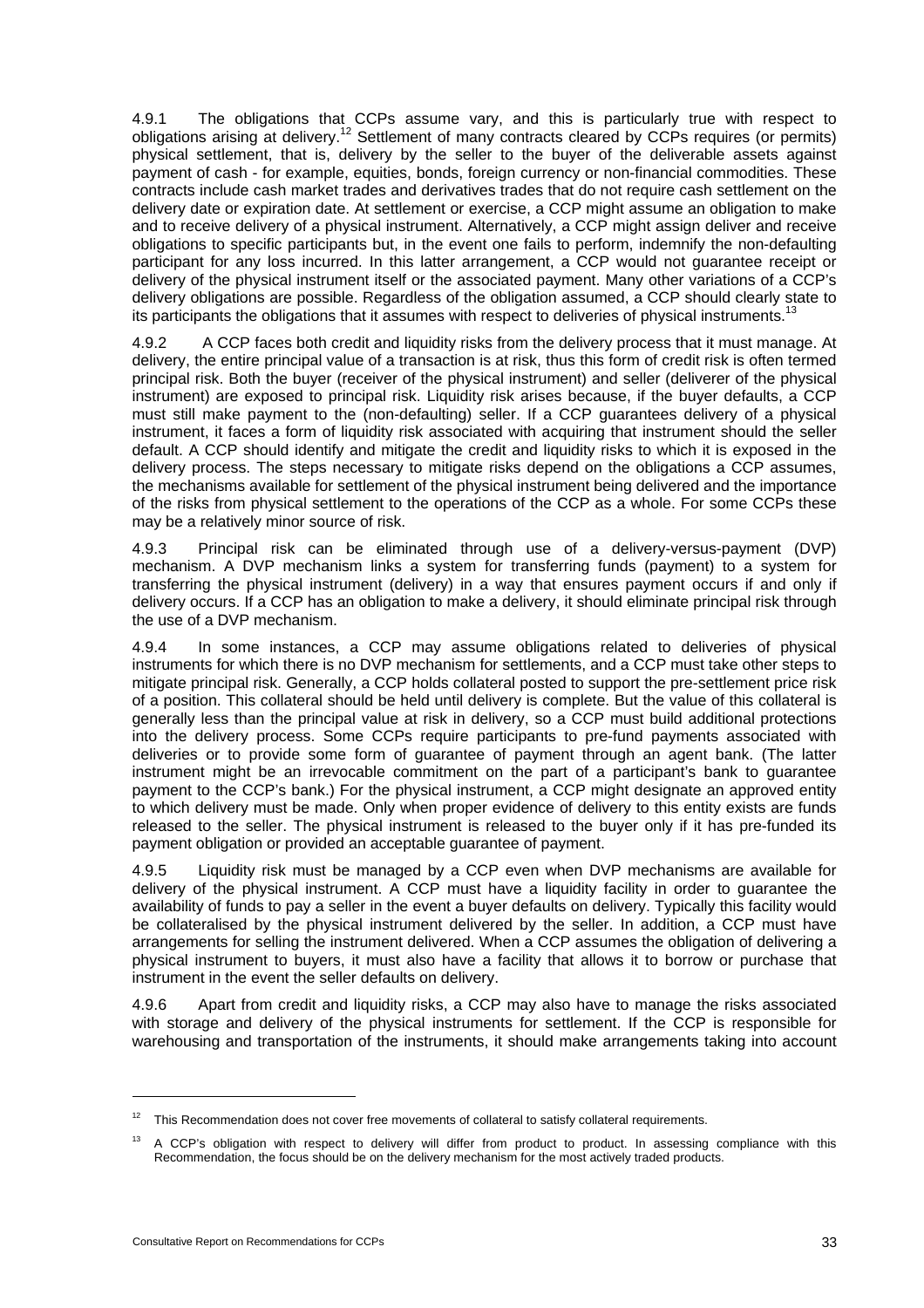the particular characteristics of these instruments (eg storage under specific conditions of temperature and humidity for perishables). The CCP should also consider other measures (eg physical security measures and insurance coverage) to mitigate its storage and delivery risks. In some instances, the CCP may match participants with delivery obligations with those who are due to receive the instruments, thereby relieving the CCP from direct involvement in the storage and delivery process. In such instances, the legal obligations for delivery of the instruments should be clearly expressed in the rules. In particular, it should be clear whether the receiving participant should seek compensation from the CCP or the delivering participant should there be any losses. The CCP should also have the power to check that its participants have the necessary systems and resources to be able to competently fulfil their delivery obligations.

#### *Key issues*

1. A CCP's rules should clearly state its obligations with respect to deliveries of physical instruments, including whether it has an obligation to make and to receive delivery of a physical instrument or whether it indemnifies participants for losses incurred in the delivery process.

2. If a CCP has an obligation to make a delivery of a physical instrument, it should eliminate principal risk through the use of a DVP mechanism.

3. If a CCP has obligations to make physical deliveries, it should take steps to identify and mitigate all the credit, liquidity, storage and delivery risks to which it is exposed in the delivery process for the physical instruments.

#### *Key questions*

1. Does the CCP have rules that clearly state its obligations with respect to deliveries of physical instruments? Does the CCP assume an obligation to make and receive delivery of a physical instrument?

2. Does the CCP have obligations to make physical deliveries? If yes, does the CCP use DVP mechanisms that eliminate principal risk?

3. Has the CCP identified the credit, liquidity, storage and delivery risks to which it is exposed because of the delivery obligations that it assumes? Does the CCP take steps to mitigate these risks? What steps does it take?

#### *Assignment of an assessment category*

- *1. Observed*
- (a) The CCP clearly states its obligations with respect to deliveries of physical instruments. (Q1)
- (b) The CCP uses DVP mechanisms for deliveries of physical instruments. (Q2)
- (c) The CCP identifies the credit, liquidity, storage and delivery risks to which it is exposed and takes effective steps to mitigate these risks. (Q3)

#### *2. Broadly observed*

- (a)  $1(a)$  and  $1(b)$  are satisfied.  $(Q1, 2)$
- (b) But: 1(c) is not fully satisfied. There are weaknesses in the CCP's arrangements for managing credit, liquidity, storage and delivery risks associated with settlements involving physical instruments. (Q3)
- *3. Partly observed*
- $(a)$  1(a) is satisfied.  $(Q1)$
- (b) But: 1(b) is not satisfied. The CCP does not use DVP mechanisms for physical deliveries. (Q2)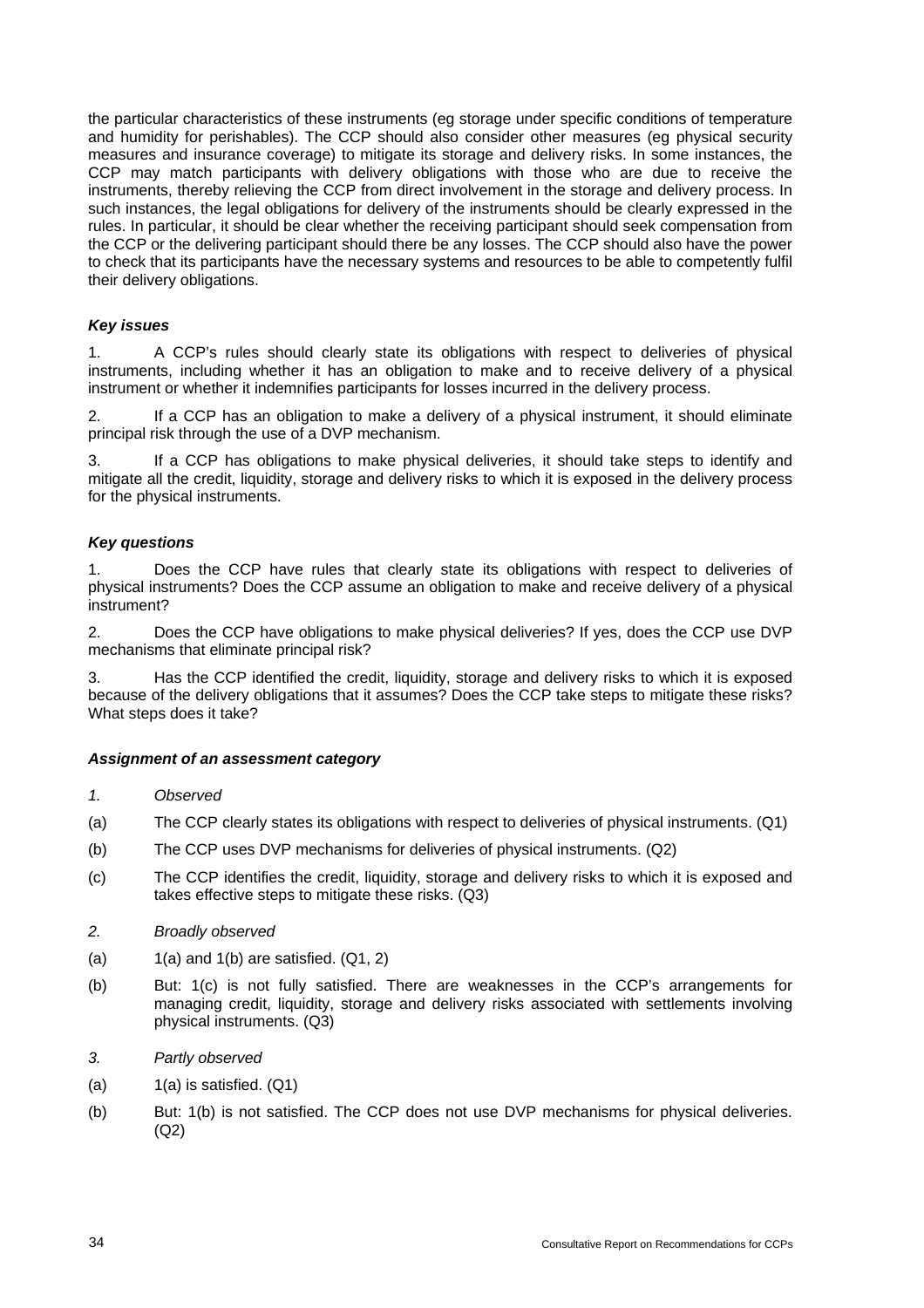- *4. Non-observed*
- (a)  $1(a)$  is not satisfied.  $(Q1)$

## *Explanatory note*

1. If a CCP does not have any obligation to make physical deliveries and clearly states this, an assessor should consider the CCP as having observed this recommendation.

#### **Recommendation 10: Risks in links between CCPs**

*CCPs that establish links either cross-border or domestically to clear trades should design and operate such links in ways that observe the other recommendations in this report.* 

4.10.1 CCPs engage in links to facilitate more efficient clearing. A link enables the participants of a CCP for one market to trade in another market while clearing that trade through their existing arrangements. By broadening trading opportunities for market participants without imposing all of the costs normally associated with establishing clearing relationships, links can deepen the liquidity in markets. A link may also reduce the costs of systems development and operation faced by CCPs because it enables them to share these expenses.

4.10.2 Links between CCPs may take a variety of forms. The different types of links can be distinguished according to the degree to which the systems of the linked CCPs are integrated and whether the obligations of the CCPs to their clearing participants are shifted. In the most straightforward type of link, one CCP becomes a general clearing participant of another CCP without any further integration of systems, but links also may take a form in which the CCPs effectively merge their systems to offer a single clearing platform.

4.10.3 The type and level of risks presented by a link will depend on the degree of integration. For example, a cross-participation link with only limited system interdependencies may not entail major changes to the way the linked CCPs manage the risks of a participant's default. Nonetheless, the default of a linked CCP is likely to have more complex and wider implications than the default of an ordinary participant or even another large general clearing participant. Although each link will present a unique risk profile a number of generic risks can be identified relating to legal, operational, credit and liquidity risks, as well as generic challenges to effective regulation and oversight. Before entering into a link, CCPs should evaluate all the potential sources of risks arising from the link. The resulting arrangements should be designed so as to manage these risks effectively, such that a CCP is still able to observe these recommendations. A CCP participating in a link should be able to meet in a timely manner all of its obligations to its linked CCP partner and to its participants that use the link. Furthermore, a CCP's participation in a link should not compromise its ability to meet in a timely manner its obligations to its participants that are not using the link.

4.10.4 Links may present legal risk arising from differences between the laws and contractual rules governing the linked systems and their participants, including those relating to novation or open offer, netting, collateral arrangements and settlement finality as well as conflict of laws. For example, differences in laws or rules may create uncertainties regarding the enforceability of CCP obligations assumed by novation or open offer in jurisdictions where these concepts are not recognised. Also, differences in laws or rules may unintentionally give the participants of one CCP a claim vis-à-vis the linked CCP in the event of the first mentioned CCP's default. Further, differences between the criteria and timing of finality also create risks as transfers regarded as final in one system are not necessarily final in the linked CCP. To limit these uncertainties, the respective obligations and rights of the linked CCPs should be clearly defined in the link agreement, which should also set out an unambiguous choice of law. Thus, the laws and contractual rules governing the linked systems, and governing the link itself, should support the design of the link and provide adequate protection to both CCPs and their participants in the operation of the link.

4.10.5 Links may present operational risk due to inefficiencies associated with the operation of the link. For example, such inefficiencies may arise because of differences in time zones and operating days and hours, particularly as these affect staff availability and the operations of other connected systems or institutions such as CSDs. Systems and communications arrangements between the CCPs should be reliable and secure so that the operation of the link does not pose significant operational risks to the linked CCPs.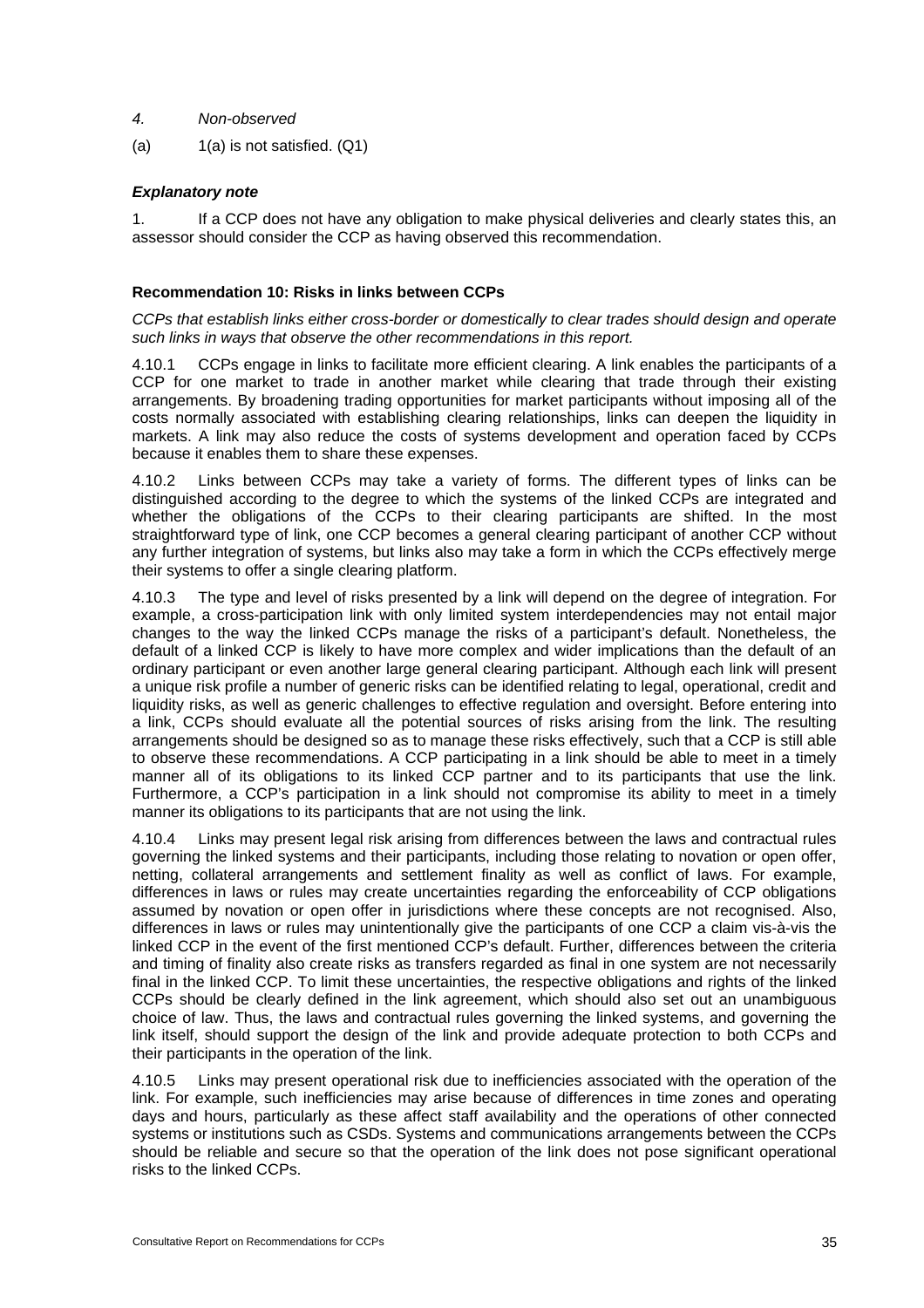4.10.6 Links may also create significant credit and liquidity interdependencies between systems. For example, if a CCP becomes a participant of another CCP though a link, the two CCPs have direct credit and liquidity exposures to each other, and the terms of the link agreement should set forth how these exposures will be managed. Additional exposures may arise through participant concentrations, cross-margining arrangements and pooled financial resources (if applicable) so that a default in one system may precipitate losses and liquidity pressures in the linked system. These interdependencies may lower the probability of a default, but enhance the impact should one occur. Potential sources of credit and liquidity risks to the CCP arising from the operation of the link, and in particular from crossmargining arrangements, should be identified, monitored and effectively managed.

4.10.7 Cross-border CCP links may also create uncertainties about the respective responsibilities of the relevant regulatory and oversight authorities. For example, it may be uncertain which authority regulates a particular aspect of the link, or the CCPs may be subject to duplicative and possibly conflicting regulation. To limit some of these uncertainties, a link should be subject to prior notification to the relevant regulatory and oversight authorities, so that they can satisfy the authorities that the link does not undermine the effectiveness of regulation and oversight. There should also be a framework for cooperation and coordination between the relevant authorities, including provisions on appropriate information sharing and the division of responsibilities in the event of any need for joint regulatory action.

# *Key issues*

1. Before entering into a link relationship with another CCP, a CCP should evaluate all the potential sources of risks arising from the link. The resulting arrangements should be designed such that the CCP remains able to observe the other recommendations contained in this report.

2. The national laws and contractual rules governing the linked systems, and governing the link itself, should support the design of the link and provide adequate protection to both CCPs in the operation of the link.

3. Potential sources of operational, credit and liquidity risks to a CCP arising from the link should be effectively monitored and managed on an ongoing basis.

4. For the purposes of regulation and oversight of the link, there should be a framework for cooperation and coordination between the relevant regulatory and oversight authorities, including provisions on information sharing and the division of responsibilities in the event of any need for regulatory action.

#### *Key questions*

1. What kinds of link are in operation? Has the CCP carried out a risk analysis of all the potential sources of risks arising from the link? Are the resultant risk management arrangements designed to minimise or contain these risks, such that the CCP remains able to observe the other recommendations contained in this report?

2. Which laws and contractual rules govern the link? What steps have the CCPs taken to satisfy themselves that these laws and rules support the design of the link and provide adequate protection to both CCPs in the operation of the link?

3. What are the potential sources of operational, credit and liquidity risks arising from the link? Are effective mechanisms in place, including arrangements between the linked CCPs, to monitor and manage the risks identified?

4. For the purposes of regulation and oversight of the link, is there a framework for cooperation and coordination between the relevant regulatory and oversight authorities, including provisions on information sharing and the division of responsibilities in the event of any need for coordinated regulatory action?

#### **Assignment of an assessment category**

- *1. Observed*
- (a) A risk analysis of the design of the link has been undertaken. (Q1)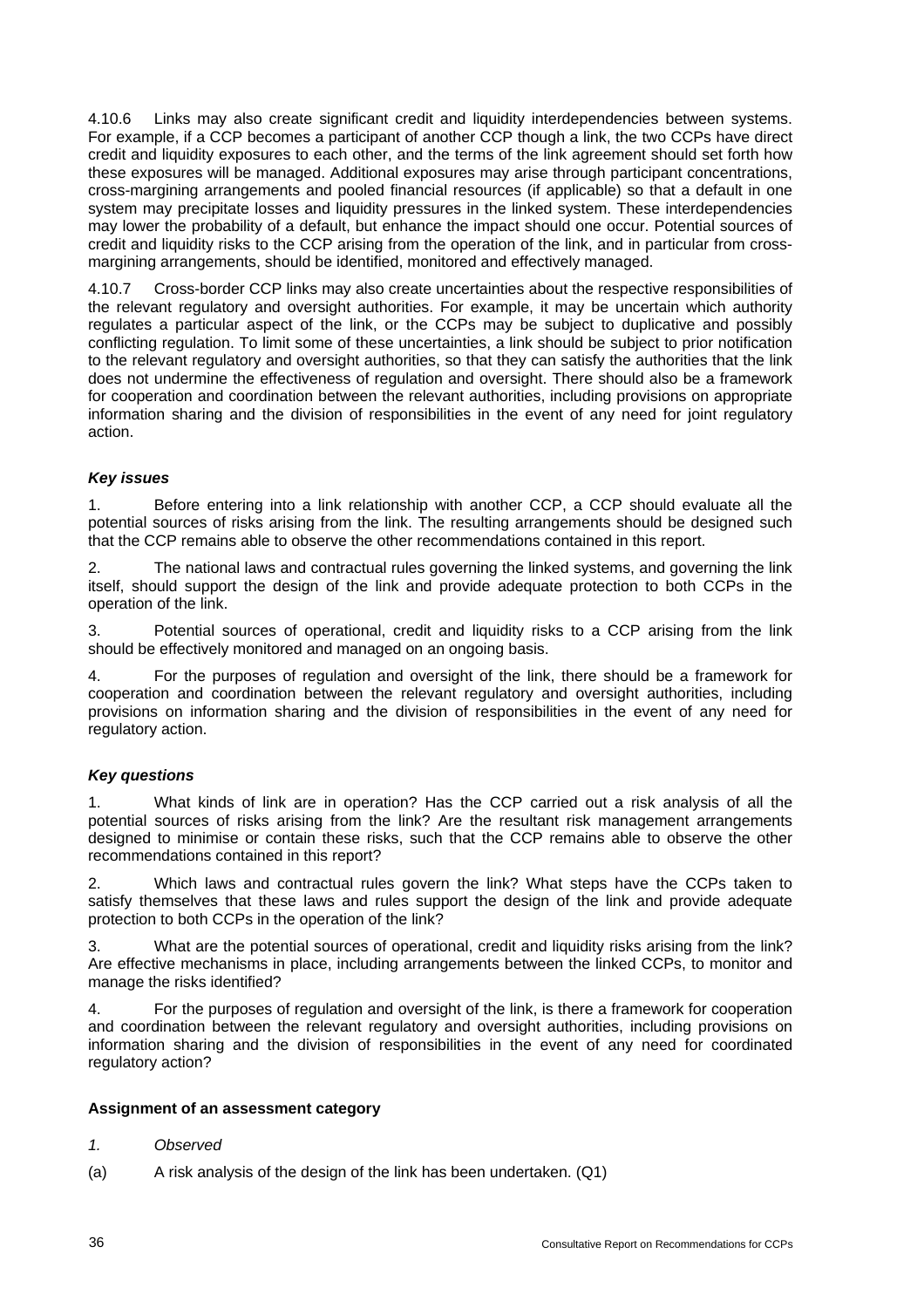- (b) Laws and contractual rules support the design of the link and provide adequate protection to both CCPs in the operation of the link. (Q2)
- (c) The operational, credit and liquidity risks to the CCP arising from the link have been identified, and arrangements between the CCPs have been put in place to ensure that these risks are monitored and effectively managed. (Q3)
- (d) There is an appropriate framework for cooperation and coordination between the relevant regulatory and oversight authorities. (Q4)
- *2. Broadly observed*
- (a)  $1(a)$ ,  $1(b)$  and  $1(c)$  are satisfied.  $(Q1, 2, 3)$
- (b) But: the framework for cooperation between the securities regulator and the central bank and with other relevant authorities is not in place or does not work well. (Q4)
- *3. Partly observed*
- (a)  $1(a)$  and  $1(b)$  is satisfied.  $(Q1, 2)$
- $(b)$  But: 1(c) and 1(d) are not satisfied.  $(Q3, 4)$
- *4. Non-observed*
- (a)  $1(a)$  or  $1(b)$  is not satisfied.  $(Q1, 2)$

#### *Explanatory note*

1. In the most straightforward type of link arrangement, the clearing participants of a linked CCP continue to look to that CCP for performance on obligations. The CCPs have exposures to each other that must be managed, however. The "participant" CCP typically posts collateral to support its obligations arising from the link just like other clearing participants. If both CCPs become participants of the other, the link operates in both directions. An implication of links organised in this manner is that exposures exist between the CCPs as long as any positions remain open.

2. Other links have been designed to facilitate the transfer of positions between CCPs. In such links, market participants may open positions in a product cleared by one CCP (the "host" CCP) but subsequently all these positions are transferred to the "home" CCP for that product. The "host" CCP takes on the counterparty risk of its participants until the positions are transferred to the "home" CCP, generally at the end of the trading day. After the transfer, the "home" CCP becomes the counterparty to the "host" CCP for the positions that are transferred. In addition, the "home" CCP also takes on the counterparty risk of the participant to whom the positions have been transferred.

3. Another type of link is where transactions between participants of the linked CCPs are jointly managed by the linked CCPs. In this type of link, the opening of a position in one CCP automatically leads to the immediate creation of an equal and opposite position at the linked CCP. The participant of a linked CCP retains counterparty risk vis-à-vis its CCP. The linked CCPs participate in each other's systems as equals, necessitating agreement on a common risk management methodology on a product by product basis.

4. The most integrated form of link is where the CCPs effectively merge their systems to offer a single clearing platform. In such links, the participant of one CCP will continue its relationship with that CCP, but all risk management is effected by the wholly integrated systems of the linked CCPs. The participation, default, collateral requirements, financial resources and operational requirements to which CCP participants are subject become harmonised and thus differ from the requirements in place at one or both of the CCPs prior to the link.

# **Recommendation 11: Efficiency**

*While maintaining safe and secure operations, CCPs should be cost-effective in meeting the requirements of users.* 

4.11.1 In assessing the efficiency of CCPs, the needs of users and the costs imposed on them must be carefully balanced with the requirement that the CCPs meet appropriate standards of safety and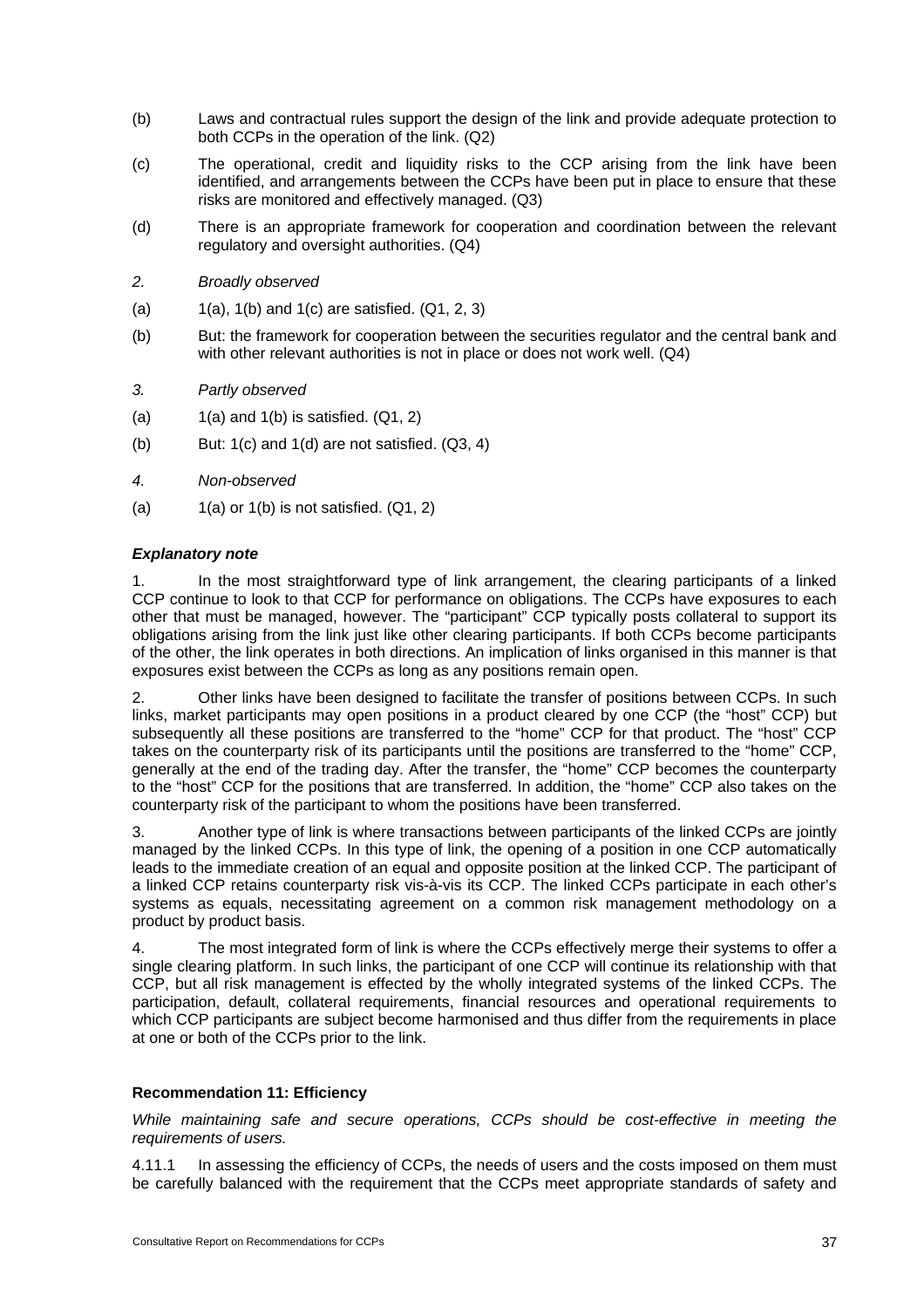security. If CCPs are inefficient, financial activity may be distorted. However, the first priority of a CCP is to assure market participants that its obligations will be met in a timely fashion, notwithstanding the default of a participant. If market participants view a CCP as unsafe, they will not use it, regardless of the efficiency provided.

4.11.2 Efficiency has several aspects, and it is difficult to assess the efficiency of a particular CCP in any definitive manner. Accordingly, the focus of any assessment should largely be on whether a CCP operator has in place the mechanisms to review periodically the service levels, costs, pricing and operational reliability.

4.11.3 CCPs should seek to meet the service requirements of users in a cost-effective manner. This includes meeting the needs of its users, operating reliably and having adequate system capacity to handle both current and potential activity. When looking at the overall costs of CCPs, it is important to include both the direct costs of operating any facilities, such as costs to users, and indirect costs, such as liquidity costs.

4.11.4 The primary responsibility for promoting the efficiency and controlling the costs of a CCP lies with the designers, owners and operators. In some jurisdictions, regulatory authorities may have a responsibility to review the costs imposed on users, particularly where a CCP enjoys some form of monopoly over the service it provides. Antitrust and competition law principles may also be relevant. In the absence of a monopoly, market forces are likely to provide incentives to control costs.

4.11.5 CCPs may use a variety of mechanisms to improve efficiency, for example: developing technical capabilities to meet operational service requirements of users; where relevant, reducing the requirements for market participants to maintain multiple interfaces by the creation of consistent communication standards and system interface arrangements across different systems for market participants; and establishing communication procedures and standards that support straight through processing of transactions, wherever appropriate.

# *Key issues*

1. A CCP operator or other relevant party should have in place the mechanisms to review regularly costs and pricing of the CCP.

2. A CCP operator or other relevant party should have in place the mechanisms to review regularly the service levels and operational reliability of the CCP.

#### *Key questions*

1. Does the CCP operator have in place procedures to control costs (for example, by benchmarking its costs and charges against other CCPs that provide a similar service and analysing the reasons for significant differences)? Does the CCP operator have in place procedures to regularly review its pricing levels against its costs of operation?

2. Does the CCP operator regularly review its service levels, including by regularly surveying its users? Does the CCP operator have in place procedures to regularly review operational reliability, including its capacity levels against projected demand?

#### *Assignment of an assessment category*

- *1. Observed*
- (a) The CCP operator or other relevant party has in place various procedures to review pricing and costs, and does so regularly. (Q1)
- (b) The CCP operator regularly reviews its operational reliability and service levels, including by regularly surveying its users. (Q2)
- *2. Broadly observed*
- (a) Either 1(a) or 1(b) is satisfied. (Q1, 2)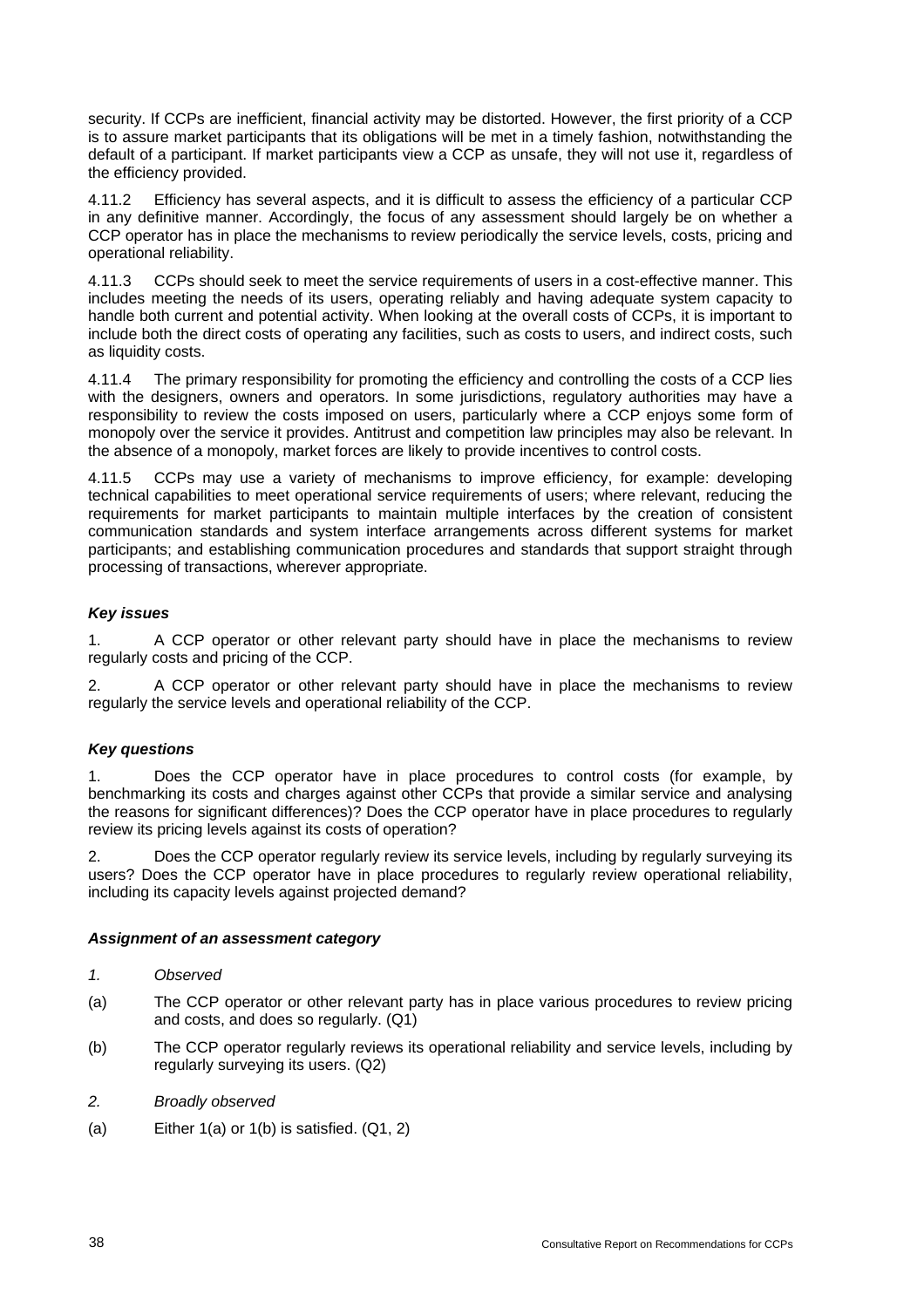#### *3. Partly observed*

- (a) The CCP operator has procedures to review capacity, pricing, costs and services but does not regularly review them. (Q1, 2)
- *4. Non-observed*
- (a) The CCP operator does not have in place procedures to review capacity, pricing and costs, nor does it have procedures to review service levels. (Q1, 2)

#### *Explanatory note*

1. In assessing the efficiency of CCPs, the needs of users and costs imposed on them must be carefully balanced with the requirement that the CCP meets appropriate standards of safety and security.

2. Efficiency in CCPs is very difficult to assess. Assessors should talk to as many market participants as possible about their views on the CCP's efficiency and on whether the CCP meets the needs of its users. It is also important to determine whether the pricing structure allows the CCP to cover fixed and variable costs.

#### **Recommendation 12: Governance**

*Governance arrangements for a CCP should be effective, clear and transparent to fulfil public interest requirements and to support the objectives of owners and users. In particular, they should promote the effectiveness of the CCP's risk management procedures.* 

4.12.1 Governance arrangements encompass the relationships between owners, managers and other interested parties, including users and authorities representing the public interest. The key components of governance include the ownership structure; the composition and role of the Board; the structure and role of audit, nominating and other key Board committees; the reporting lines between management and the Board; and the processes for ensuring management is accountable for its performance.

4.12.2 This Recommendation focuses on CCPs. These entities, with CSDs, are at the heart of the settlement process. Moreover, because their activities are subject to significant economies of scale, many are sole providers of services to the market they serve. Therefore, their performance is a critical determinant of the safety and efficiency of those markets, which is a matter of public interest.

4.12.3 No single set of governance arrangements is appropriate for all institutions within the various securities markets and regulatory schemes. However, an effectively governed institution should meet certain requirements. Governance arrangements should be fully transparent and provide for proper accountability. Objectives, those principally responsible for achieving them and the extent to which they have been met should be disclosed to owners, users (including applicants for participation) and public authorities. Management and Board should have the appropriate skills and incentives to achieve those objectives, should be effective in pursuing them and should be fully accountable for their performance. Reporting lines between management and the Board should be clear and direct, and the Board should contain suitable expertise and take account of all relevant interests. In particular, the Board should be responsible for directing and advising management and selecting, supporting, evaluating and, if necessary, removing the senior managers.

4.12.4 Governance arrangements are particularly important because the interests of a CCP, participants, exchanges and trading platform providers, owners and the public related to risk management are different and may conflict. While exchanges, trading platform providers and CCP participants share a common interest in the efficiency and stability of a CCP, participants may be less enthusiastic about enhanced risk management or default procedures that directly impose costs on them, for example, than owners or exchanges. Or, for example, exchanges may favour steps that boost trading volume through relaxed risk standards. Also, a CCP itself could be less stringent in requiring compliance with its risk management standards for participants that are also customers of the CCP's other businesses. Such behaviour compromises a CCP's risk management and creates added risks for other CCP participants. A CCP has access to sensitive information on participants' positions, and this could be exploited for its other business activities if a CCP does not take steps to prevent misuse. Therefore, clear mechanisms should be in place as part of the governance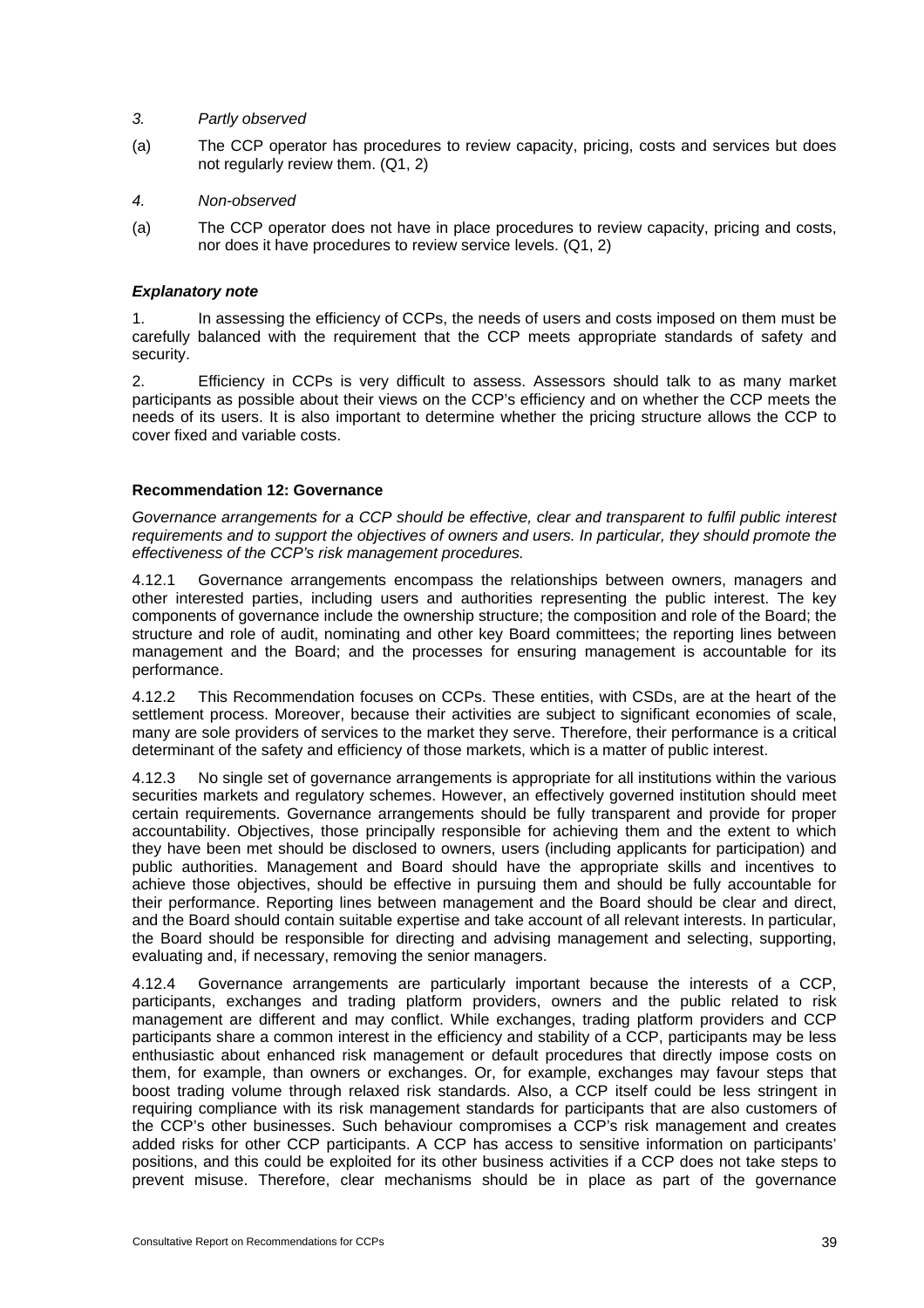arrangements to balance the interests and possible conflicts of the relevant parties related to risk management and default procedures. A key part of these mechanisms is the composition of the Board and the objectives that the Board sets for management.

4.12.5 lt is essential that there be a clear separation in the reporting lines between risk management and other operations of a CCP. In many cases, this may involve the creation of an independent risk committee. The mandate and operational procedures of any risk committee or other groups established to manage risks should be clearly spelled out and disclosed.

4.12.6 The basic governance requirements of this recommendation should be met regardless of the corporate structure of the CCP, ie whether it is a mutual or for-profit entity.

#### *Key issues*

1. Governance arrangements should be clearly specified and transparent.

2. Objectives and major decisions should be disclosed to owners, users (including applicants for participation) and public authorities.

3. The Board and management should have the appropriate skills and incentives to ensure that safe and efficient services are provided to the markets a CCP serves, should effectively pursue these objectives and should be fully accountable for a CCP's performance.

4. The governance arrangements should support the effectiveness of risk management and default procedures. There should be a clear separation in the reporting lines between risk management and other operations of a CCP.

#### *Key questions*

1. What are the governance arrangements for the CCP? What information is publicly available about the system, its ownership and its Board and management structure, and the process by which major decisions are taken, and is the Board made accountable?

2. Are the CCP's public interest, financial and other objectives clearly articulated and public? What are they? Do the CCP's objectives reflect the needs of users as well as owners? How is the public interest taken into account? How are the CCP's participants, stakeholders and authorities taken into account in the system's decision-making process? How are the major decisions communicated to owners and users?

3. What steps are taken to ensure that management and the Board have the adequate skills and incentives to achieve the CCP's objectives of delivering sound and effective services and are accountable for its performance? How is the composition of the Board determined? What steps are taken to ensure that the interests of participants not represented on the Board are taken into account?

4. How is the effectiveness of risk management and default procedures supported by governance arrangements? What is the reporting line for relevant parties responsible for risk management of the CCP, and is this separate from the other operations of the CCP?

#### *Assignment of an assessment category*

*1. Observed* 

- (a) Governance arrangements are clearly specified and information about them is publicly available. (Q1)
- (b) Objectives and major decisions are disclosed to owners, users and public authorities. (Q2)
- (c) The Board and management have the expertise and skills needed to achieve objectives and are fully accountable for its performance. (Q3)
- (d) The governance arrangements support the effectiveness of risk management and default procedures and there is a separate reporting line between risk management and other operations of the CCP. (Q4)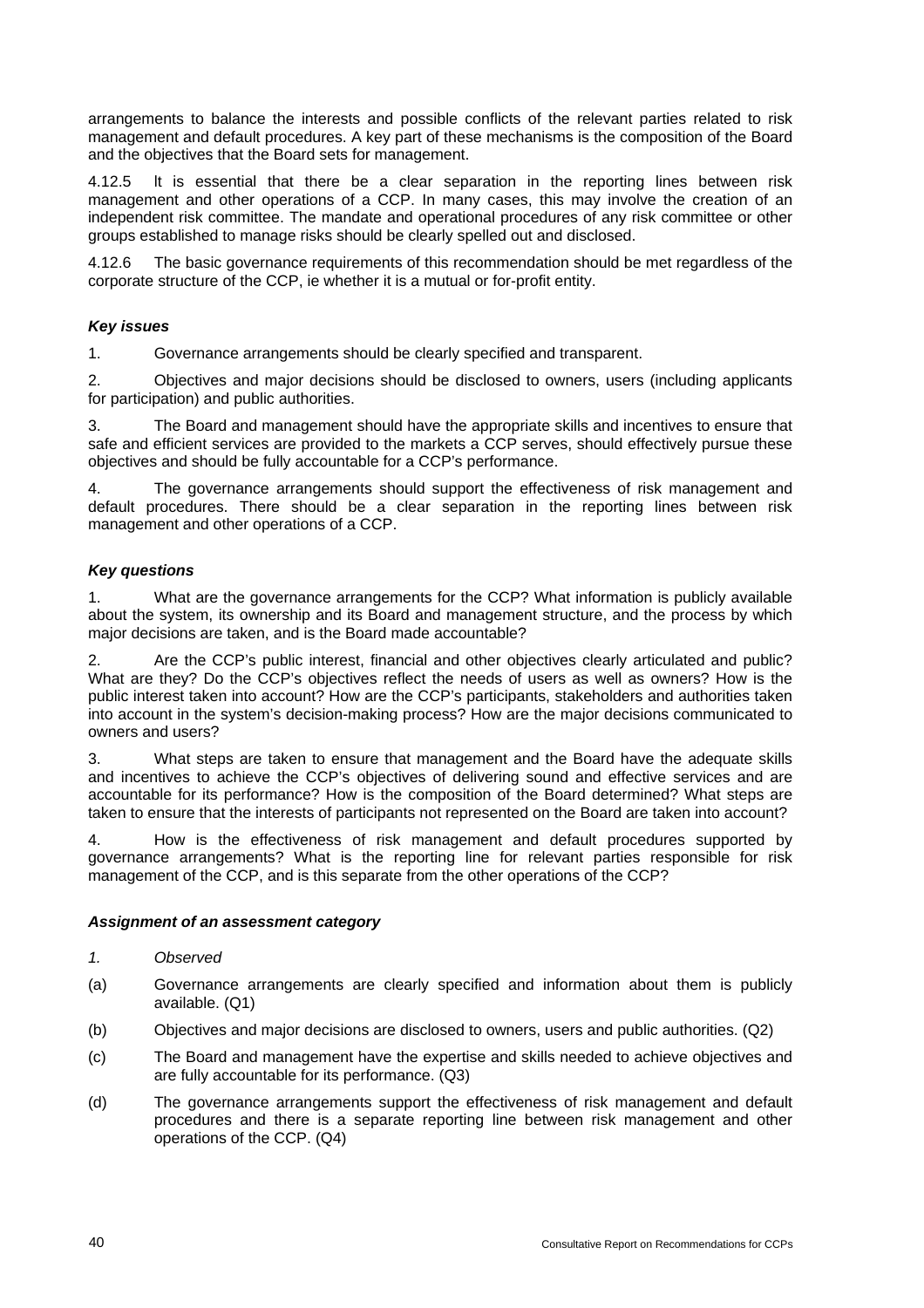- *2. Broadly observed*
- (a)  $1(a)$ , 1(c) and 1(d) are satisfied.  $(Q1, 3, 4)$
- (b) But: 1(b) is not satisfied. (Q2)
- *3. Partly observed*
- (a)  $1(a)$  and  $1(d)$  are satisfied.  $(Q1, 4)$
- (b) But:  $1(b)$  or  $1(c)$  is not satisfied.  $(Q2, 3)$
- *4. Non-observed*
- (a)  $1(a)$  or  $1(d)$  is not satisfied.  $(Q1, 4)$

# *Explanatory note*

1. If the CCP is wholly owned by another entity, the governance arrangements of that entity should also be examined to see that it does not have adverse effects on the CCP's observance of this recommendation.

2. Governance arrangements are likely to be effective when decision-makers have the skills and information to make decisions which promote the objectives of owners and users and fulfil public interest requirements, but these aspects are difficult to observe directly. The assessment categories are based on indirect, but more measurable, aspects of governance such as whether the decisionmaking processes are transparent. If, however, there was clear evidence of the lack of effectiveness of the governance arrangements, an assessor could take that into account in assigning an assessment category if the evidence was set out in the explanation of the assessment.

#### **Recommendation 13: Transparency**

*A CCP should provide market participants with sufficient information for them to identify and evaluate accurately the risks and costs associated with using its services.* 

4.13.1 Informed market participants are better able to identify and evaluate the risks and costs to which they are exposed as a result of participation in a CCP and, therefore, can take actions to manage their risks and costs. A CCP should disclose to market participants its rules, regulations, relevant laws, governance procedures, risks, steps taken to mitigate risks, the rights and obligations of participants and the costs of using its services. It should make clear when and in what circumstances it assumes counterparty exposure and any restriction or limitations on its fulfilment of its obligations. A CCP should also disclose appropriate quantitative information on its clearing, netting and settlement activities and risk management performance. Types of information that are particularly useful in assessing the risks and costs of participating in a CCP include the coverage realised by collateral requirements, the "extreme but plausible" market conditions used in evaluating the adequacy of financial resources and other stress testing information. The effort by a CCP to improve transparency fosters the confidence of market participants in its safety and efficiency. The information should be publicly available and clear enough for market participants to understand the steps to be taken by a CCP and other relevant entities in the event of a default.

4.13.2 Information should be readily accessible, for example through the internet. It should also be current, accurate and available in a language commonly used in financial markets as well as the domestic language(s) of the jurisdiction in which a CCP is located.

4.13.3 Completion of the answers to the key questions set out in this report will serve not only as a basis for assessment of the implementation of the recommendations but as a basis for public disclosure to provide market participants with the complete and accurate information they need. The accuracy and completeness of disclosures should be reviewed periodically by a CCP.

#### *Key issues*

1. A CCP should provide market participants with sufficient information to evaluate the risks and costs of using its services.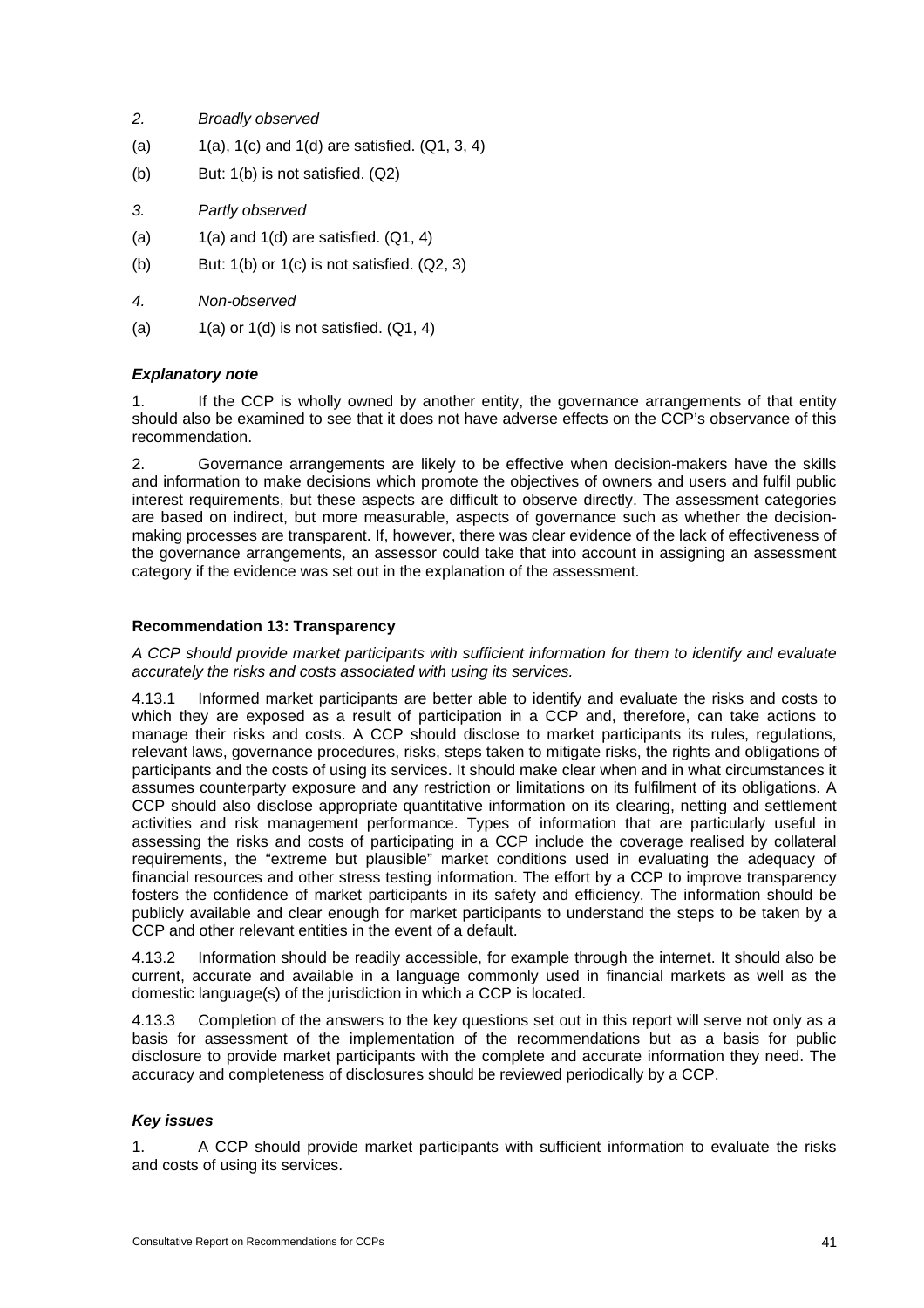2. Information should be accessible, for example through the internet. Information should be available in a language commonly used in financial markets that a CCP serves as well as the domestic language(s) of the jurisdiction in which it is located.

3. The answers to the key questions of this report should be completed and disclosed. The accuracy and completeness of disclosures should be reviewed periodically by a CCP.

#### *Key questions*

1. Does the CCP disclose to market participants its rules, regulations, relevant laws, governance procedures, risks, steps taken to mitigate risks, the rights and obligations of participants and the costs of using the CCP services? Does the CCP make clear when and in what circumstances it assumes counterparty exposure and any restriction or limitations on its fulfilment of its obligations? Does the CCP disclose appropriate quantitative information on its clearing, netting and settlement activities? Does the CCP provide market participants with sufficient information on default procedures and stress testing?

2. How is information made available? In what language or languages? In what form?

3. Has the CCP completed and disclosed the answers to the key questions set out in this report? Are there regular reviews to ensure the information contained in the disclosures remains current, complete and accurate?

# *Assignment of an assessment category*

- *1. Observed*
- (a) The CCP provides market participants with sufficient information for them to evaluate the risks and costs of using its services. (Q1)
- (b) Information is easily accessible, for example through the internet. Information is available in a language commonly used in financial markets as well as the domestic language(s) of the jurisdiction in which the CCP is located. (Q2)
- (c) The answers to the key questions in this report are completed and disclosed. The accuracy and completeness of disclosures are regularly reviewed by the CCP. (Q3)
- *2. Broadly observed*
- (a)  $1(a)$  and  $1(c)$  are satisfied.  $(Q1, 3)$
- (b) But: 1(b) is not satisfied. (Q2)
- *3. Partly observed*
- $(a)$  1(a) is satisfied.  $(Q1)$
- (b) But: 1(c) is not satisfied. (Q3)
- *4. Non-observed*
- (a)  $1(a)$  is not satisfied.  $(Q1)$

#### **Recommendation 14: Regulation and oversight**

*A CCP should be subject to transparent and effective regulation and oversight. In both a domestic and an international context, central banks and securities regulators should cooperate with each other and with other relevant authorities.* 

4.14.1 Securities regulators (including, in this context, banking supervisors where they have similar responsibilities and regulatory authority for CCPs) and central banks share the objective of enhancing the safety and efficiency of CCPs. The division of responsibilities for regulation and oversight of CCPs among public authorities varies from country to country depending on the legal and institutional framework.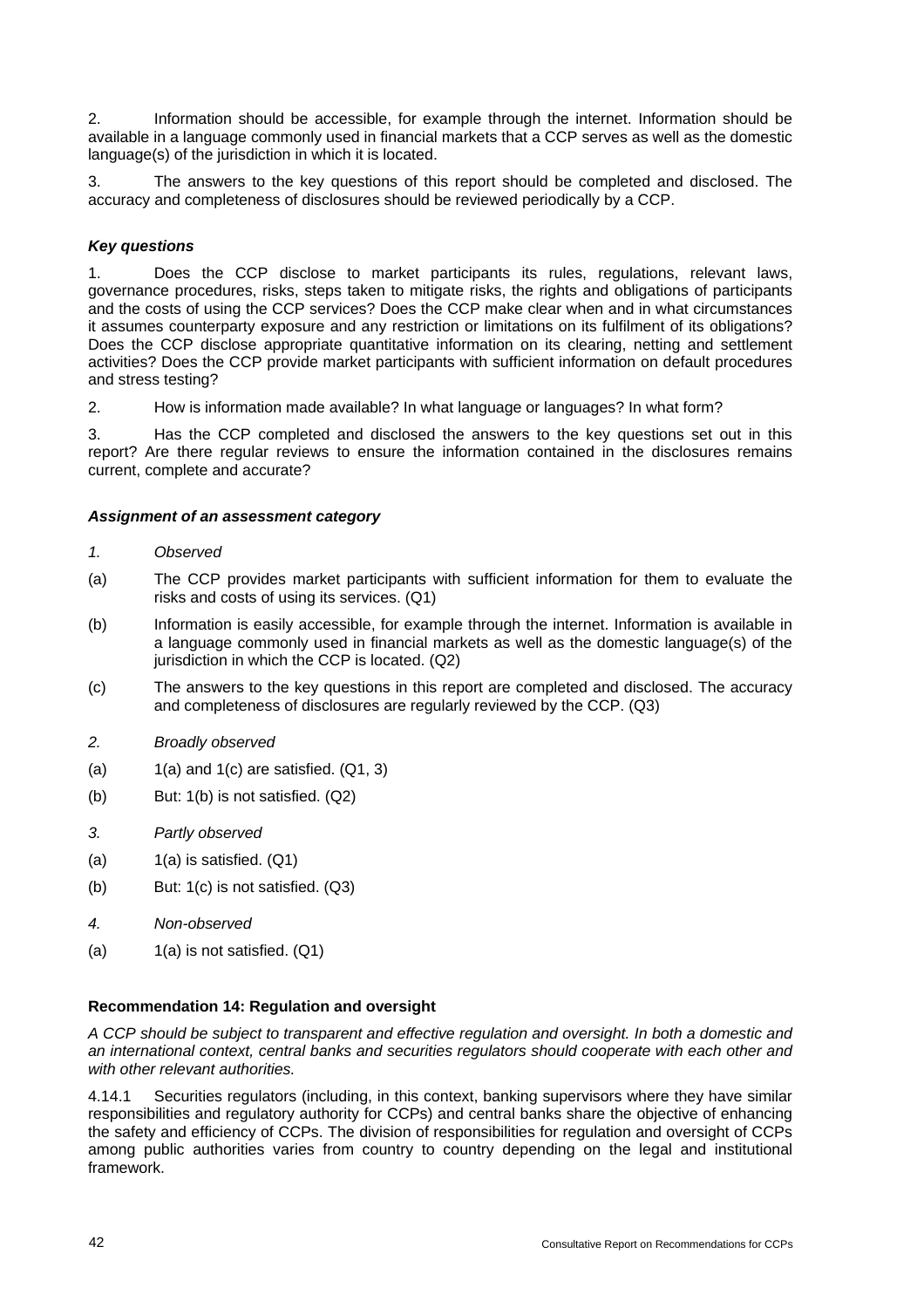4.14.2 While the primary responsibility for ensuring a CCP's observance of the recommendations lies with its designers, owners and operators, regulation and oversight are needed to ensure that designers, owners and operators fulfil their responsibilities. The objectives, responsibilities, roles and major policies of securities regulators and central banks should be clearly defined and publicly disclosed, so that designers, owners, operators and participants of a CCP are able to operate in a predictable environment and to act in a manner that is consistent with those policies.

4.14.3 Securities regulators and central banks should have the ability and the resources to carry out their regulatory and oversight responsibilities effectively. Regulation and oversight should have a sound basis, which may or may not be based on statute, depending on a country's legal and institutional framework. The authorities should have adequate resources to carry out their regulatory and oversight functions, such as gathering information on a CCP, assessing its operation and design, acting to promote its observance of the recommendations and conducting on-site visits or inspections if necessary. To enable them to carry out their activities, securities regulators and central banks should require CCPs to provide them with the information necessary for regulation and oversight in a timely manner, including information on operations that have been outsourced to third parties or where a CCP proposes to undertake new activities. Access to information is particularly important when the authorities need to take extraordinary actions in relation to a default.

4.14.4 Securities regulators and central banks should cooperate with each other and with other relevant authorities to achieve the safe and efficient operation of CCPs and to achieve the implementation of risk management practices and procedures consistent with these recommendations. Cross-border regulatory issues should be addressed in a way that delivers regulation/oversight consistent with each relevant authority's responsibilities and avoids unnecessary cost. Regulators/overseers can consider a variety of approaches including (1) information sharing arrangements; (2) coordination of regulatory/oversight responsibilities for specific matters; and (3) other cooperation arrangements.<sup>14</sup> The approach selected may vary, depending on such issues as the law and regulatory approach in each jurisdiction. Option 2 might entail a cooperative agreement for allocating regulatory/oversight responsibility in line with the recommendation in the 1990 Lamfalussy Report. The principles governing these cooperative arrangements should be set out in a formal framework, which in the interests of transparency should be publicly disclosed.

#### *Key issues*

l

1. The CCP should be subject to effective regulation and oversight. Securities regulators and central banks should have the ability and the resources to carry out their regulatory and oversight responsibilities effectively.

2. Securities regulators and central banks should clearly define and publicly disclose their objectives, their roles and major policies for CCPs.

3. Securities regulators and central banks should require CCPs to provide information necessary for regulation and oversight in a timely manner, including information on operations that have been outsourced to third parties or where the CCP proposes to undertake new activities.

4. Securities regulators and central banks should cooperate with one another both domestically and internationally to achieve the safe and efficient operation of CCPs. The principles governing these cooperative arrangements should be publicly disclosed.

<sup>&</sup>lt;sup>14</sup> Where a CCP provides services in more than one jurisdiction, consultation and cooperation among relevant regulators/overseers will be essential to avoid duplicative (or conflicting) requirements, regulatory/oversight gaps and unnecessary costs. Within the context of the requirements of individual national laws and a firm foundation for the sharing of information, this process could include an allocation of regulatory/oversight roles to satisfy the responsibilities and objectives of each relevant authority. See the *Report of the Committee on Interbank Netting Schemes of the Central Banks of the Group of Ten Countries* (BIS, November 1990) (known as the Lamfalussy Report) at pages 53-56. See also *Principles for the Oversight of Screen-based Trading Systems for Derivative Products - Review and Additions* (Technical Committee of IOSCO, October 2000).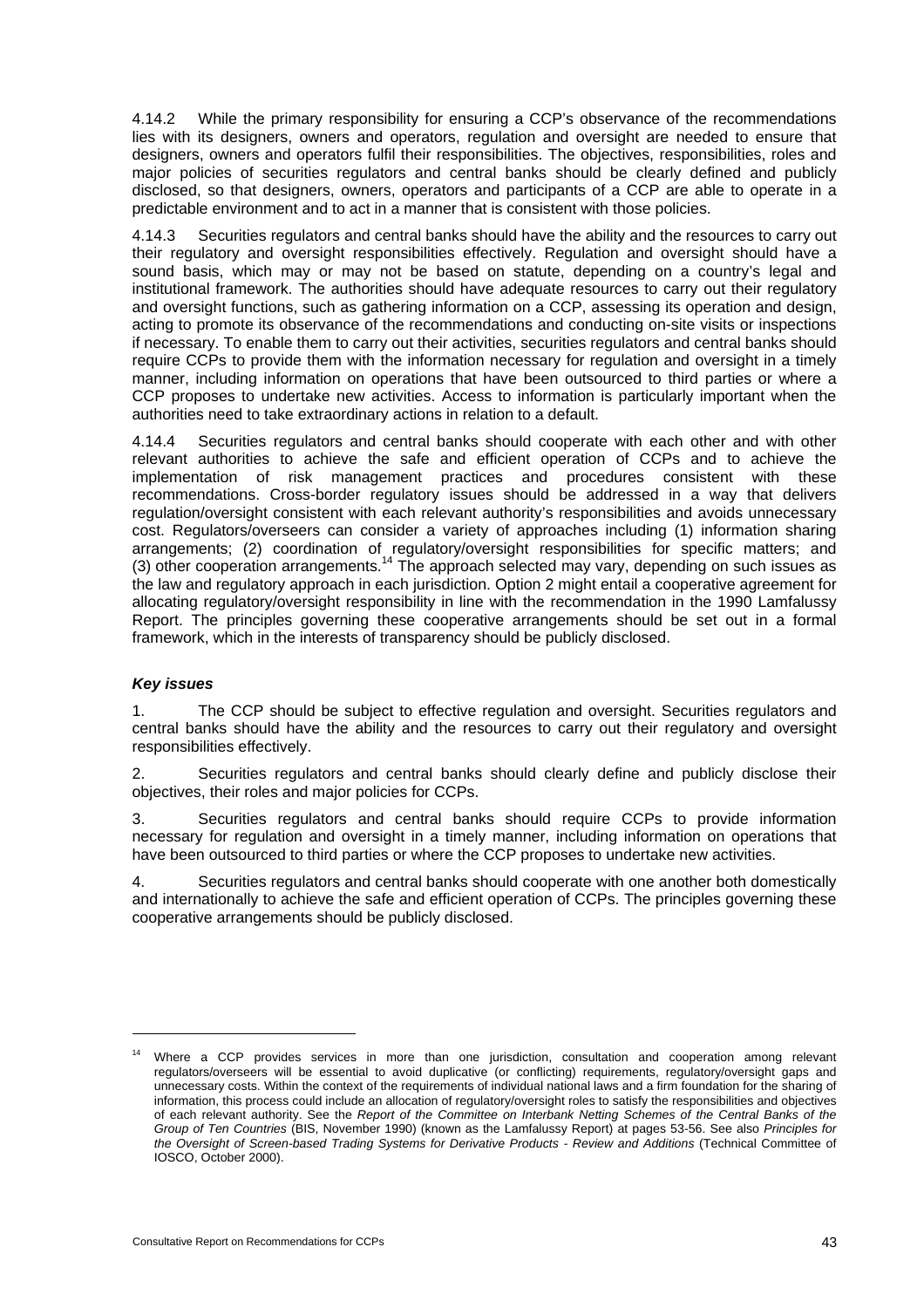## *Key questions*

1. How is the CCP regulated/overseen? Describe the laws that authorise and govern the CCP's operation, the applicable regulatory bodies and their respective authority for the CCP's operation. Do the securities regulator and central bank have sufficient legal capacity and resources (including experienced staff and funding) to carry out effective regulation and oversight?

2. Are the objectives, responsibilities and main policies of the securities regulator, central bank and, where relevant, banking supervisor, clearly defined and publicly disclosed? Are the regulations, roles and policies written in plain language so that they may be fully understood by CCPs and their participants?

3. What information is the CCP required to provide, including information on operations that have been outsourced? How frequently is this information provided? Are there specific information requirements for participants' defaults and CCP financial difficulties? Is the CCP required to report significant events, such as rule changes, outages and changes in risk management procedures?

4. Is there a framework for cooperation between relevant authorities for the CCP, including domestic and non-domestic? If so, describe the principles underlying this/these framework(s) and their main contents, including any information sharing arrangements and decision-making procedures.

#### *Assignment of an assessment category*

- *1. Observed*
- (a) The CCP is subject to effective regulation and oversight. The securities regulator and central bank have the ability and the resources to carry out regulation and oversight activities effectively. (Q1)
- (b) The responsibilities as well as roles and major policies of the securities regulator and central bank are clearly defined and publicly disclosed. (Q2)
- (c) The securities regulator and central bank require the CCP to provide the information necessary for regulation and oversight in a timely manner, including information on operations that have been outsourced to third parties, and to monitor whether those third parties comply with these standards. (Q3)
- (d) The securities regulator and central bank cooperate with each other and with other relevant authorities. (Q4)
- *2. Broadly observed*
- (a)  $1(a)$ , 1(b) and 1(c) satisfied.  $(Q1, 2, 3)$
- (b) But: the framework for cooperation between the securities regulator and central bank and with other relevant authorities is not in place or does not work well. (Q4)
- *3. Partly observed*
- $(a)$  1(a) satisfied.  $(Q1)$
- (b)  $1(b)$  or  $1(c)$  is satisfied, but not both.  $(Q2, 3)$
- *4. Non-observed*
- $(a)$  1(a) is not satisfied.  $(Q1)$
- (b) Or:  $1(b)$  and  $1(c)$  are not satisfied.  $(Q2, 3)$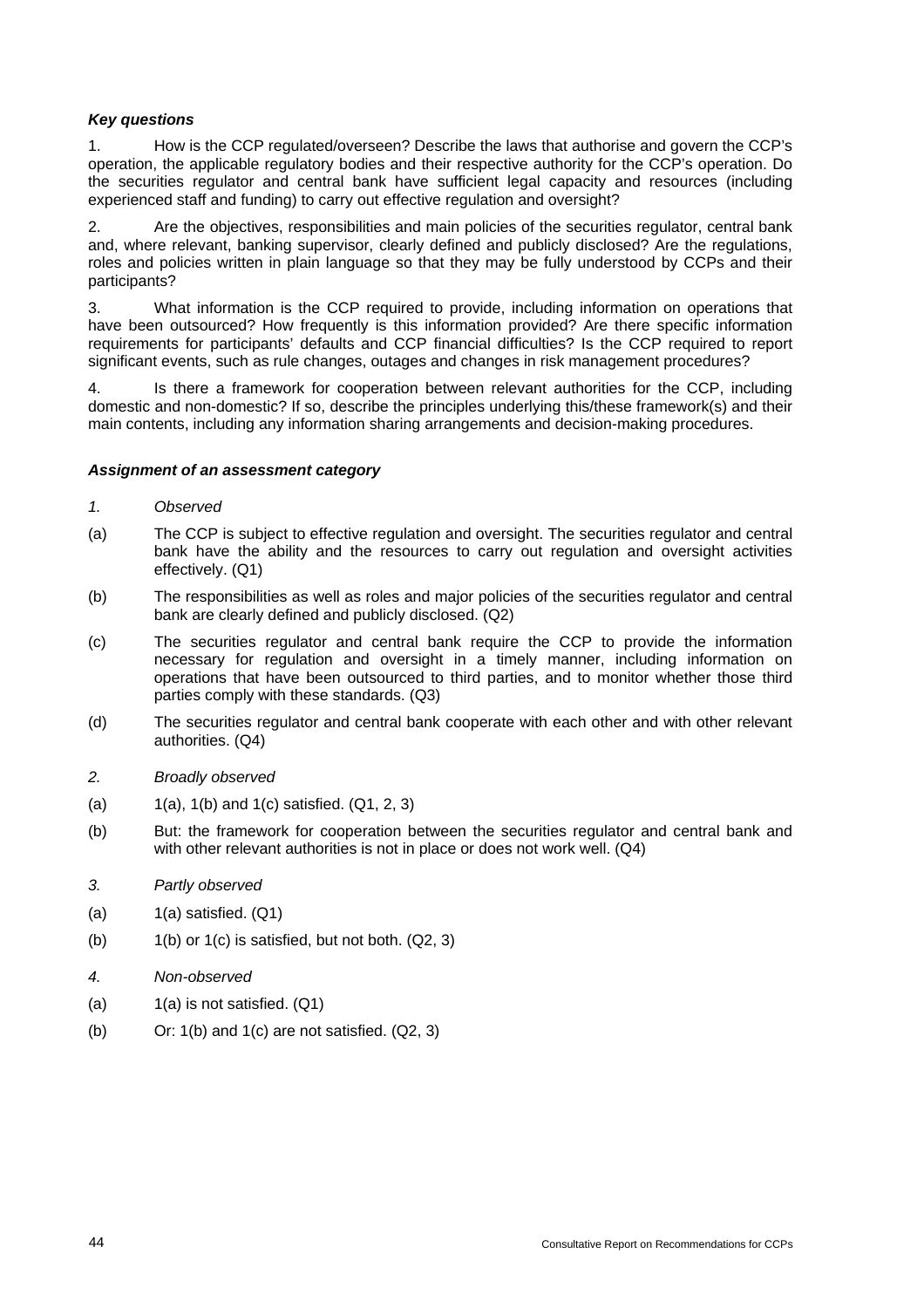# **Annex 1: Glossary**

| backtesting                            | An ex post comparison of observed outcomes with expected<br>outcomes derived from use of models for the purpose of judging the<br>accuracy of the models.                                                                                                                                                                                                                                                                                                                                                                                                                                                              |
|----------------------------------------|------------------------------------------------------------------------------------------------------------------------------------------------------------------------------------------------------------------------------------------------------------------------------------------------------------------------------------------------------------------------------------------------------------------------------------------------------------------------------------------------------------------------------------------------------------------------------------------------------------------------|
| central counterparty (CCP)             | An entity that interposes itself between counterparties to contracts<br>traded in one or more financial markets, becoming the buyer to every<br>seller and the seller to every buyer.                                                                                                                                                                                                                                                                                                                                                                                                                                  |
| central securities<br>depository (CSD) | An institution for holding securities that enables securities transactions<br>to be processed by means of book entries. Physical securities may be<br>immobilised by the depository or securities may be dematerialised (so<br>that they exist only as electronic records).                                                                                                                                                                                                                                                                                                                                            |
| choice of law                          | A contractual provision by which parties choose the law that will<br>govern their contract or relationship. Choice of law may also refer to<br>the question of what law should govern in the case of a conflict of<br>laws. See conflict of laws.                                                                                                                                                                                                                                                                                                                                                                      |
| clearing fund                          | A fund composed of assets contributed by a CCP's participants that<br>may be used by the CCP in certain circumstances to cover losses and<br>liquidity pressures resulting from defaults by the CCP's participants.                                                                                                                                                                                                                                                                                                                                                                                                    |
| clearing participant                   | A participant in a CCP that serves as an intermediary through which<br>other market participants access the CCP's services.                                                                                                                                                                                                                                                                                                                                                                                                                                                                                            |
| collateral                             | An asset that is accepted by a CCP to ensure performance on<br>potential obligations to it or cover market movements on unsettled<br>transactions.                                                                                                                                                                                                                                                                                                                                                                                                                                                                     |
| conflict of laws                       | An inconsistency or difference in the laws of jurisdictions that have a<br>potential interest in a transaction. Each jurisdiction's conflict of laws<br>rules specify the criteria that determine the law applicable in such a<br>case.                                                                                                                                                                                                                                                                                                                                                                                |
| correlation                            | A statistical measure of the relationship between two variables,<br>measuring the extent of their mutual variation.                                                                                                                                                                                                                                                                                                                                                                                                                                                                                                    |
| counterparty                           | A party to a trade.                                                                                                                                                                                                                                                                                                                                                                                                                                                                                                                                                                                                    |
| counterparty credit risk               | The risk that a counterparty will not settle an obligation for full value,<br>either when due or at any time thereafter. Counterparty credit risk<br>includes replacement cost risk and principal risk.                                                                                                                                                                                                                                                                                                                                                                                                                |
| cross-margining<br>agreement           | An agreement between CCPs to consider positions and supporting<br>collateral at their respective organisations as a portfolio for<br>participants that are members of both organisations. Positions held in<br>cross-margined accounts are subject to lower collateral requirements<br>because the portfolio of positions held at the two CCPs is less risky<br>than the positions held at either CCP. In the event of default by a<br>participant whose account is cross-margined, the agreement allows<br>either CCP to use any excess collateral in the cross-margined account<br>at the other CCP to cover losses. |
| custody risk                           | The risk of loss on securities in safekeeping (custody) as a result of<br>the custodian's insolvency, negligence, misuse of assets, fraud, poor<br>administration or inadequate record keeping.                                                                                                                                                                                                                                                                                                                                                                                                                        |
| default                                | Failure to satisfy an obligation on time. A CCP may specify certain<br>other events, for example insolvency, that constitute default for<br>purposes of triggering its default procedures.                                                                                                                                                                                                                                                                                                                                                                                                                             |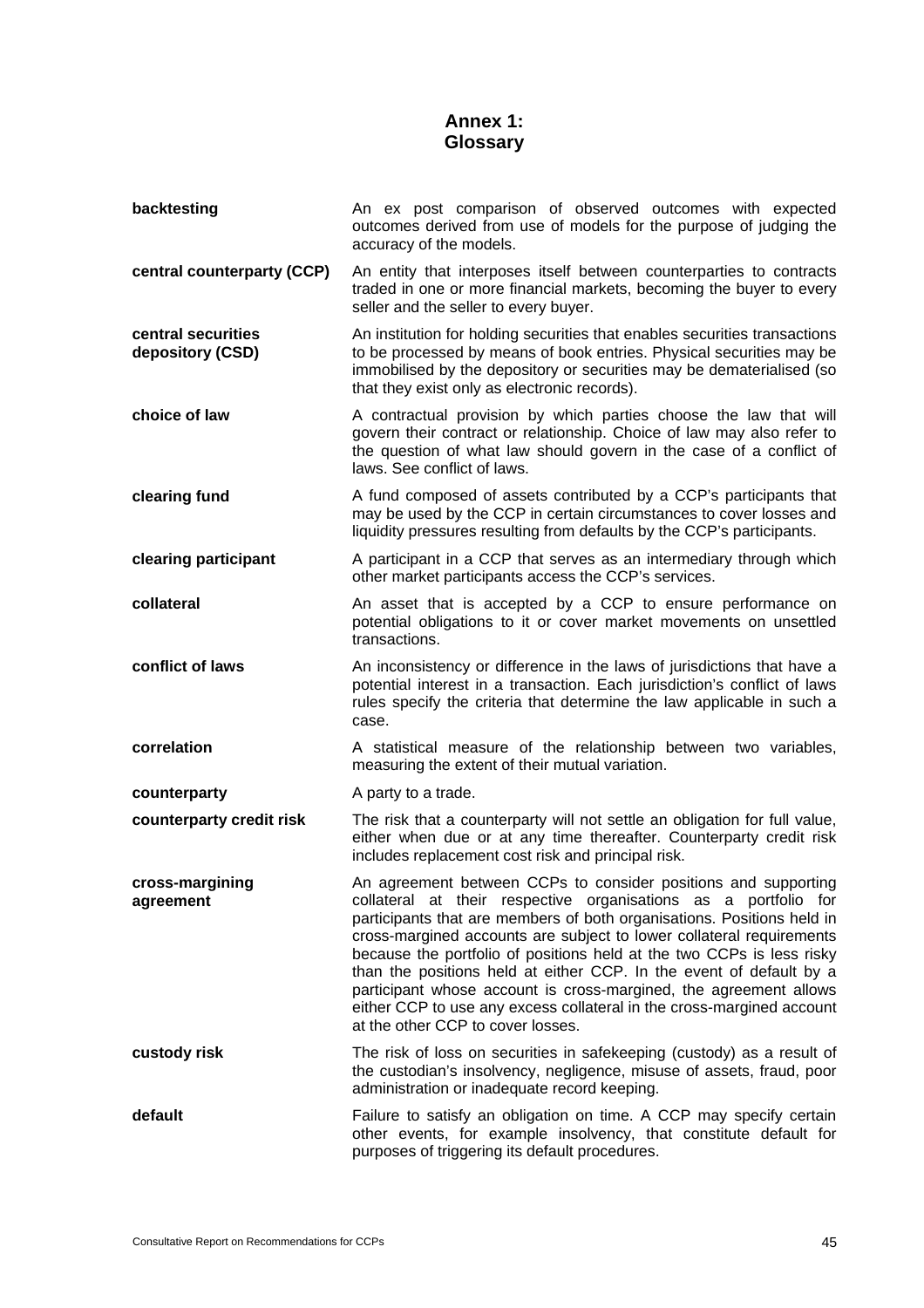**delivery versus payment (DVP)**  A link between transfer systems that ensures delivery occurs if, and only if, payment occurs.

**final transfer An irrevocable and unconditional transfer that effects a discharge of** the obligation to make the transfer.

**financial resources** The combination of resources that a CCP maintains for use in the event of a default by a participant. Financial resources generally include collateral posted by participants to meet various CCP requirements, as well as a CCP's capital and retained earnings or a CCP's contingent claims on non-defaulting participants, parent organisations or insurers.

**gross collateral system** A system in which the collateral posted at a CCP by a participant for its customers' positions is the sum of the requirements for individual customers.

**guarantee fund A** fund to compensate non-defaulting participants from losses they may suffer in the event that one or more participants default on their obligations as counterparties. This arrangement does not involve a CCP, although it concentrates responsibility for risk management in the entity that establishes the fund (the guarantor).

**guarantor An entity that establishes a quarantee fund used to compensate** non-defaulting participants from losses they may suffer in the event that a participant defaults on its obligation as counterparty.

**haircut** The difference between the market value of a security and its value when used as collateral.

**insolvency** A condition in which a firm's assets, at fair valuation, are not sufficient to discharge its debts.

**investment risk** The risk of loss faced by a CCP when it invests its own resources or cash collateral posted by its participants in obligations with market, credit and liquidity risks.

**legal risk** The risk that a party will suffer a loss because laws or regulations do not support the rules of the CCP or the property rights and other interests held through the CCP. Legal risk also arises if the application of laws and regulations is unclear.

**liquidity risk The risk that a counterparty will not settle an obligation for full value** when due, but on some unspecified date thereafter.

**market risk** The risk of losses from movements in market prices.

**marking to market** The practice of revaluing securities and financial instruments using current market prices.

**net collateral system** A system in which the collateral posted at a CCP by a participant for its customers' positions is the net of the requirements for the individual customers, that is, in determining how much collateral must be passed through to a CCP by a participant, its customers' positions can offset each other.

**netting An agreed offsetting of obligations by participants in a CCP.** 

**novation A** process through which the original obligation between a buyer and seller is discharged through the substitution of the CCP as seller to buyer and buyer to seller, creating two new contracts.

**open offer A** process through which a CCP extends an "open offer" to act as counterparty to market participants and thereby is interposed between participants at the time a trade is executed.

**operational risk** The risk that deficiencies in information systems or internal controls, human errors or management failures will result in unexpected losses.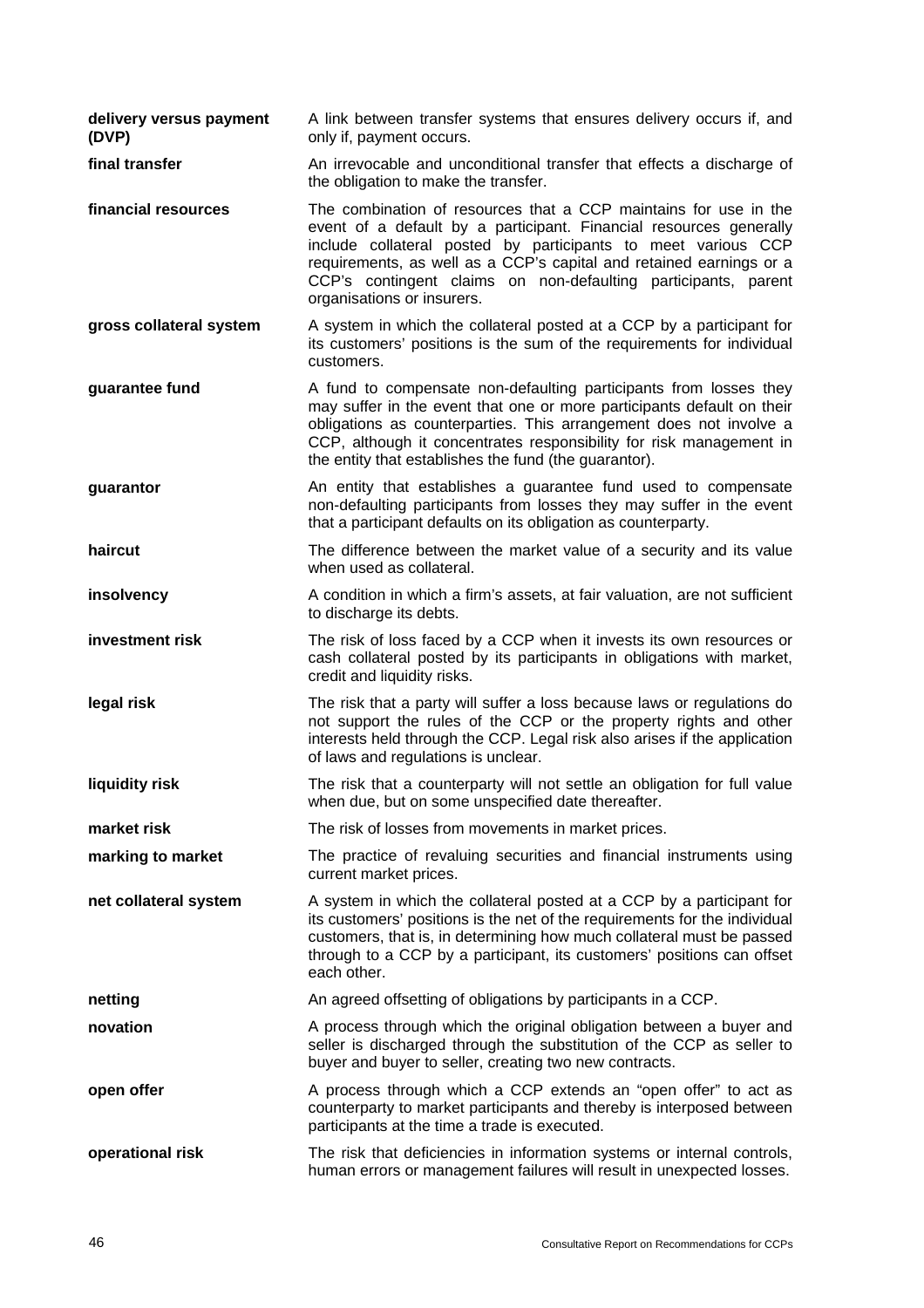| pre-settlement risk             | The risk that a counterparty to a transaction for completion at a future<br>date will default before final settlement. The resulting exposure is the<br>cost of replacing the original transaction at current market prices and<br>is also known as replacement cost risk.                                                 |
|---------------------------------|----------------------------------------------------------------------------------------------------------------------------------------------------------------------------------------------------------------------------------------------------------------------------------------------------------------------------|
| principal risk                  | The risk that the seller of an asset delivers it but does not receive<br>payment or that the buyer of an asset makes payment but does not<br>receive delivery. In such an event, the full principal value of the asset<br>or funds transferred is at risk.                                                                 |
| replacement cost risk           | The risk that a counterparty to a transaction for completion at a future<br>date will default before final settlement. The resulting exposure is the<br>cost of replacing the original transaction at current market prices.                                                                                               |
| repurchase agreement            | A contract to sell and subsequently repurchase securities at a<br>specified date and price.                                                                                                                                                                                                                                |
| securities settlement<br>system | The full set of institutional arrangements for confirmation, clearance<br>and settlement of securities trades and safekeeping of securities.                                                                                                                                                                               |
| settlement bank                 | A bank that is used to effect money settlements between a CCP and<br>its participants.                                                                                                                                                                                                                                     |
| settlement bank risk            | The risk that a settlement bank could fail, creating credit losses and<br>liquidity pressures for a CCP and its participants.                                                                                                                                                                                              |
| settlement risk                 | The general term used to designate the risk that settlement in a funds<br>or securities transfer system will not take place as expected. This risk<br>may comprise both credit and liquidity risk.                                                                                                                         |
| stress testing                  | The estimation of credit and liquidity exposures that would result from<br>the realisation of extreme price changes.                                                                                                                                                                                                       |
| systemic risk                   | The risk that the inability of one institution to meet its obligations when<br>due will cause other institutions to be unable to meet their obligations<br>when due. Such a failure may cause significant liquidity or credit<br>problems and, as a result, might threaten the stability of, or confidence<br>in, markets. |
| variation margin                | Funds that are paid by (or received by) a counterparty to settle any<br>losses (gains) resulting from marking open positions to market. In<br>some markets the term is also used to describe the posting of<br>collateral by a counterparty to cover a margin deficit.                                                     |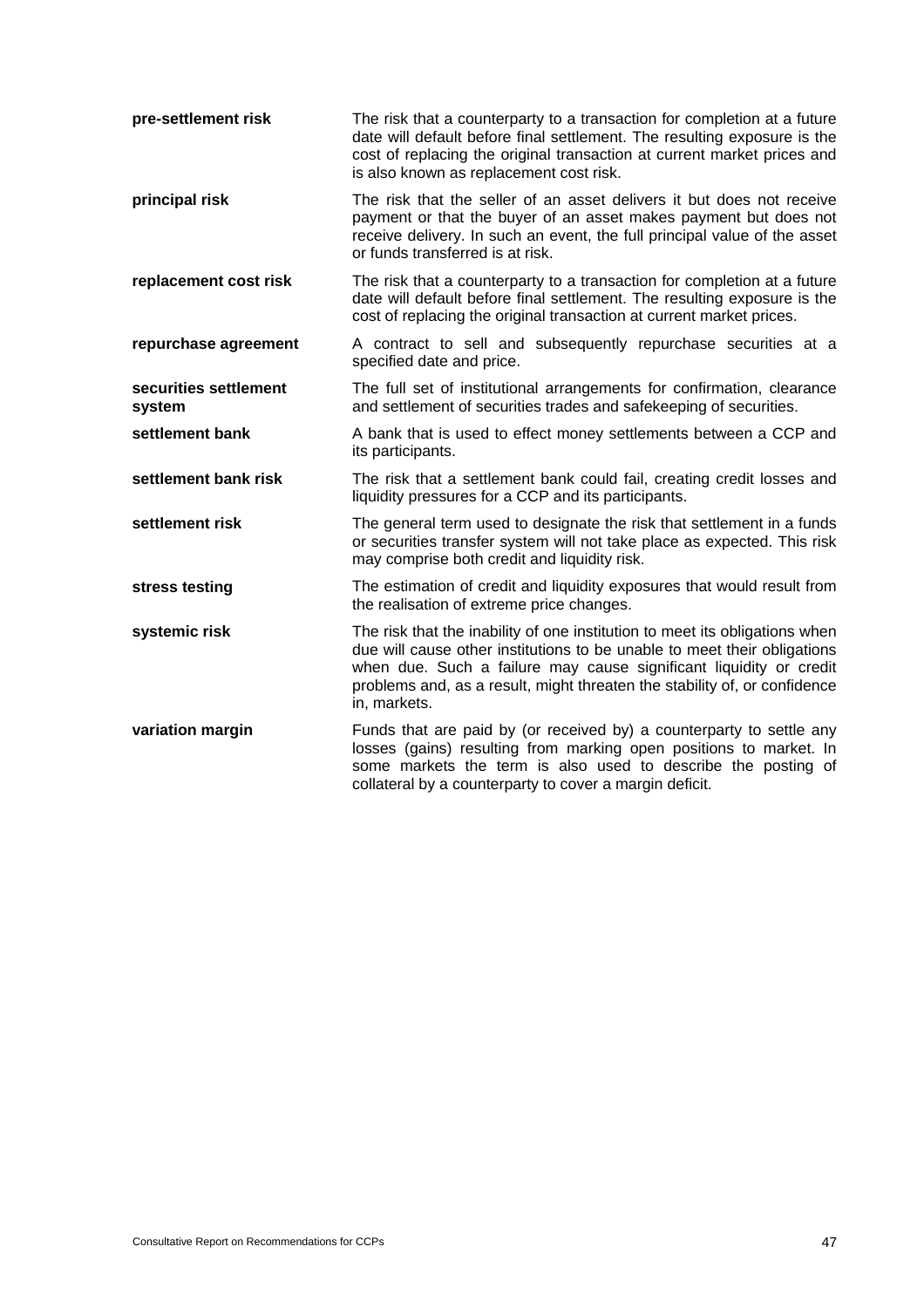# **Annex 2: Members of the CPSS-IOSCO Task Force on Securities Settlement Systems**

# **Co-chairmen**

Board of Governors of the Federal Reserve System **Patrick Parkinson** Monetary Authority of Singapore Shane Tregillis

#### **Members**

Comissão de Valores Mobiliários, Brazil **Fabio Menkes** Fabio Menkes The People's Bank of China Song Pan Czech National Bank Tomáš Hládek European Central Bank **Daniela Russo Daniela Russo** Autorité des Marchés Financiers, France **Bénédicte** Doumayrou Bank of France **Yvon Lucas** Deutsche Bundesbank Roland Neuschwander BaFin (German Financial Supervisory Authority) Christoph von Busekist Securities and Futures Commission, Hong Kong **Rico Leung** Rico Leung

Reserve Bank of India **H R Khan** Securities and Exchange Board of India **Pratic Law Research Pratip Kar** Commissione Nazionale per le Società e la Borsa, Italy Luca Amadei

Bank of Japan Tomoyuki Shimoda Financial Services Agency, Japan Teruhiro Ozaki

Malaysian Securities Commission **Ranjit Alit Singh** Ranjit Ajit Singh Bank of Mexico **Francisco** Solis Netherlands Authority for the Financial Markets Joost Wensveen Saudi Arabian Monetary Agency **Abdullah Al Suweilmy** Comisión Nacional del Mercado de Valores, Spain José Manuel Portero Monetary Authority of Singapore **Loh Pui Hoon** Bank of England **Elizabeth Wrigley** 

Financial Services Authority, UK Christian Krohn US Securities and Exchange Commission **Larry Bergmann** US Commodity Futures Trading Commission **Andrea Corcoran** Board of Governors of the Federal Reserve System Patricia White Federal Reserve Bank of New York **Lawrence Radecki** Lawrence Radecki

#### **Participating observers**

International Monetary Fund **International Monetary Fund** 

National Bank of Belgium Steven Van Cauwenberge Steven Van Cauwenberge Benoît Bourtembourg (until June 2003) Stella Leung (until October 2003) David Sabatini (until November 2003) Salvatore Lo Giudice (until July 2003) Jun Hitotsumatsu (until August 2003) Victoria Cleland (until August 2003)

 Kai Barvell (until November 2003) World Bank Massimo Cirasino